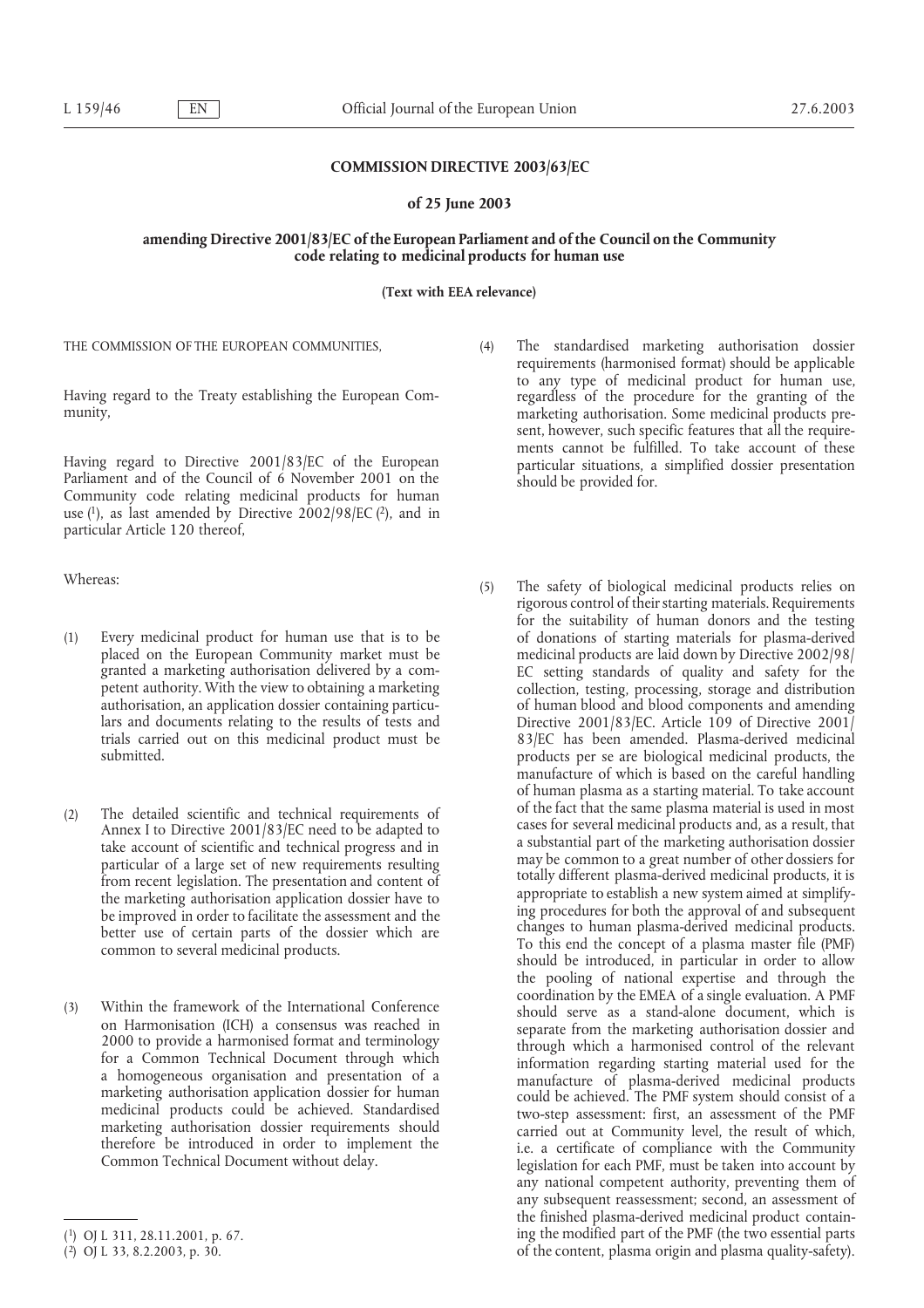This should remain the task of the competent authority that granted the marketing authorisation for the plasmaderived medicinal product.

- (6) In the case of vaccines for human use, the same antigen may be common to several medicinal products (vaccines) and any change to that particular antigen, *ipso facto*, may impact, therefore, on several vaccines authorised by different procedures. In order to simplify the existing procedures for the assessment of such vaccines, both for the granting of a first marketing authorisation and for subsequent changes to it due to modifications to the manufacturing process and testing of individual antigens involved in combined vaccines, a new system based on the concept of a vaccine antigen master file (VAMF) should be introduced. This VAMF will allow the pooling of national expertise, and through the coordination by the EMEA, a single evaluation of the concerned vaccine antigen. The VAMF should serve as a stand-alone part of the marketing authorisation dossier and provide all relevant information of a biological and chemical nature related to one specific antigen, which constitutes one of the active substances of one or several combined vaccines.
- (7) The VAMF system should consist of a two-step assessment: first, an assessment of the VAMF carried out at Community level, the result of which, i.e. a certificate of compliance with the Community legislation for each VAMF, must be taken into account by any national competent authority, preventing them from any subsequent reassessment; second, an assessment of the finished medicinal product (combined vaccine) containing the modified antigen which is the task of the competent authority that granted the combined vaccine marketing authorisation.
- (8) Herbal medicinal products differ substantially from conventional medicinal products in so far as they are intrinsically associated with the very particular notion of herbal substances and herbal preparations. It is therefore appropriate to determine specific requirements in respect of these products with regard to the standardised marketing authorisation requirements.
- (9) The treatment of various acquired and inherited pathological dysfunctions in humans calls upon novel concept-based approaches based on the development of biotechnology techniques. The latter involve the use of advanced therapy medicinal products based on processes focused on various gene-transfer-produced bio-molecules (gene therapy medicinal products) and manipulated or processed cells (cell therapy medicinal products) as active substances.
- (10) In so far as they achieve their essential action through metabolic, physiological and immunological means to restore, correct or modify physiological functions in humans, these novel complex therapeutic products representing a new category of biological medicinal products in the sense of Articles 1 and 2 of Directive 2001/83/EC. The general principles already applicable to these products should be specified from a scientific and technical point of view and the specific requirements with regard to the standardised marketing authorisation requirements should be determined.
- (11) Directive 2001/83/EC should be amended accordingly.
- (12) The measures provided for in this Directive are in accordance with the opinion of the Standing Committee for Medicinal Products for Human Use,

HAS ADOPTED THIS DIRECTIVE:

# *Article 1*

Directive 2001/83/EC is amended as follows:

a) in the second paragraph of Article 22 the words 'Part 4 (G)' are replaced by the following:

'Part II, point 6';

b) Annex I is replaced by the text in the Annex to this Directive.

# *Article 2*

Member States shall bring into force the laws, regulations and administrative provisions necessary to comply with this Directive by 31 October 2003 at the latest. They shall forthwith inform the Commission thereof.

When Member States adopt those provisions, they shall contain a reference to this Directive or be accompanied by such a reference on the occasion of their official publication. Member States shall determine how such reference is to be made.

This Directive is applicable as from 1 July 2003.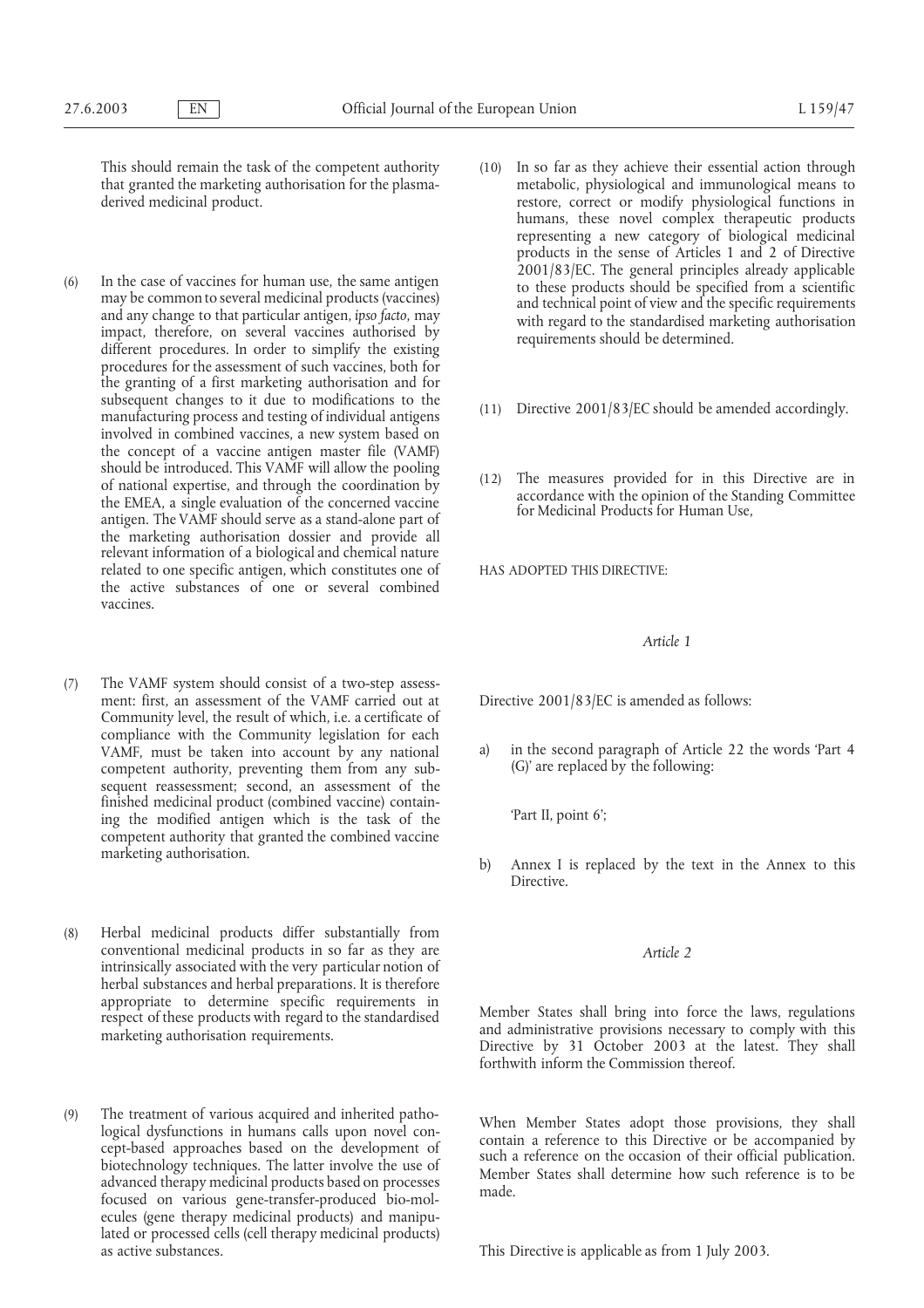# *Article 3*

*Article 4*

This Directive shall enter into force on the third day following that of its publication in the *Official Journal of the European Union*.

Done at Brussels, 25 June 2003.

*For the Commission* Erkki LIIKANEN *Member of the Commission*

This Directive is addressed to the Member States.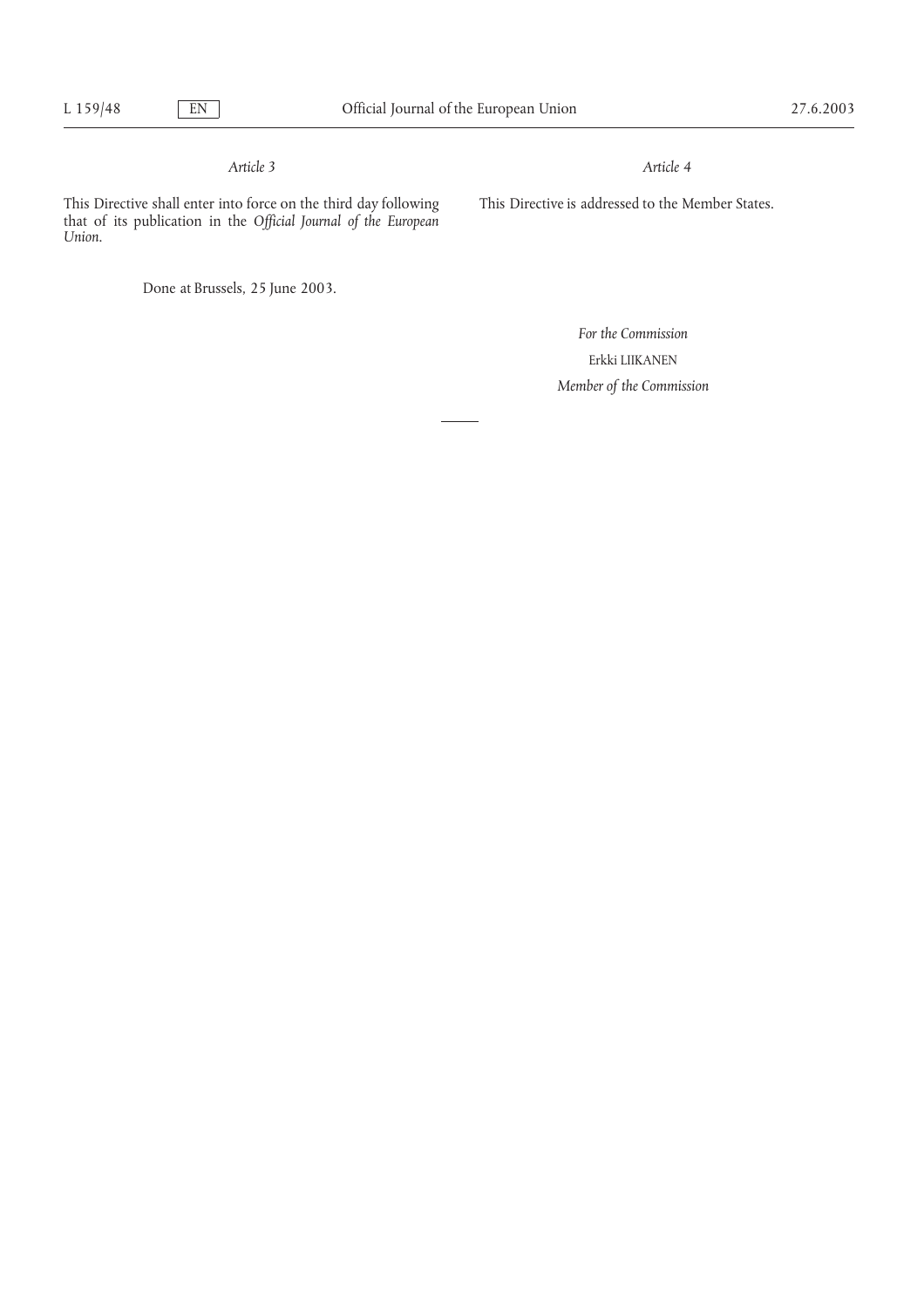# *ANNEX*

Annex I to Directive 2001/83/EC is replaced by the following:

## *'ANNEX I*

# **ANALYTICAL, PHARMACOTOXICOLOGICAL AND CLINICAL STANDARDS AND PROTOCOLS IN RESPECT OF THE TESTING OF MEDICINAL PRODUCTS**

# TABLE OF CONTENTS

|         |                                                                                      | 52 |
|---------|--------------------------------------------------------------------------------------|----|
| Part I: | Standardised marketing authorisation dossier requirements                            | 53 |
| 1.      |                                                                                      | 53 |
| 1.1.    |                                                                                      | 53 |
| 1.2.    |                                                                                      | 53 |
| 1.3.    | Summary of product characteristics, labelling and package leaflet                    | 54 |
| 1.3.1.  |                                                                                      | 54 |
| 1.3.2.  |                                                                                      | 54 |
| 1.3.3.  |                                                                                      | 54 |
| 1.3.4.  | Summaries of product characteristics already approved in the Member States           | 54 |
| 1.4.    |                                                                                      | 54 |
| 1.5.    |                                                                                      | 55 |
| 1.6.    |                                                                                      | 55 |
| 2.      |                                                                                      | 55 |
| 2.1.    |                                                                                      | 56 |
| 2.2.    |                                                                                      | 56 |
| 2.3.    |                                                                                      | 56 |
| 2.4.    |                                                                                      | 56 |
| 2.5.    |                                                                                      | 56 |
| 2.6.    |                                                                                      | 57 |
| 2.7.    |                                                                                      | 57 |
| 3.      | Module 3: Chemical, pharmaceutical and biological information for medicinal products | 57 |
| 3.1.    |                                                                                      | 57 |
| 3.2.    |                                                                                      | 60 |
| 3.2.1.  |                                                                                      | 61 |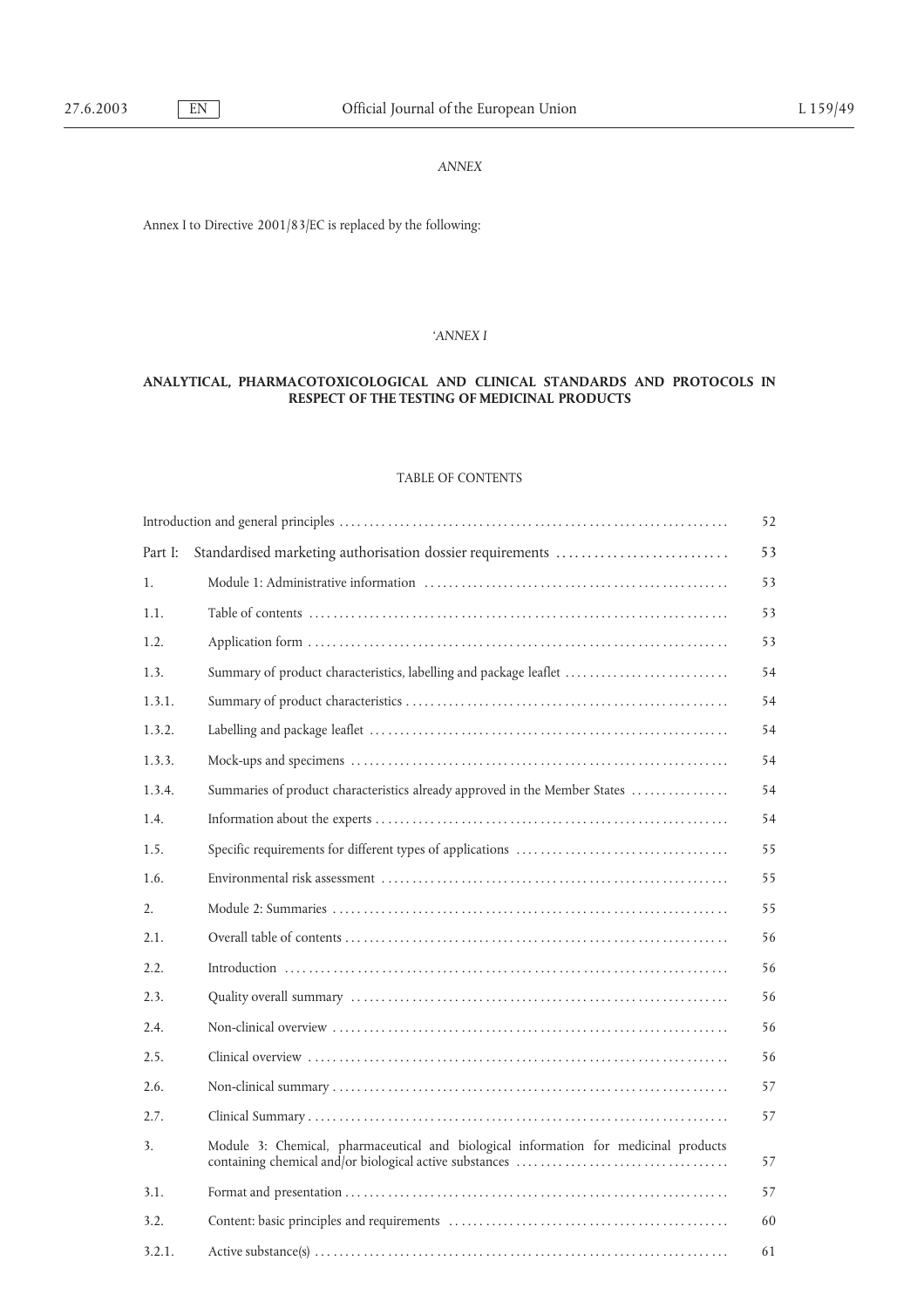| 3.2.1.1. | General information and information related to the starting and raw materials                 | 61 |
|----------|-----------------------------------------------------------------------------------------------|----|
| 3.2.1.2. |                                                                                               | 62 |
| 3.2.1.3. |                                                                                               | 63 |
| 3.2.1.4. |                                                                                               | 63 |
| 3.2.1.5. |                                                                                               | 63 |
| 3.2.1.6. |                                                                                               | 63 |
| 3.2.1.7. |                                                                                               | 63 |
| 3.2.2.   |                                                                                               | 63 |
| 3.2.2.1. |                                                                                               | 63 |
| 3.2.2.2. |                                                                                               | 64 |
| 3.2.2.3. |                                                                                               | 65 |
| 3.2.2.4. |                                                                                               | 66 |
| 3.2.2.5. |                                                                                               | 66 |
| 3.2.2.6. |                                                                                               | 67 |
| 3.2.2.7. |                                                                                               | 67 |
| 3.2.2.8. |                                                                                               | 67 |
| 4.       |                                                                                               | 67 |
| 4.1.     |                                                                                               | 67 |
| 4.2.     |                                                                                               | 68 |
| 4.2.1.   |                                                                                               | 69 |
| 4.2.2.   |                                                                                               | 69 |
| 4.2.3.   |                                                                                               | 70 |
| 5.       |                                                                                               | 71 |
| 5.1.     |                                                                                               | 71 |
| 5.2.     |                                                                                               | 72 |
| 5.2.1.   |                                                                                               | 74 |
| 5.2.2.   | Reports of studies pertinent to pharmaco-kinetics using human bio-materials                   | 75 |
| 5.2.3.   |                                                                                               | 75 |
| 5.2.4.   |                                                                                               | 75 |
| 5.2.5.   |                                                                                               | 76 |
| 5.2.5.1. | Study Reports of Controlled Clinical Studies Pertinent to the Claimed Indication              | 76 |
| 5.2.5.2. | Study reports of uncontrolled clinical studies reports of analyses of data from more than one | 76 |
| 5.2.6.   |                                                                                               | 76 |
| 5.2.7.   |                                                                                               | 76 |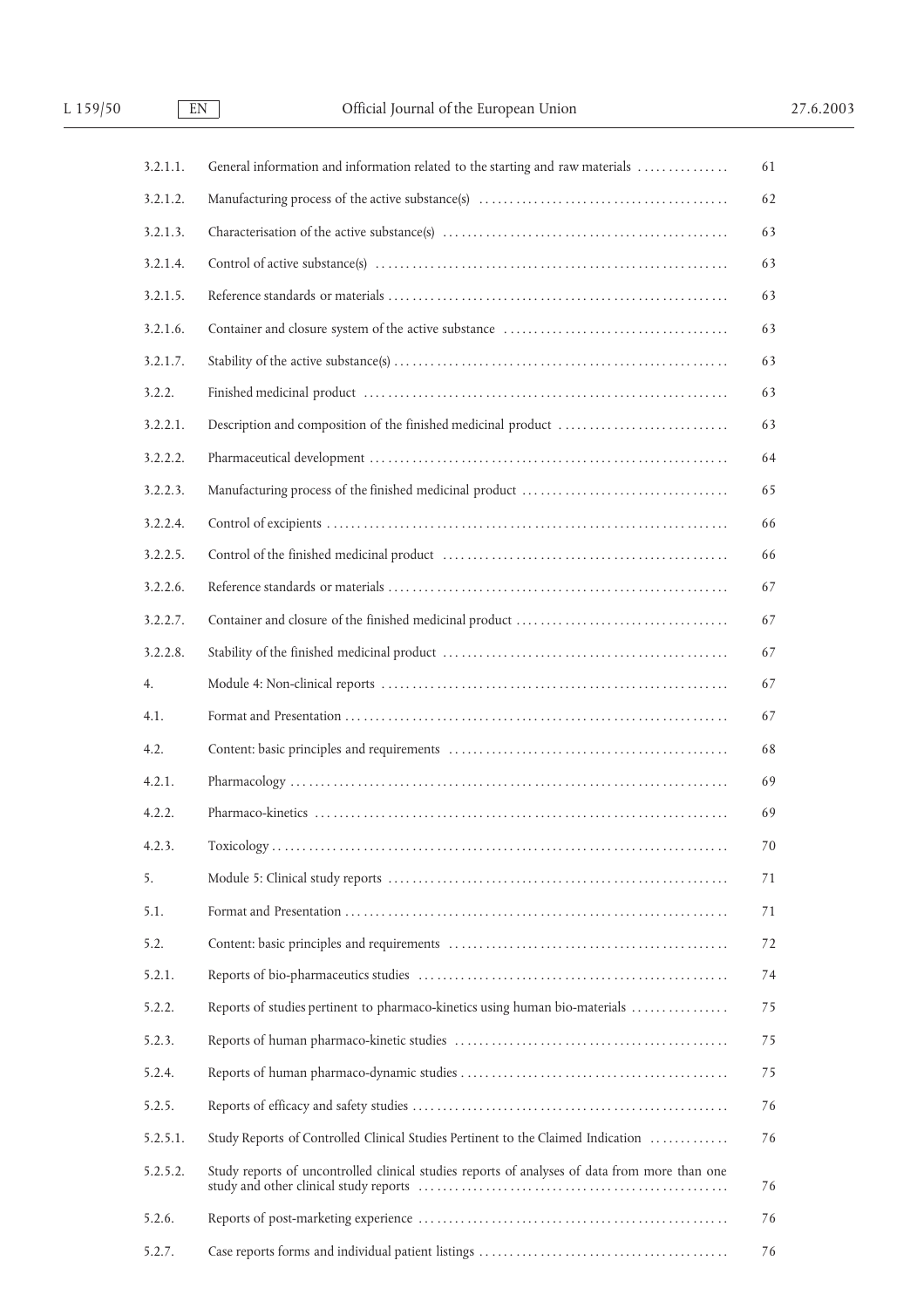| Part II:  | Specific marketing authorisation dossiers and requirements                             | 77 |
|-----------|----------------------------------------------------------------------------------------|----|
| 1.        |                                                                                        | 77 |
| 2.        |                                                                                        | 78 |
| 3.        |                                                                                        | 78 |
| 4.        |                                                                                        | 78 |
| 5.        |                                                                                        | 79 |
| 6.        |                                                                                        | 79 |
| 7.        |                                                                                        | 79 |
|           |                                                                                        |    |
| Part III: |                                                                                        | 80 |
| 1.        |                                                                                        | 80 |
| 1.1.      |                                                                                        | 80 |
| 1.2.      |                                                                                        | 82 |
| 2.        |                                                                                        | 83 |
| 2.1.      |                                                                                        | 83 |
| 2.2.      |                                                                                        | 84 |
| 3.        |                                                                                        | 85 |
| 4.        |                                                                                        | 86 |
| 5.        |                                                                                        | 87 |
|           |                                                                                        |    |
| Part IV:  |                                                                                        | 88 |
| 1.        |                                                                                        | 88 |
| 1.1.      |                                                                                        | 88 |
| 1.2.      |                                                                                        | 89 |
| 2.        | Somatic cell therapy medicinal products (human and xenogeneic)                         | 90 |
| 3.        | Specific requirements for gene therapy and somatic cell therapy (human and xenogeneic) | 92 |
| 3.1.      |                                                                                        | 92 |

3.2. Module 5 . . . . . . . . . . . . . . . . . . . . . . . . . . . . . . . . . . . . . . . . . . . . . . . . . . . . . . . . . . . . . . . . . . . . . . . . . . . . 92

3.2.1. Human pharmacology and efficacy studies . . . . . . . . . . . . . . . . . . . . . . . . . . . . . . . . . . . . . . . . . . . . . . . 93

3.2.2. Safety . . . . . . . . . . . . . . . . . . . . . . . . . . . . . . . . . . . . . . . . . . . . . . . . . . . . . . . . . . . . . . . . . . . . . . . . . . . . . . . 93

4. Specific Statement on Xeno-transplantation Medicinal Products . . . . . . . . . . . . . . . . . . . . . . . . . . . . 94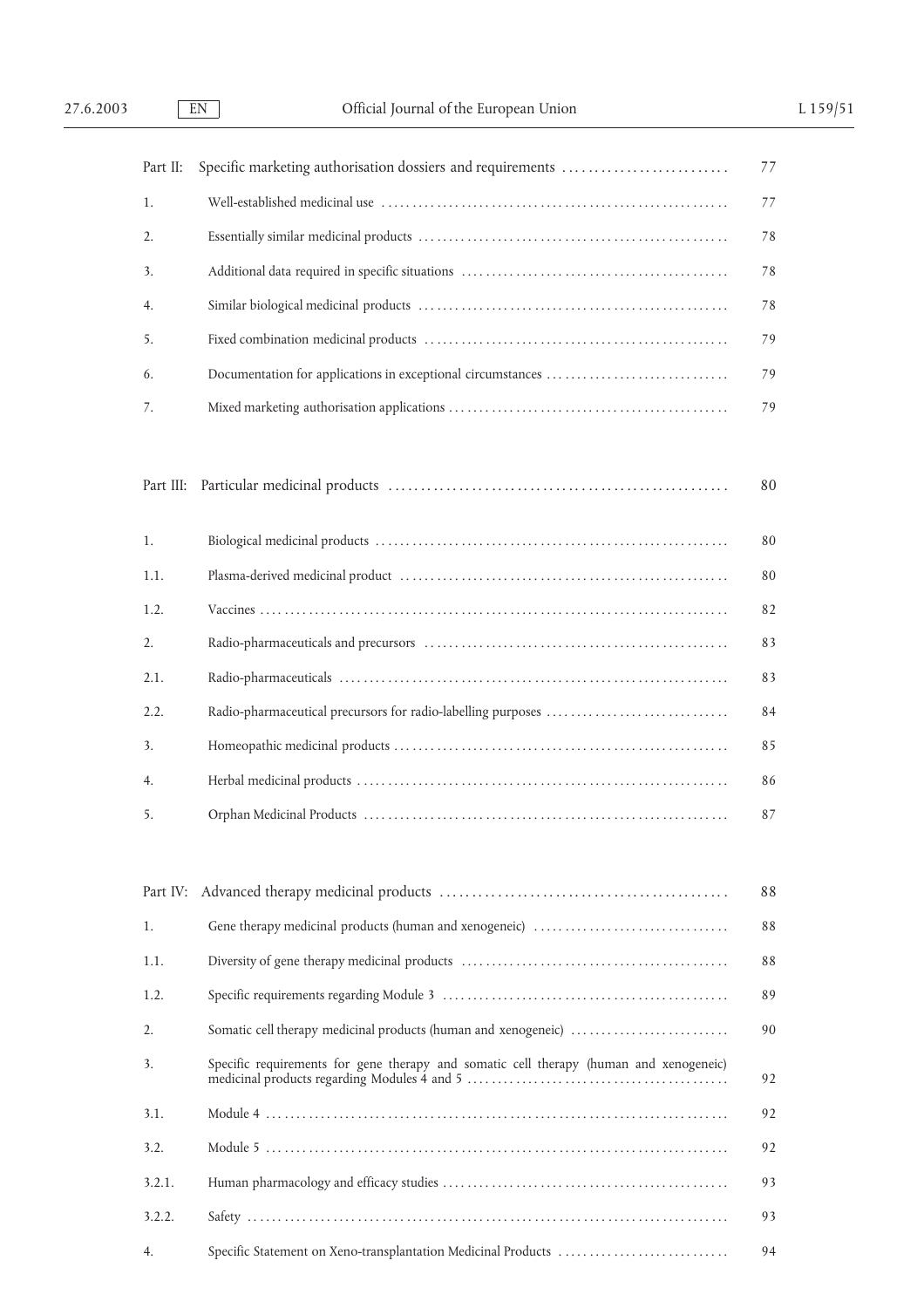## **Introduction and general principles**

- (1) The particulars and documents accompanying an application for marketing authorisation pursuant to Articles 8 and 10 (1) shall be presented in accordance with the requirements set out in this Annex and shall follow the guidance published by the Commission in The rules governing medicinal products in the European Community, Volume 2 B, Notice to applicants, Medicinal products for human use, Presentation and content of the dossier, Common Technical Document (CTD).
- (2) The particulars and documents shall be presented as five modules: Module 1 provides European Community specific administrative data; Module 2 provides quality, non-clinical and clinical summaries, Module 3 provides chemical, pharmaceutical and biological information, Module 4 provides non-clinical reports and Module 5 provides clinical study reports. This presentation implements a common format for all ICH (1) regions (European Community, United States of America, Japan). These five Modules shall be presented in strict accordance with the format, content and numbering system delineated in details in Volume 2 B of the Notice to Applicants referred to above.
- (3) The European Community-CTD-presentation is applicable for all types of marketing authorisation applications irrespective of the procedure to be applied (i.e. centralised, mutual recognition or national) and of whether they are based on a full or abridged application. It is also applicable for all types of products including new chemical entities (NCE), radio-pharmaceuticals, plasma derivatives, vaccines, herbal medicinal products, etc.
- (4) In assembling the dossier for application for marketing authorisation, applicants shall also take into account the scientific guidelines relating to the quality, safety and efficacy of medicinal products for human use as adopted by the Committee for Proprietary Medicinal Products (CPMP) and published by the European Medicine Evaluation Agency (EMEA) and the other pharmaceutical Community guidelines published by the Commission in the different volumes of The rules governing medicinal products in the European Community.
- (5) With respect to the quality part (chemical, pharmaceutical and biological) of the dossier, all monographs including general monographs and general chapters of the European Pharmacopoeia are applicable.
- (6) The manufacturing process shall comply with the requirements of Commission Directive 91/356/EEC laying down the principles and guidelines of Good Manufacturing Practice (GMP) for medicinal products for human use (2) and with the principles and guidelines on GMP, published by the Commission in The rules governing medicinal products in the European Community, Volume 4.
- (7) All information, which is relevant to the evaluation of the medicinal product concerned, shall be included in the application, whether favourable or unfavourable to the product. In particular, all relevant details shall be given of any incomplete or abandoned pharmaco-toxicological or clinical test or trial relating to the medicinal product and/or completed trials concerning therapeutic indications not covered by the application.
- (8) All clinical trials, conducted within the European Community, must comply with the requirements of Directive 2001/20/EC of the European Parliament and of the Council on the approximation of the laws, regulations and administrative provisions of the Member States relating to the implementation of good clinical practice in the conduct of clinical trials on medicinal products for human use (3). To be taken into account during the assessment of an application, clinical trials, conducted outside the European Community, which relate to medicinal products intended to be used in the European Community, shall be designed, implemented and reported on what good clinical practice and ethical principles are concerned, on the basis of principles, which are equivalent to the provisions of Directive 2001/20/EC. They shall be carried out in accordance with the ethical principles that are reflected, for example, in the Declaration of Helsinki.

<sup>(1)</sup> International Conference on Harmonisation of Technical Requirements for Registration of Pharmaceuticals for Human Use.

<sup>(2)</sup> OJ L 193, 17.7.1991, p. 30.

 $(3)$  OJ L 121, 1.5.2001, p. 34.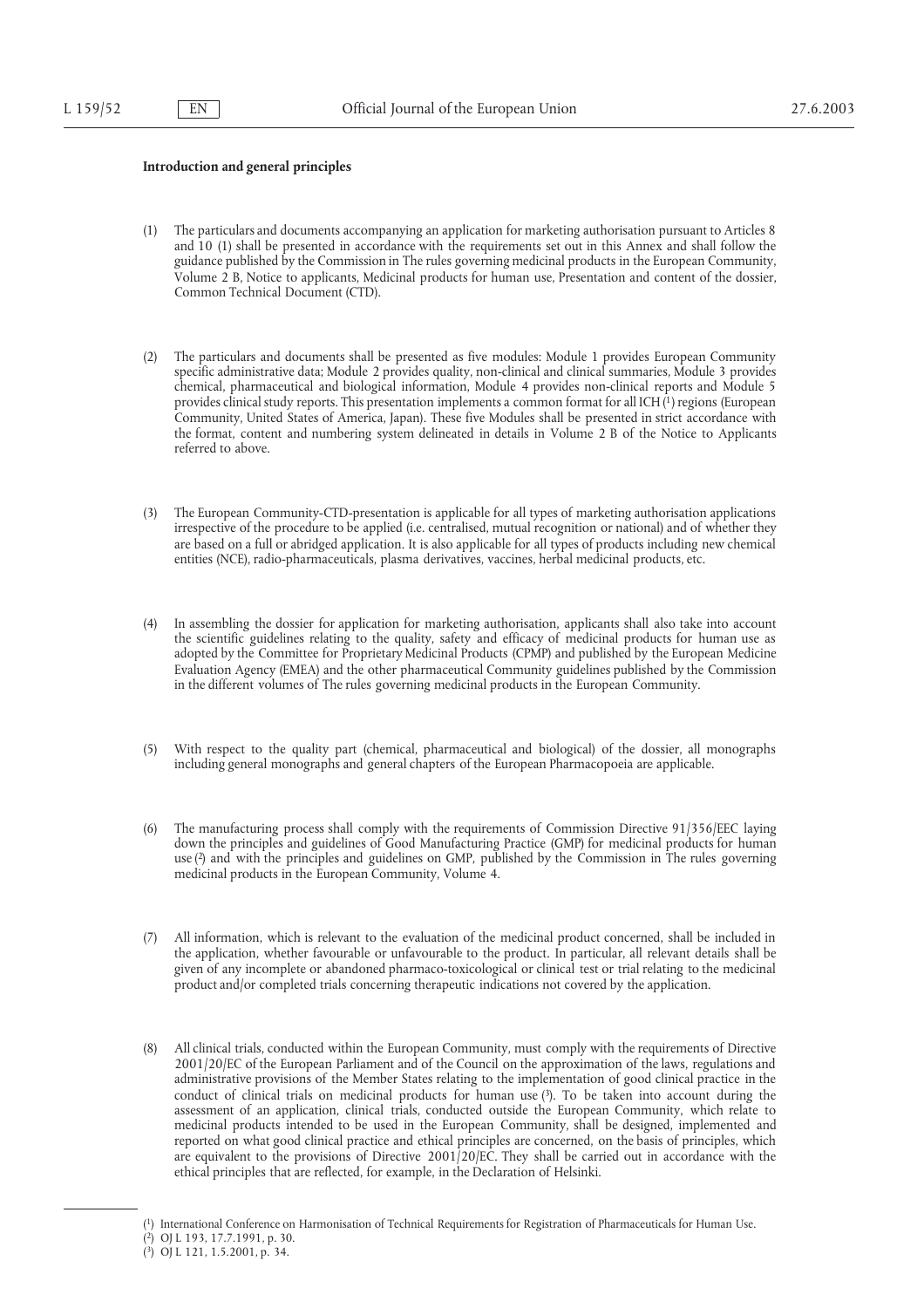- (9) Non-clinical (pharmaco-toxicological) studies shall be carried out in conformity with the provisions related to Good Laboratory Practice laid down in Council Directives 87/18/EEC on the harmonisation of regulations and administrative provisions relating to the application of the principles of good laboratory practice and the verification of their application for tests in chemical substances (1) and 88/320/EEC on the inspection and verification of good laboratory practice (GLP) (2).
- (10) Member States shall also ensure that all tests on animals are conducted in accordance with Council Directive 86/609/EEC of 24 November 1986 on the approximation of laws, regulation and administrative provisions of the Member States regarding the protection of animals for experimental and other scientific purposes.
- (11) In order to monitor the benefit/risk assessment, any new information not in the original application and all pharmaco-vigilance information shall be submitted to the competent authority. After marketing authorisation has been granted, any change to the data in the dossier shall be submitted to the competent authorities in accordance with the requirements of Commission Regulations (EC) No 1084/2003 (3) and (EC) No 1085/ 2003 (4) of the Commission or, if relevant, in accordance with national provisions, as well as the requirements in Volume 9 of Commission publication *The rules governing medicinal products in the European Community.*

This Annex is divided in four different parts:

- Part I describes the application format, the summary of product characteristics, the labelling, the leaflet and presentation requirements for standard applications (Modules 1 to 5).
- Part II provides derogation for 'Specific applications', i.e. well-established medicinal use, essentially similar products, fixed combinations, similar biological products, exceptional circumstances and mixed applications (part bibliographic and part own studies).
- Part III deals with 'Particular application requirements' for biological medicinal products (Plasma Master File; Vaccine Antigen Master File), radio-pharmaceuticals, homeopathic medicinal products, herbal medicinal products and orphan medicinal products.
- Part IV deals with 'Advanced therapy medicinal products' and concerns specific requirements for gene therapy medicinal products (using human autologous or allogeneic system, or xenogeneic system) and cell therapy medicinal products both of human or animal origin and xenogeneic transplantation medicinal products.

## PART I

## **STANDARDISED MARKETING AUTHORISATION DOSSIER REQUIREMENTS**

1. MODULE 1: ADMINISTRATIVE INFORMATION

## 1.1. **Table of contents**

A comprehensive table of contents of Modules 1 to 5 of the dossier submitted for marketing authorisation application shall be presented.

## 1.2. **Application form**

The medicinal product, which is the subject of the application, shall be identified by name and name of the active substance(s), together with the pharmaceutical form, the route of administration, the strength and the final presentation, including packaging.

<sup>(1)</sup> OJ L 15, 17.1.1987, p. 29.

<sup>(2)</sup> OJ L 145, 11.6.1988, p. 35.

<sup>(3)</sup> See p. 1 of this Official Journal.

 $(4)$  See p. 24 of this Official Journal.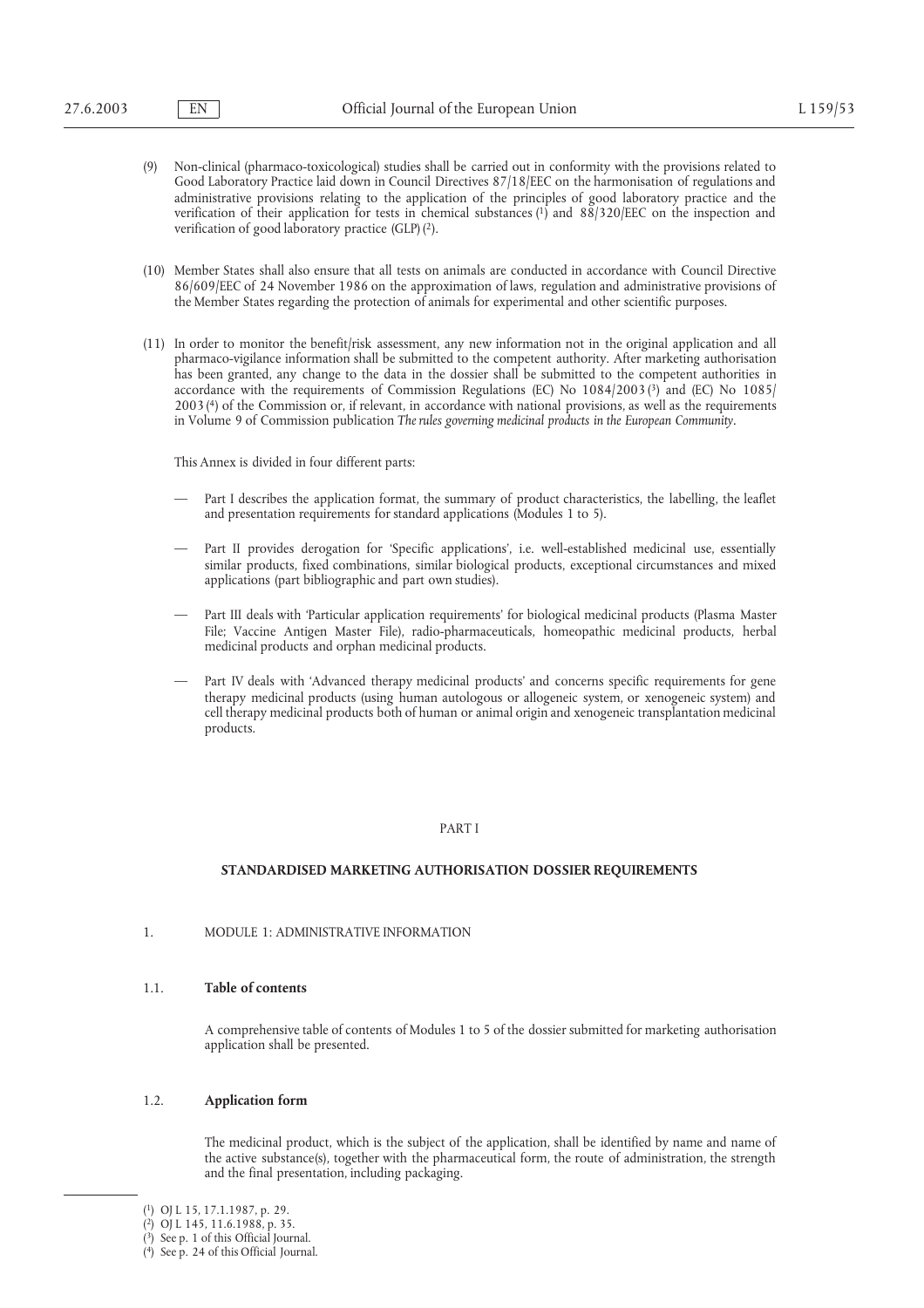The name and address of the applicant shall be given, together with the name and address of the manufacturers and the sites involved in the different stages of the manufacture (including the manufacturer of the finished product and the manufacturer(s) of the active substance(s)), and where relevant the name and address of the importer.

The applicant shall identify the type of application and indicate what samples, if any, are also provided.

Annexed to the administrative data shall be copies of the manufacturing authorisation as defined in Article 40, together with a list of countries in which authorisation has been granted, copies of all the summaries of product characteristics in accordance with Article 11 as approved by Member States and a list of countries in which an application has been submitted.

As outlined in the application form, the applicants shall provide, inter alia, details of the medicinal product subject of the application, the legal basis of the application, the proposed marketing authorisation holder and manufacture(s), information on orphan medicinal product status, scientific advice and paediatric development program.

# 1.3. **Summary of product characteristics, labelling and package leaflet**

## 1.3.1. *Summary of product characteristics*

The applicant shall propose a summary of the product characteristics, in accordance with Article 11.

#### 1.3.2. *Labelling and package leaflet*

A proposed labelling text for immediate and outer packaging as well as for the package leaflet shall be provided. These shall be in accordance with all mandatory items listed in Title V on the labelling of medicinal products for human use (Article 63) and on package leaflet (Article 59).

#### 1.3.3. *Mock-ups and specimens*

The applicant shall provide specimen and/or mock-ups of the immediate and outer packaging, labels and package leaflets for the medicinal product concerned.

1.3.4. *Summaries of product characteristics already approved in the Member States*

Annexed to the administrative data of the application form shall be copies of all the summaries of product characteristics in accordance with Articles 11 and 21 as approved by Member States, where applicable and a list of countries in which an application has been submitted.

#### 1.4. **Information about the experts**

In accordance with Article 12 (2) experts must provide detailed reports of their observations on the documents and particulars which constitute the marketing authorisation dossier and in particular on Modules 3, 4 and 5 (chemical, pharmaceutical and biological documentation, non-clinical documentation and clinical documentation, respectively). The experts are required to address the critical points related to the quality of the medicinal product and of the investigations carried out on animals and human beings and bring out all the data relevant for evaluation.

These requirements shall be met by providing a quality overall summary, a non-clinical overview (data from studies carried out in animals) and a clinical overview that shall be located in Module 2 of the marketing authorisation application dossier. A declaration signed by the experts together with brief information on their educational background, training and occupational experience shall be presented in Module 1. The experts shall have suitable technical or professional qualifications. The professional relationship of the expert to the applicant shall be declared.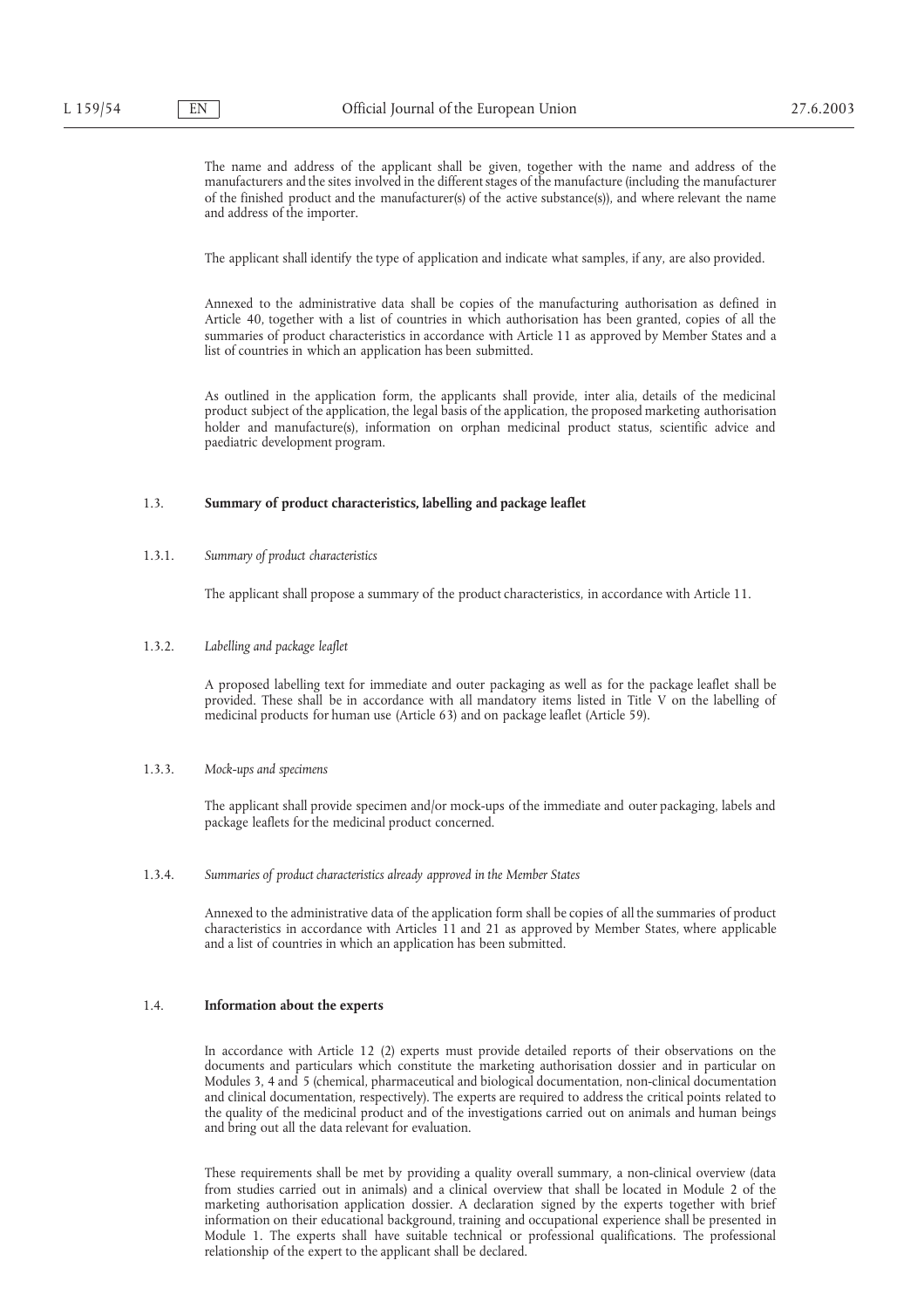# 1.5. **Specific requirements for different types of applications**

Specific requirements for different types of applications are addressed in Part II of the present Annex.

## 1.6. **Environmental risk assessment**

Where applicable, applications for marketing authorisations shall include a risk assessment overview evaluating possible risks to the environment due to the use and/or disposal of the medicinal product and make proposals for appropriate labelling provisions. Environmental risk connected with the release of medicinal products containing or consisting of GMOs (Genetically Modified Organisms) within the meaning of Article 2 of Directive 2001/18/EC of the European Parliament and of the Council of 12 March 2001 on the deliberate release into the environment of modified organisms and repealing Council Directive 90/220/EEC (1) shall be addressed.

Information pertaining to the environmental risk shall appear as an appendix to Module 1.

The information shall be presented in accordance with the provisions of Directive 2001/18/EC, taking into account any guidance documents published by the Commission in connection with the implementation of the said Directive.

The information shall consist of:

- an introduction:
- a copy of any written consent or consents to the deliberate release into the environment of the GMO(s) for research and development purposes according to Part B of Directive 2001/18/EC;
- the information requested in Annexes II to IV of the Directive 2001/18/EC, including detection and identification methods as well as unique code of the GMO, plus any additional information on the GMO or the product of relevance to evaluating the environmental risk;
- an environment risk assessment (ERA) report prepared on basis of the information specified in Annexes III and IV of Directive 2001/18/EC and in accordance with Annex II of Directive 2001/18/  $FC<sup>2</sup>$
- taking into account the above information and the ERA, a conclusion which proposes an appropriate risk management strategy which includes, as relevant to the GMO and product in question, a postmarket monitoring plan and the identification of any special particulars which need to appear in the Summary of Product Characteristics, labelling and package leaflet;
- appropriate measures in order to inform the public.

A dated signature of the author, information on the author's educational, training and occupational experience, and a statement of the author's relationship with the applicant, shall be included.

# 2. MODULE 2: SUMMARIES

This Module aims to summarise the chemical, pharmaceutical and biological data, the non-clinical data and the clinical data presented in Modules 3, 4 and 5 of the dossier for marketing authorisation, and to provide the reports/overviews described in Article 12 of this Directive.

Critical points shall be addressed and analysed. Factual summaries including tabular formats shall be provided. Those reports shall provide cross-references to tabular formats or to the information contained in the main documentation presented in Module 3 (chemical, pharmaceutical and biological documentation), Module 4 (non-clinical documentation) and Module 5 (clinical documentation).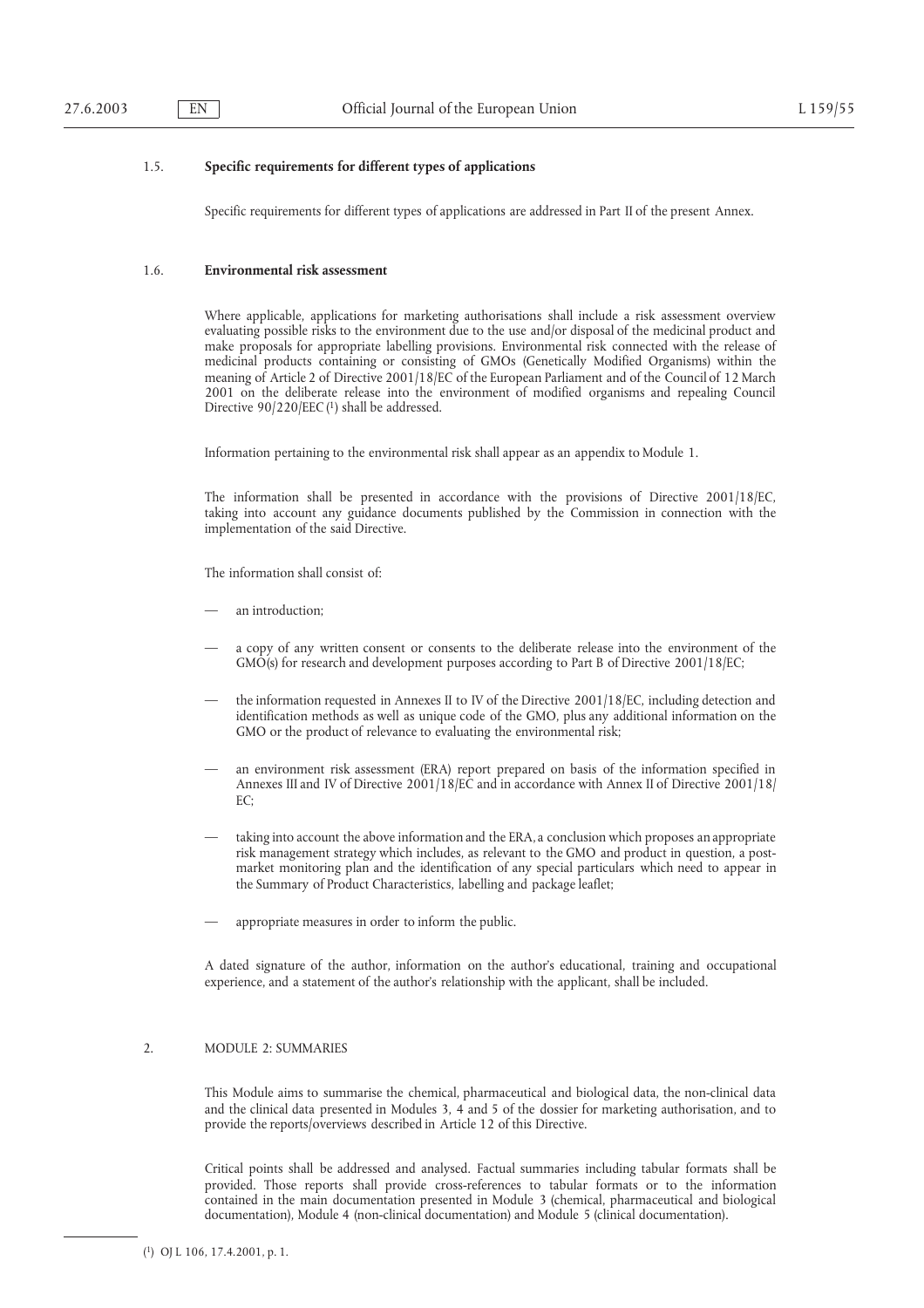Information contained in Module 2 shall be presented in accordance with the format, content and numbering system delineated in the Volume 2 of the Notice to Applicants. The overviews and summaries shall comply with the basic principles and requirements as laid down herewith:

#### 2.1. **Overall table of contents**

Module 2 shall contain a table of contents for the scientific documentation submitted in Modules 2 to 5.

## 2.2. **Introduction**

Information on the pharmacological class, mode of action and proposed clinical use of the medicinal product for which a marketing authorisation is requested shall be supplied.

#### 2.3. **Quality overall summary**

A review of the information related to the chemical, pharmaceutical and biological data shall be provided in a quality overall summary.

Key critical parameters and issues related to quality aspects shall be emphasised as well as justification in cases where the relevant guidelines are not followed. This document shall follow the scope and outline of the corresponding detailed data presented in Module 3.

## 2.4. **Non-clinical overview**

An integrated and critical assessment of the non-clinical evaluation of the medicinal product in animals/ in vitro shall be required. Discussion and justification of the testing strategy and of deviation from the relevant guidelines shall be included.

Except for biological medicinal products, an assessment of the impurities and degradation products shall be included along with their potential pharmacological and toxicological effects. The implications of any differences in the chirality, chemical form, and impurity profile between the compound used in the nonclinical studies and the product to be marketed shall be discussed.

For biological medicinal products, comparability of material used in non-clinical studies, clinical studies, and the medicinal product for marketing shall be assessed.

Any novel excipient shall be the subject of a specific safety assessment.

The characteristics of the medicinal product, as demonstrated by the non-clinical studies shall be defined and the implications of the findings for the safety of the medicinal product for the intended clinical use in human shall be discussed.

## 2.5. **Clinical overview**

The clinical overview is intended to provide a critical analysis of the clinical data included in the clinical summary and Module 5. The approach to the clinical development of the medicinal product, including critical study design, decisions related to and performance of the studies shall be provided.

A brief overview of the clinical findings, including important limitations as well as an evaluation of benefits and risks based on the conclusions of the clinical studies shall be provided. An interpretation of the way the efficacy and safety findings support the proposed dose and target indications and an evaluation of how the summary of product characteristics and other approaches will optimise the benefits and manage the risks is required.

Efficacy or safety issues encountered in development and unresolved issues shall be explained.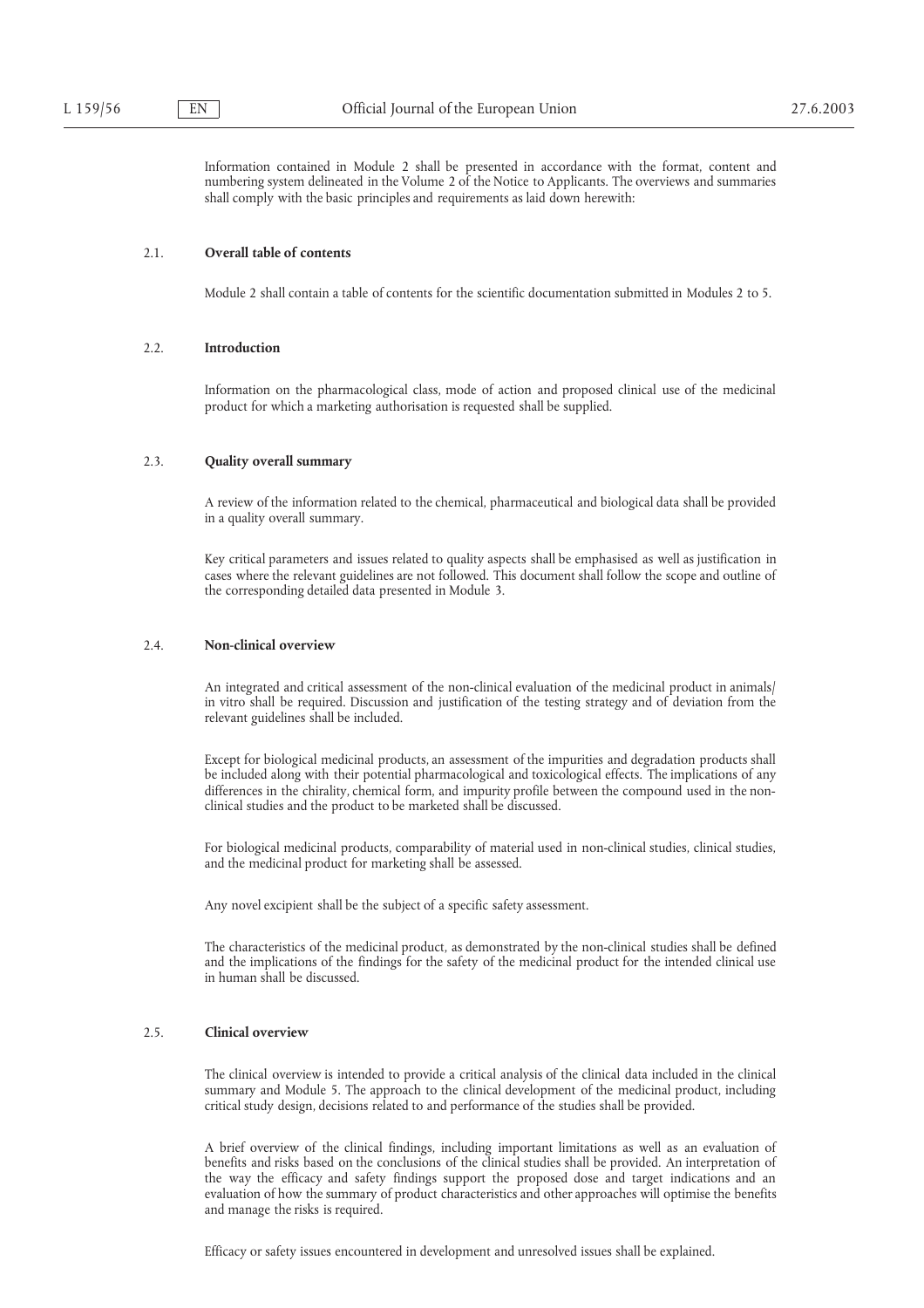# 2.6. **Non-clinical summary**

The results of pharmacology, pharmaco-kinetics and toxicology studies carried out in animals/in vitro shall be provided as factual written and tabulated summaries which shall be presented in the following order:

- Introduction
- Pharmacology Written Summary
- Pharmacology Tabulated Summary
- Pharmaco-kinetics Written Summary
- Pharmaco-kinetics Tabulated Summary
- Toxicology Written Summary
- Toxicology Tabulated Summary.

#### 2.7. **Clinical Summary**

A detailed, factual summary of the clinical information on the medicinal product included in Module 5 shall be provided. This shall include the results of all bio-pharmaceutics studies, of clinical pharmacology studies, and of clinical efficacy and safety studies. A synopsis of the individual studies is required.

Summarised clinical information shall be presented in the following order:

- Summary of Bio-pharmaceutics and Associated Analytical Methods
- Summary of Clinical Pharmacology Studies
- Summary of Clinical Efficacy
- Summary of Clinical Safety
- Synopses of Individual Studies

## 3. MODULE 3: CHEMICAL, PHARMACEUTICAL AND BIOLOGICAL INFORMATION FOR MEDICINAL PRODUCTS CONTAINING CHEMICAL AND/OR BIOLOGICAL ACTIVE SUBSTANCES

# 3.1. **Format and presentation**

The general outline of Module 3 is as follows:

- Table of contents
- Body of data
	- *Active substance*
		- Ge ne ral Informati on
		- Nomenclature
		- **Structure**
		- General Properties

Manufacture

- Manufacturer(s)
- Description of Manufacturing Process and Process Controls
- Control of Materials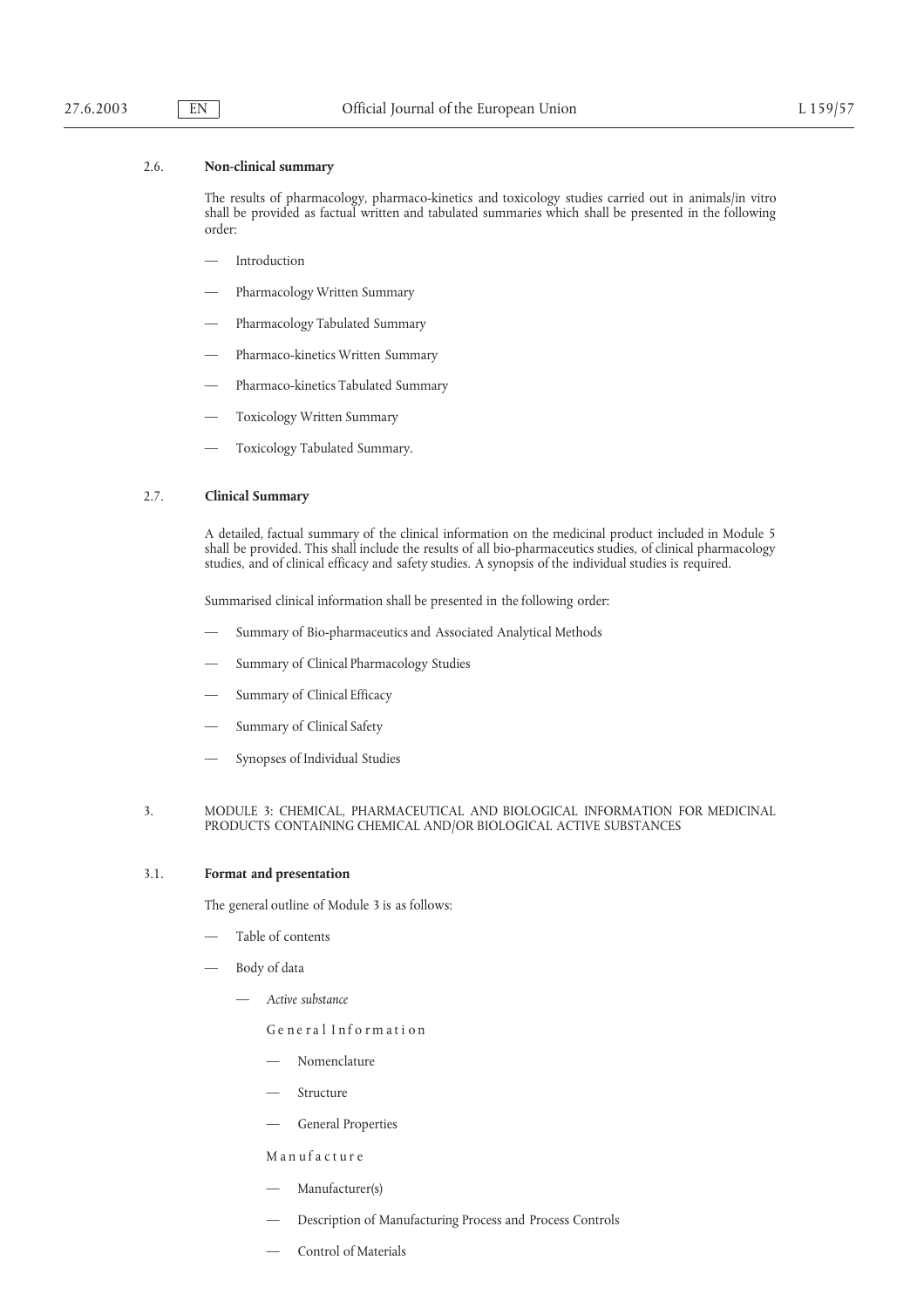- Controls of Critical Steps and Intermediates
- Process Validation and/or Evaluation
- Manufacturing Process Development

C ha rac teri sa tion

- Elucidation of Structure and other Characteristics
- Impurities

Control of A ctive Substance

- Specification
- Analytical Procedures
- Validation of Analytical Procedures
- Batch Analyses
- Justification of Specification

Refere nc e Standards or Mate rials

Container Closure System

Stability

- Stability Summary and Conclusions
- Post-approval Stability Protocol and Stability Commitment
- Stability Data
- *Finished Medicinal Product*

Description and Composition of the Medicinal Product

Pharmace utic al Devel opment

- Components of the Medicinal Product
	- Active Substance
	- Excipients
- Medicinal Product
	- Formulation Development
	- **Overages**
	- Physicochemical and Biological Properties
- Manufacturing Process Development
- Container Closure System
- Microbiological Attributes
- Compatibility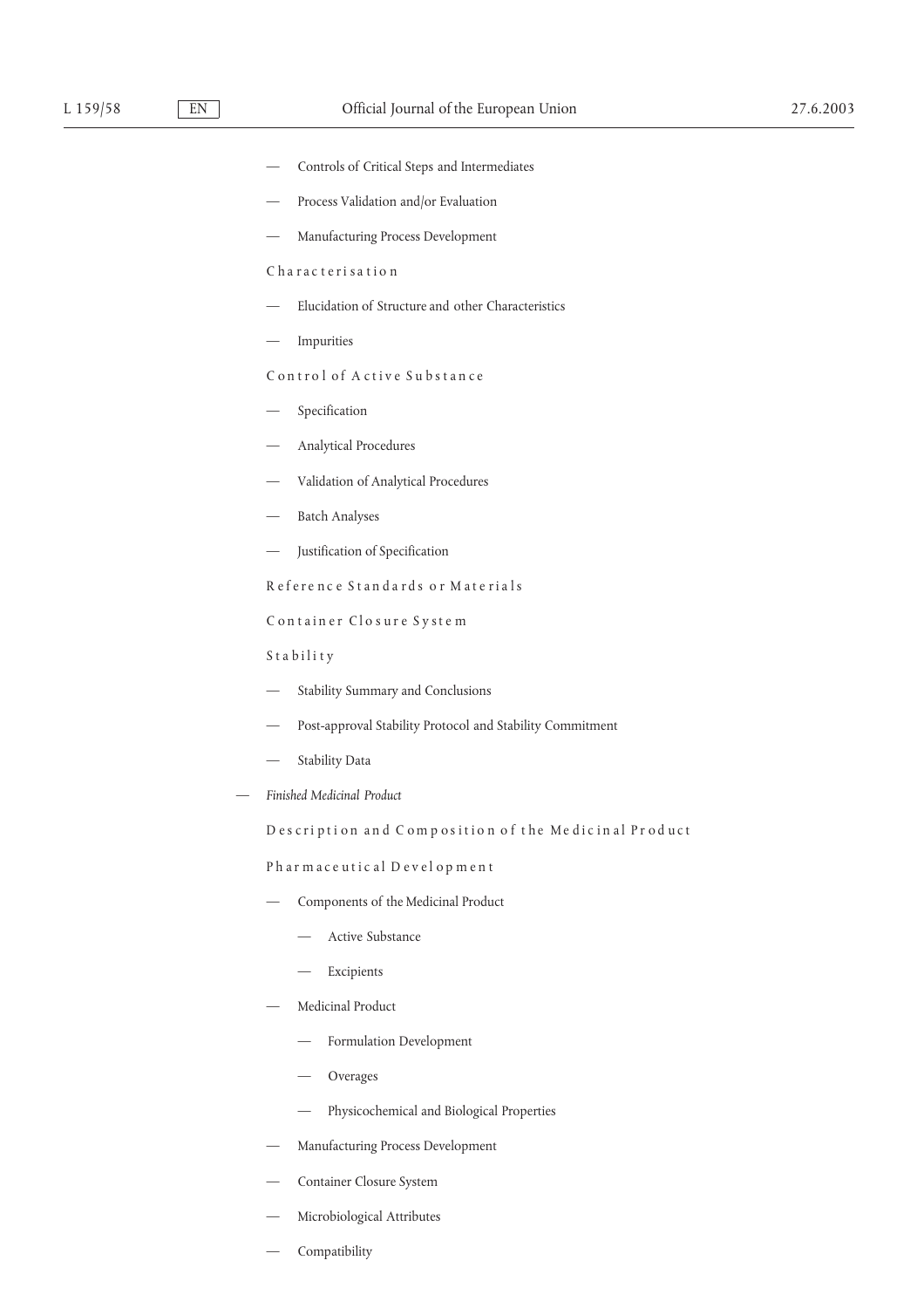## Manufacture

- Manufacturer(s)
- Batch Formula
- Description of Manufacturing Process and Process Controls
- Controls of Critical Steps and Intermediates
- Process Validation and/or Evaluation

## Control of Exc ipients

- **Specifications**
- Analytical Procedures
- Validation of Analytical Procedures
- Justification of Specifications
- Excipients of Human or Animal Origin
- Novel Excipients

# Control of Finishe d Medi cinal Produc t

- Specification(s)
- Analytical Procedures
- Validation of Analytical Procedures
- Batch Analyses
- Characterisation of Impurities
- Justification of Specification(s)

Refere nc e Standards or Mate rials

C ontainer Closur e Syste m

Stability

- Stability Summary and Conclusion
- Post-approval Stability Protocol and Stability Commitment
- Stability Data
- *Appendices*
	- Facilities and Equipment (Biological Medicinal Products only)
	- Adventitious Agents Safety Evaluation
	- Excipients
- *European Community Additional Information*
	- Process Validation Scheme for the Medicinal Product
	- Medical Device
	- Certificate(s) of Suitability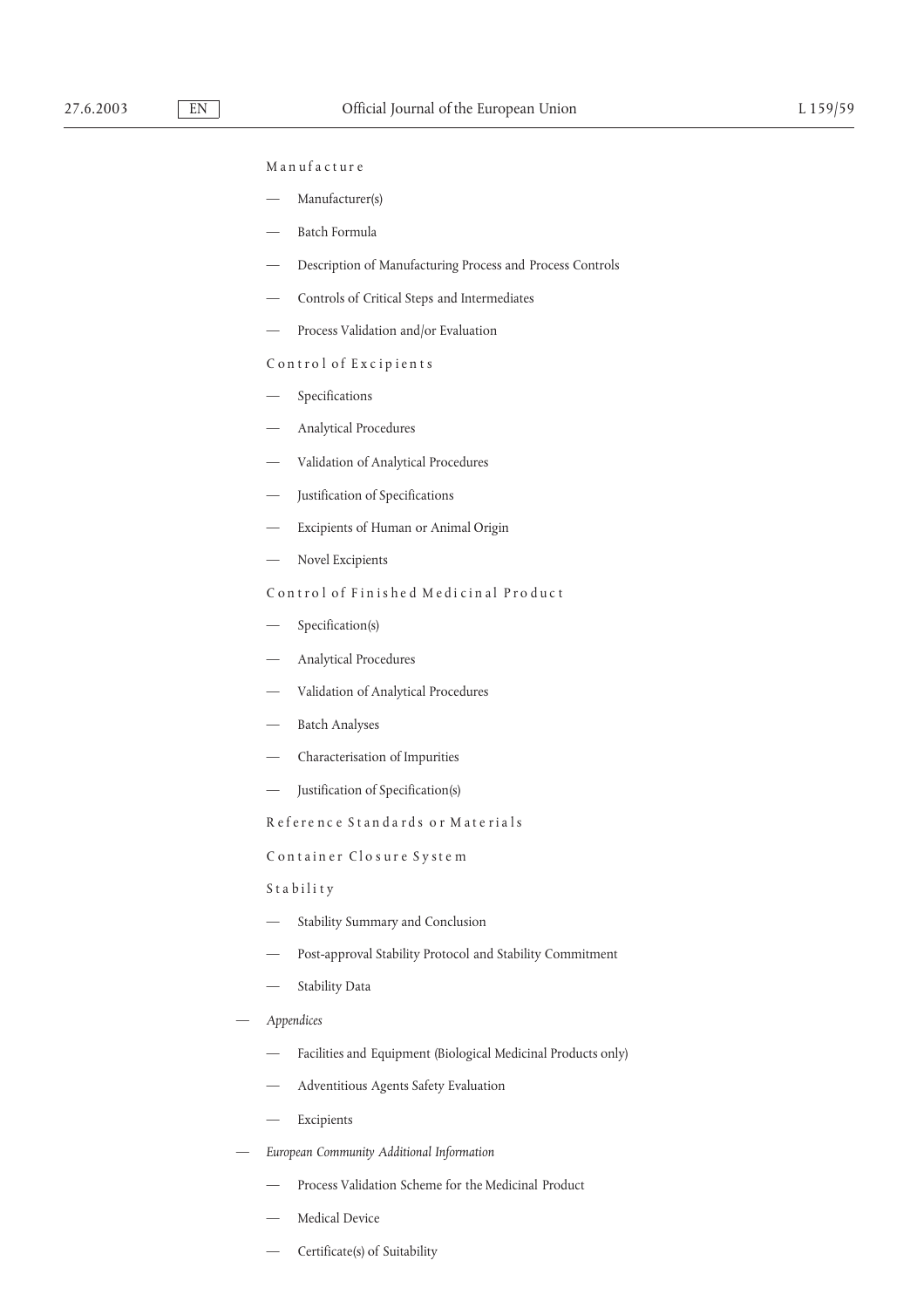— Medicinal products containing or using in the manufacturing process materials of animal and/or human origin (TSE procedure)

Literature References

## 3.2. **Content: basic principles and requirements**

- (1) The chemical, pharmaceutical and biological data that shall be provided shall include for the active substance(s) and for the finished medicinal product all of relevant information on: the development, the manufacturing process, the characterisation and properties, the quality control operations and requirements, the stability as well as a description of the composition and presentation of the finished medicinal product.
- (2) Two main sets of information shall be provided, dealing with the active substance(s) and with the finished medicinal product, respectively.
- (3) This Module shall in addition supply detailed information on the starting and raw materials used during the manufacturing operations of the active substance(s) and on the excipients incorporated in the formulation of the finished medicinal product.
- (4) All the procedures and methods used for manufacturing and controlling the active substance and the finished medicinal product shall be described in sufficient details to enable them to be repeated in control tests, carried out at the request of the competent authority. All test procedures shall correspond to the state of scientific progress at the time and shall be validated. Results of the validation studies shall be provided. In the case of test procedures included in the European Pharmacopoeia, this description shall be replaced by the appropriate detailed reference to the monograph(s) and general chapter(s).
- (5) The monographs of the European Pharmacopoeia shall be applicable to all substances, preparations and pharmaceutical forms appearing in it. In respect of other substances, each Member State may require observance of its own national pharmacopoeia.

However, where a material in the European Pharmacopoeia or in the pharmacopoeia of a Member State has been prepared by a method liable to leave impurities not controlled in the pharmacopoeia monograph, these impurities and their maximum tolerance limits must be declared and a suitable test procedure must be described. In cases where a specification contained in a monograph of the European Pharmacopoeia or in the national pharmacopoeia of a Member State might be insufficient to ensure the quality of the substance, the competent authorities may request more appropriate specifications from the marketing authorisation holder. The competent authorities shall inform the authorities responsible for the pharmacopoeia in question. The marketing authorisation holder shall provide the authorities of that pharmacopoeia with the details of the alleged insufficiency and the additional specifications applied.

In the case of analytical procedures included in the European Pharmacopoeia, this description shall be replaced in each relevant section by the appropriate detailed reference to the monograph(s) and general chapter(s).

- (6) In case where starting and raw materials, active substance(s) or excipient(s) are described neither in the European Pharmacopoeia nor in the pharmacopoeia of a Member State, compliance with the monograph of a third country pharmacopoeia can be accepted. In such cases, the applicant shall submit a copy of the monograph accompanied by the validation of the analytical procedures contained in the monograph and by a translation where appropriate.
- (7) Where the active substance and/or a raw and starting material or excipient(s) are the subject of a monograph of the European Pharmacopoeia, the applicant can apply for a certificate of suitability that, where granted by the European Directorate for the Quality of Medicines, shall be presented in the relevant section of this Module. Those certificates of suitability of the monograph of the European Pharmacopoeia are deemed to replace the relevant data of the corresponding sections described in this Module. The manufacturer shall give the assurance in writing to the applicant that the manufacturing process has not been modified since the granting of the certificate of suitability by the European Directorate for the Quality of Medicines.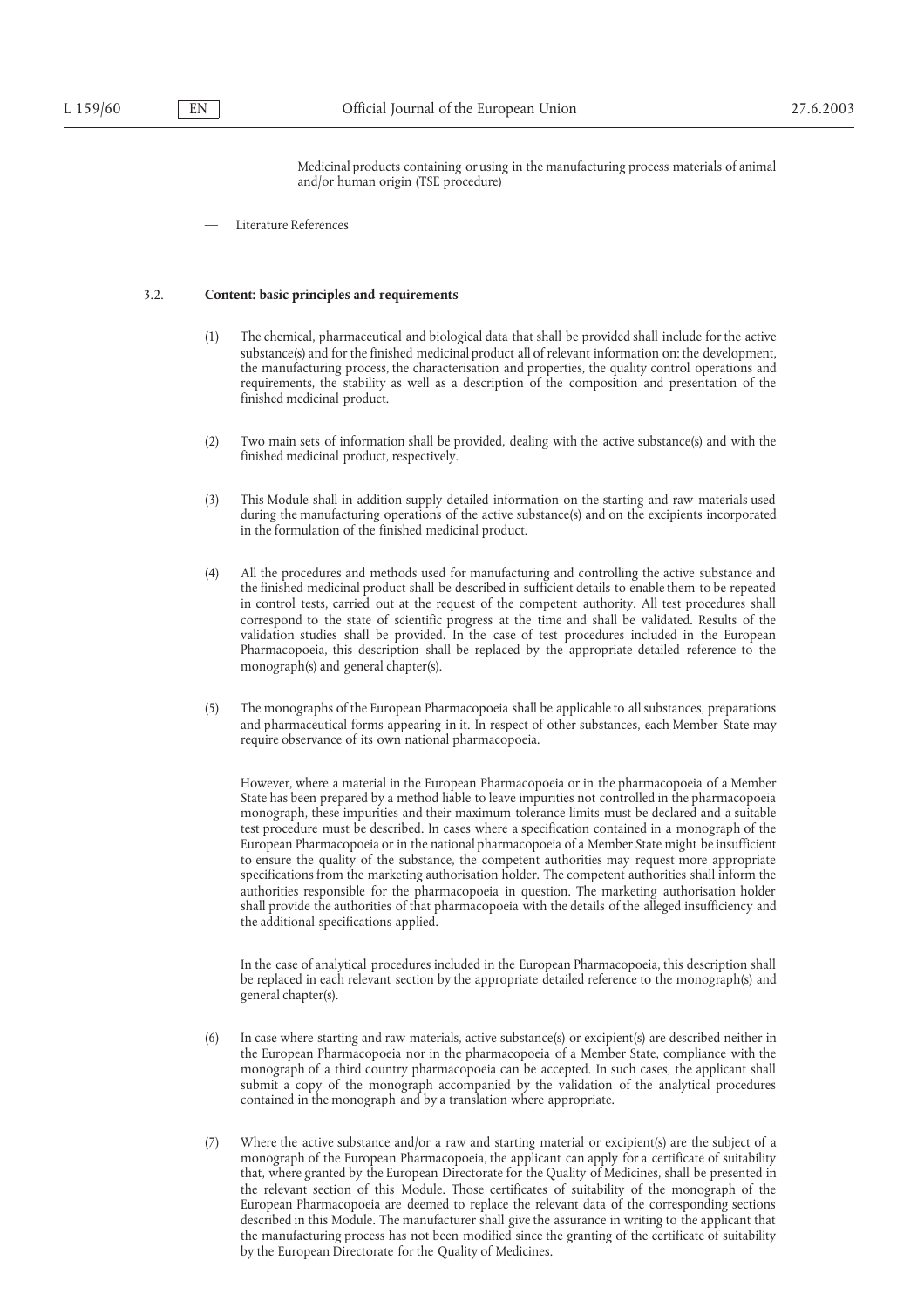- (8) For a well-defined active substance, the active substance manufacturer or the applicant may arrange for the
	- (i) detailed description of the manufacturing process,
	- (ii) quality control during manufacture, and
	- (iii) process validation

to be supplied in a separate document directly to the competent authorities by the manufacturer of the active substance as an Active Substance Master File.

In this case, the manufacturer shall, however, provide the applicant with all of the data, which may be necessary for the latter to take responsibility for the medicinal product. The manufacturer shall confirm in writing to the applicant that he shall ensure batch to batch consistency and not modify the manufacturing process or specifications without informing the applicant. Documents and particulars supporting the application for such a change shall be supplied to the competent authorities; these documents and particulars will be also supplied to the applicant when they concern the open part of the active substance master file.

- (9) Specific measures concerning the prevention of the transmission of animal spongiform encephalopathies (materials from ruminant origin): at each step of the manufacturing process, the applicant must demonstrate the compliance of the materials used with the Note for Guidance on Minimising the Risk of Transmitting Animal Spongiform Encephalopathy Agents via Medicinal Products and its updates, published by the Commission in the Official Journal of the European Union. Demonstration of compliance with the said Note for Guidance can be done by submitting either, preferably a certificate of suitability to the relevant monograph of the European Pharmacopoeia that has been granted by the European Directorate for the Quality of Medicines or by the supply of scientific data to substantiate this compliance.
- (10) For adventitious agents, information assessing the risk with respect to potential contamination with adventitious agents, whether they are non-viral or viral, as laid down in relevant guidelines as well as in relevant general monograph and general chapter of the European Pharmacopoeia, shall be provided.
- (11) Any special apparatus and equipment, which may be used at any stage of the manufacturing process and control operations of the medicinal product, shall be described in adequate details.
- (12) Where applicable and if needed, a CE marking which is required by Community legislation on medical devices shall be provided.

Special attention shall be paid to the following selected elements.

## 3.2.1. *Active substance(s)*

- 3.2.1.1. General information and information related to the starting and raw materials
	- a) Information on the nomenclature of the active substance shall be provided, including recommended International Non-proprietary Name (INN), European Pharmacopoeia name if relevant, chemical name(s).

The structural formula, including relative and absolute stereo-chemistry, the molecular formula, and the relative molecular mass shall be provided. For biotechnological medicinal products if appropriate, the schematic amino acid sequence and relative molecular mass shall be provided.

A list shall be provided of physicochemical and other relevant properties of the active substance, including biological activity for biological medicinal products.

b) For the purposes of this Annex, starting materials shall mean all the materials from which the active substance is manufactured or extracted.

For biological medicinal products, starting materials shall mean any substance of biological origin such as micro-organisms, organs and tissues of either plant or animal origin, cells or fluids (including blood or plasma) of human or animal origin, and biotechnological cell constructs (cell substrates, whether they are recombinant or not, including primary cells).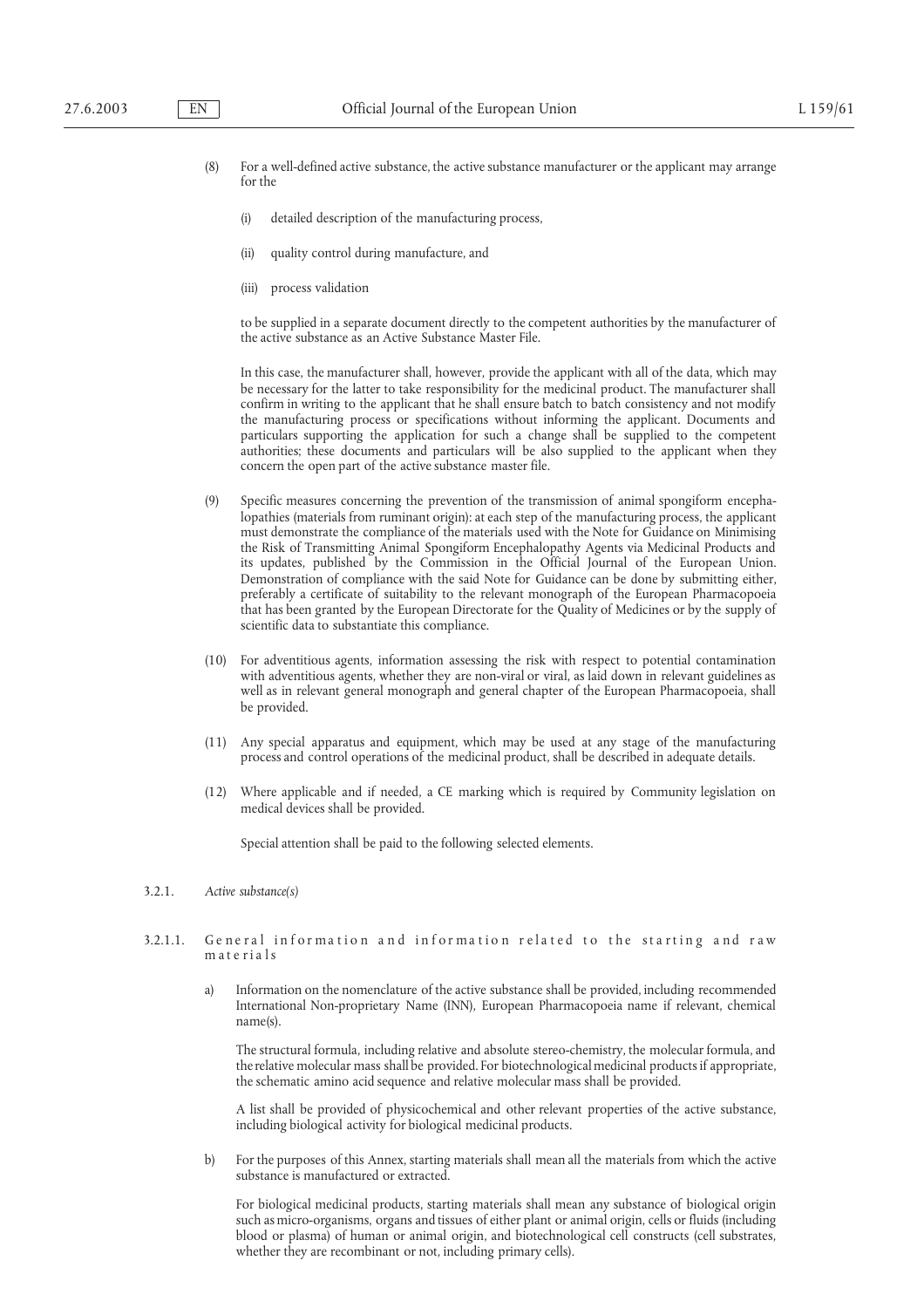A biological medicinal product is a product, the active substance of which is a biological substance. A biological substance is a substance that is produced by or extracted from a biological source and that needs for its characterisation and the determination of its quality a combination of physicochemical-biological testing, together with the production process and its control. The following shall be considered as biological medicinal products: immunological medicinal products and medicinal products derived from human blood and human plasma as defined, respectively in paragraphs (4) and (10) of Article 1; medicinal products falling within the scope of Part A of the Annex to Regulation (EEC) No 2309/93; advanced therapy medicinal products as defined in Part IV of this Annex.

Any other substances used for manufacturing or extracting the active substance(s) but from which this active substance is not directly derived, such as reagents, culture media, foetal calf serum, additives, and buffers involved in chromatography, etc. are known as raw materials.

#### 3.2.1.2. Manufacturing process of the active substance(s)

- a) The description of the active substance manufacturing process represents the applicant's commitment for the manufacture of the active substance. To adequately describe the manufacturing process and process controls, appropriate information as laid down in guidelines published by the Agency shall be provided.
- b) All materials needed in order to manufacture the active substance(s) shall be listed, identifying where each material is used in the process. Information on the quality and control of these materials shall be provided. Information demonstrating that materials meet standards appropriate for their intended use shall be provided.

Raw materials shall be listed and their quality and controls shall also be documented.

The name, address, and responsibility of each manufacturer, including contractors, and each proposed production site or facility involved in manufacturing and testing shall be provided.

c) For biological medicinal products, the following additional requirements shall apply.

The origin and history of starting materials shall be described and documented.

Regarding the specific measures for the prevention of the Transmission of animal Spongiform Encephalopathies, the applicant must demonstrate that the active substance complies with the Note for Guidance on Minimising the Risk of Transmitting Animal Spongiform Encephalopathy Agents via Medicinal Products and its updates, published by the Commission in the Official Journal of the European Union.

When cell banks are used, the cell characteristics shall be shown to have remained unchanged at the passage level used for the production and beyond.

Seed materials, cell banks, pools of serum or plasma and other materials of biological origin and, whenever possible, the materials from which they are derived shall be tested for adventitious agents.

If the presence of potentially pathogenic adventitious agents is inevitable, the corresponding material shall be used only when further processing ensures their elimination and/or inactivation, and this shall be validated.

Whenever possible, vaccine production shall be based on a seed lot system and on established cell banks. For bacterial and viral vaccines, the characteristics of the infectious agent shall be demonstrated on the seed. In addition, for live vaccines, the stability of the attenuation characteristics shall be demonstrated on the seed; if this proof is not sufficient, the attenuation characteristics shall also be demonstrated at the production stage.

For medicinal products derived from human blood or plasma, the origin and the criteria and procedures for collection, transportation and storage of the starting material shall be described and documented in accordance with provisions laid down in Part III of this Annex.

The manufacturing facilities and equipment shall be described.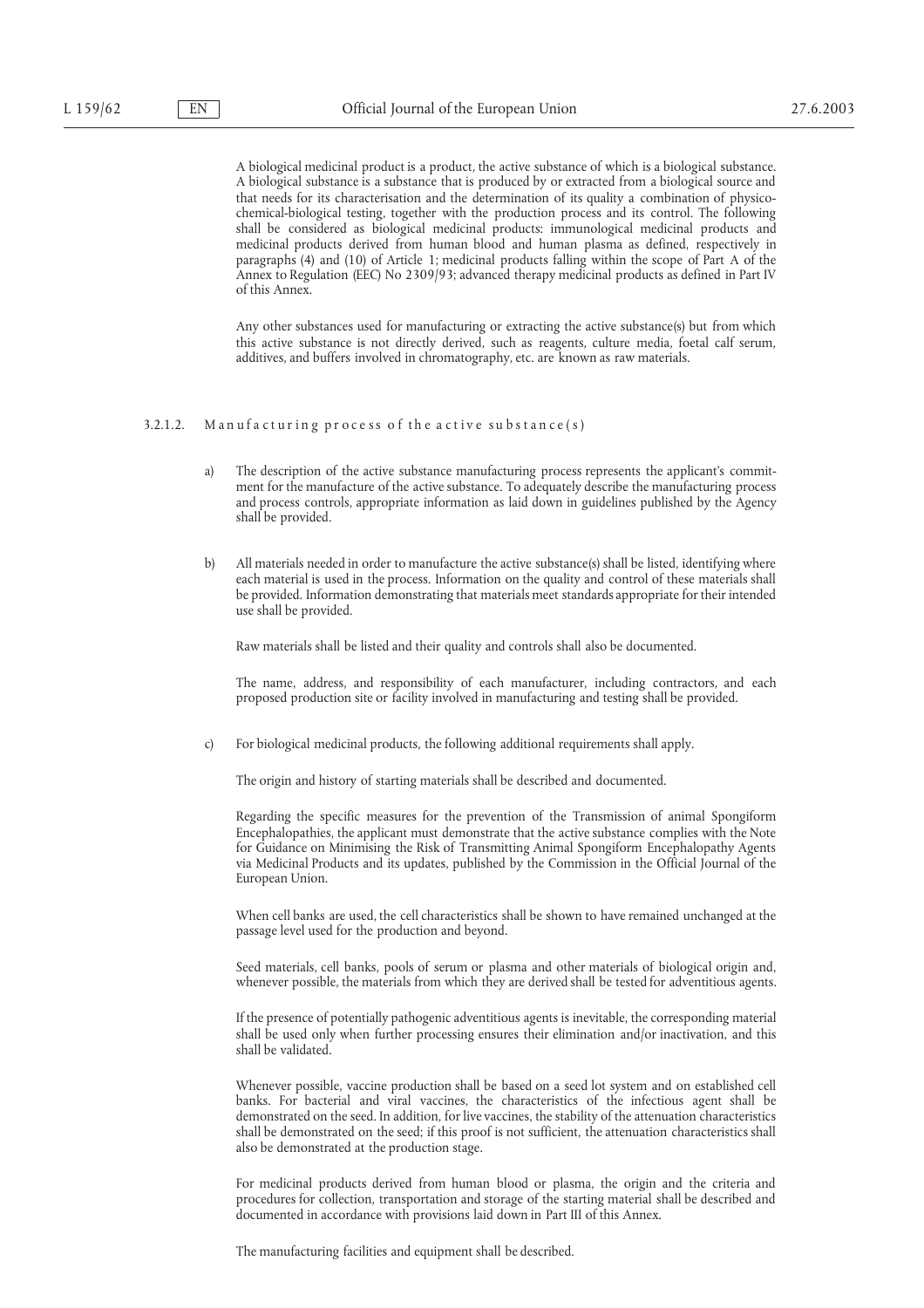- d) Tests and acceptance criteria carried out at every critical step, information on the quality and control of intermediates and process validation and/or evaluation studies shall be provided as appropriate.
- e) If the presence of potentially pathogenic adventitious agents is inevitable, the correspondent material shall be used only when further processing ensures their elimination and/or inactivation and this shall be validated in the section dealing with viral safety evaluation.
- f) A description and discussion of the significant changes made to the manufacturing process during development and/or manufacturing site of the active substance shall be provided.

# $3.2.1.3.$  Characterisation of the active substance(s)

Data highlighting the structure and other characteristics of the active substance(s) shall be provided.

Confirmation of the structure of the active substance(s) based on any physico-chemical and/or immunochemical and/or biological methods, as well as information on impurities shall be provided.

3.2.1.4. Control of active substance(s)

Detailed information on the specifications used for routine control of active substance(s), justification for the choice of these specifications, methods of analysis and their validation shall be provided.

The results of control carried out on individual batches manufactured during development shall be presented.

3.2.1.5. Reference standards or materials

Reference preparations and standards shall be identified and described in detail. Where relevant, chemical and biological reference material of the European Pharmacopoeia shall be used.

3.2.1.6. Container and closure system of the active substance

A description of the container and the closure system(s) and their specifications shall be provided.

- $3.2.1.7.$  Stability of the active substance  $(s)$ 
	- a) The types of studies conducted, protocols used, and the results of the studies shall be summarised
	- b) Detailed results of the stability studies, including information on the analytical procedures used to generate the data and validation of these procedures shall be presented in an appropriate format
	- c) The post authorisation stability protocol and stability commitment shall be provided
- 3.2.2. *Finished medicinal product*
- 3.2.2.1. Description and composition of the finished medicinal product

A description of the finished medicinal product and its composition shall be provided. The information shall include the description of the pharmaceutical form and composition with all the constituents of the finished medicinal product, their amount on a per-unit basis, the function of the constituents of:

- the active substance(s),
- the constituent(s) of the excipients, whatever their nature or the quantity used, including colouring matter, preservatives, adjuvants, stabilisers, thickeners, emulsifiers, flavouring and aromatic substances, etc.,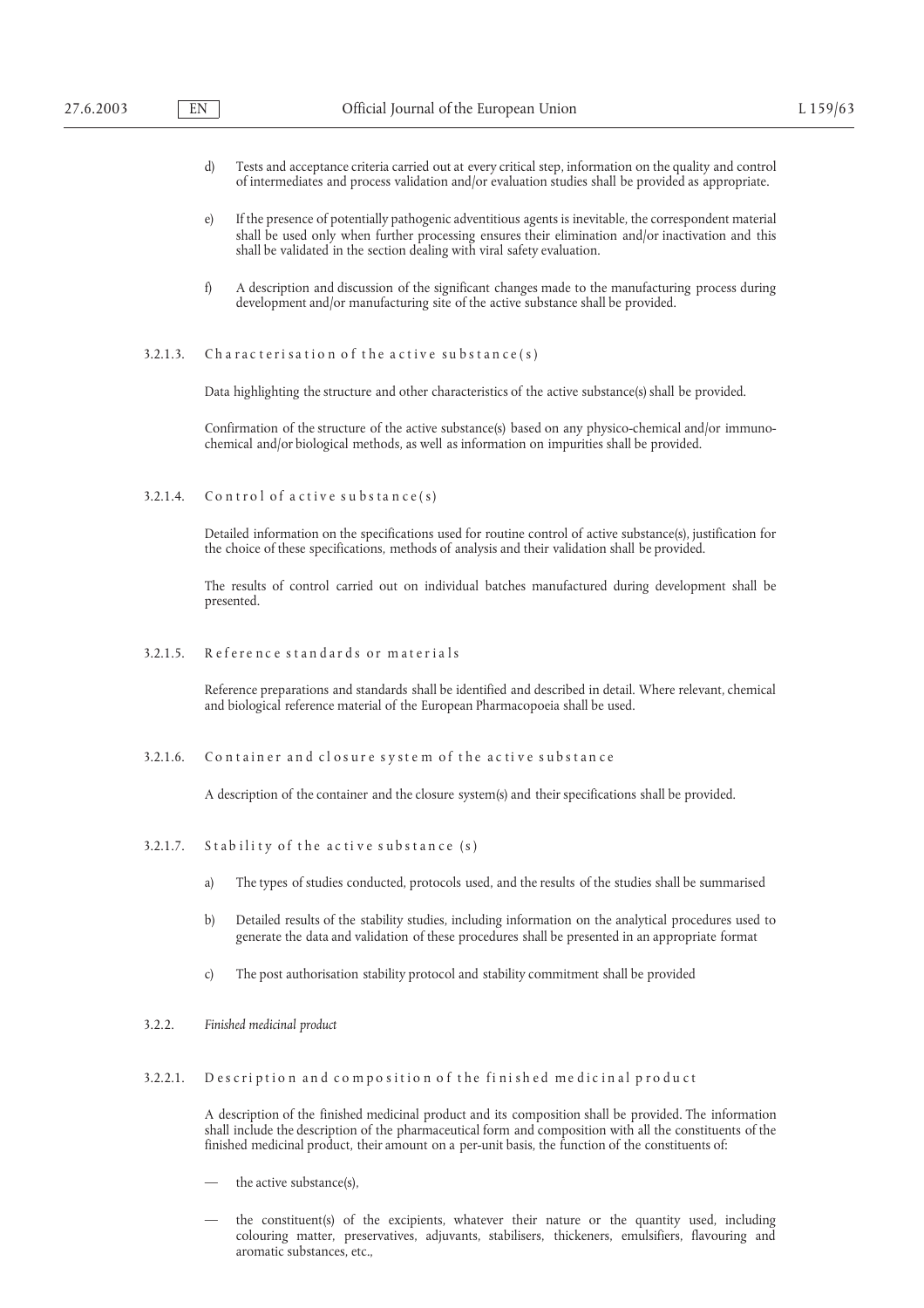- the constituents, intended to be ingested or otherwise administered to the patient, of the outer covering of the medicinal products (hard capsules, soft capsules, rectal capsules, coated tablets, films-coated tablets, etc.),
- these particulars shall be supplemented by any relevant data concerning the type of container and, where appropriate, its manner of closure, together with details of devices with which the medicinal product will be used or administered and which will be delivered with the medicinal product.

The 'usual terminology', to be used in describing the constituents of medicinal products, shall mean, notwithstanding the application of the other provisions in Article 8 (3) (c):

- in respect of substances which appear in the European Pharmacopoeia or, failing this, in the national pharmacopoeia of one of the Member States, the main title at the head of the monograph in question, with reference to the pharmacopoeia concerned,
- in respect of other substances, the international non-proprietary name (INN) recommended by the World Health Organisation, or, failing this, the exact scientific designation; substances not having an international non-proprietary name or an exact scientific designation shall be described by a statement of how and from what they were prepared, supplemented, where appropriate, by any other relevant details,
- in respect of colouring matter, designation by the 'E' code assigned to them in Council Directive 78/ 25/EEC of 12 December 1977 on the approximation of the rules of the Member States concerning the colouring matters authorised for use in medicinal products  $(1)$  and/or European Parliament and Council Directive 94/36/EC of 30 June 1994 on colours for use in foodstuffs (2).

In order to give the 'quantitative composition' of the active substance(s) of the finished medicinal products, it is necessary, depending on the pharmaceutical form concerned, to specify the mass, or the number of units of biological activity, either per dosage-unit or per unit of mass or volume, of each active substance.

Active substances present in the form of compounds or derivatives shall be designated quantitatively by their total mass, and if necessary or relevant, by the mass of active entity or entities of the molecule.

For medicinal products containing an active substance, which is the subject of an application for marketing authorisation in any Member State for the first time, the quantitative statement of an active substance, which is a salt or hydrate shall be systematically expressed in terms of the mass of the active entity or entities in the molecule. All subsequently authorised medicinal products in the Member States shall have their quantitative composition stated in the same way for the same active substance.

Units of biological activity shall be used for substances, which cannot be defined molecularly. Where an International Unit of biological activity has been defined by the World Health Organisation, this shall be used. Where no International Unit has been defined, the units of biological activity shall be expressed in such a way as to provide unambiguous information on the activity of the substances by using where applicable the European Pharmacopoeia Units.

# 3.2.2.2. Pharmaceutical development

This chapter shall be devoted to information on the development studies conducted to establish that the dosage form, the formulation, manufacturing process, container closure system, microbiological attributes and usage instructions are appropriate for the intended use specified in the marketing authorisation application dossier.

The studies described in this chapter are distinct from routine control tests conducted according to specifications. Critical parameters of the formulation and process attributes that can influence batch reproducibility, medicinal product performance and medicinal product quality shall be identified and described. Additional supportive data, where appropriate, shall be referenced to the relevant chapters of Module 4 (Non Clinical Study Reports) and Module 5 (Clinical Study Reports) of the marketing authorisation application dossier.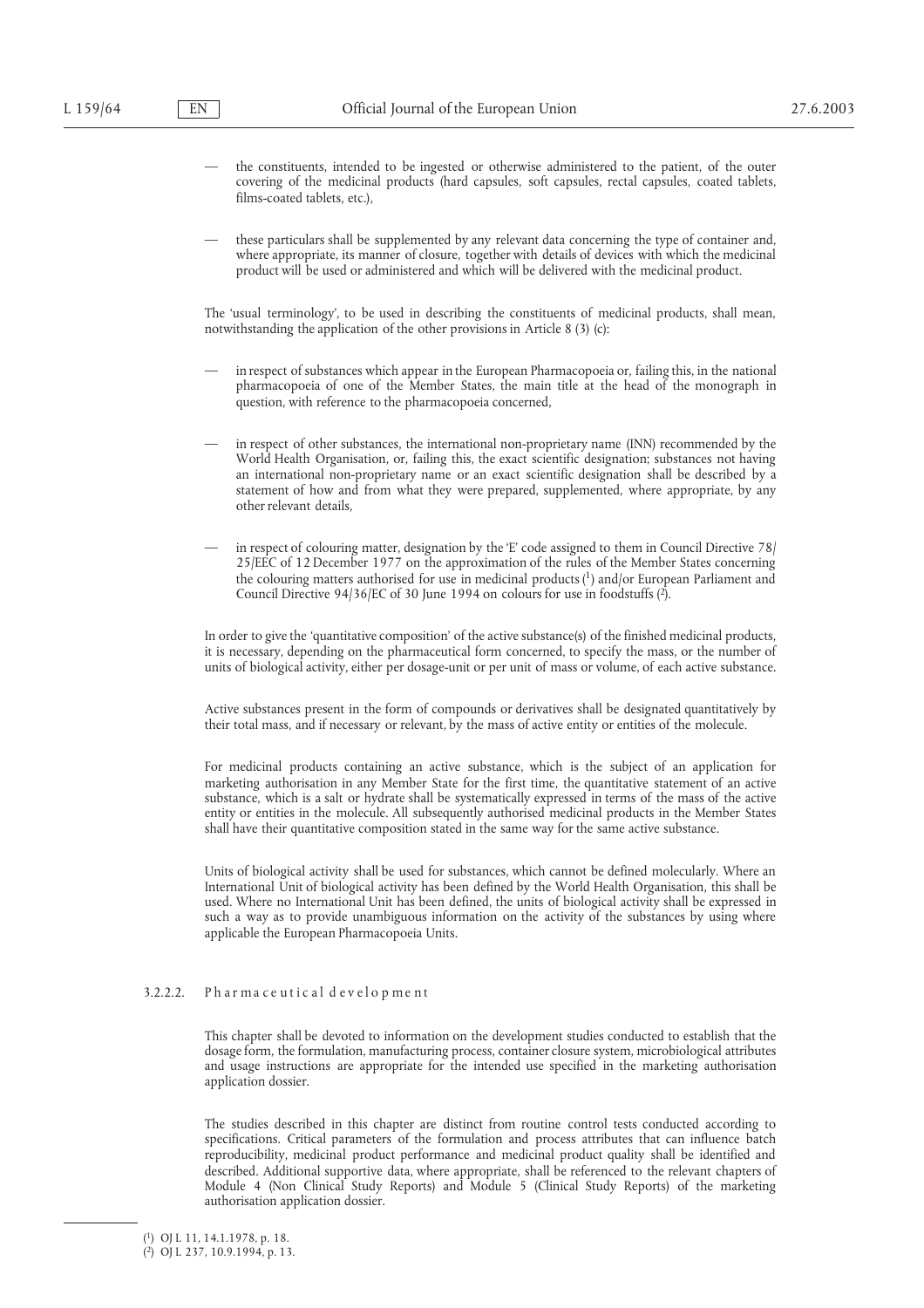- a) The compatibility of the active substance with excipients as well as key physicochemical characteristics of the active substance that can influence the performance of the finished product or the compatibility of different active substances with each other in the case of combination products, shall be documented.
- b) The choice of excipients, in particular relative to their respective functions and concentration shall be documented.
- c) A description of the development of the finished product shall be provided, taking into consideration the proposed route of administration and usage.
- d) Any overages in the formulation(s) shall be warranted.
- e) As far as the physiochemical and biological properties are concerned, any parameter relevant to the performance of finished product shall be addressed and documented.
- f) The selection and optimisation of the manufacturing process as well as differences between the manufacturing process(es) used to produce pivotal clinical batches and the process used for manufacturing the proposed finished medicinal product shall be provided.
- g) The suitability of the container and closure system used for the storage, shipping and use of the finished product shall be documented. A possible interaction between medicinal product and container may need to be considered.
- h) The microbiological attributes of the dosage form in relation with non-sterile and sterile products shall be in accordance with and documented as prescribed in the European Pharmacopoeia.
- i) In order to provide appropriate and supportive information for the labelling the compatibility of the finished product with reconstitution diluent(s) or dosage devices shall be documented.

## 3.2.2.3. Manufacturing process of the finished medicinal product

a) The description of the manufacturing method accompanying the application for Marketing Authorisation pursuant to Article 8 (3) (d), shall be drafted in such a way as to give an adequate synopsis of the nature of the operations employed.

For this purpose it shall include at least:

- mention of the various stages of manufacture including process controls and corresponding acceptance criteria, so that an assessment can be made of whether the processes employed in producing the pharmaceutical form might have produced an adverse change in the constituents,
- in the case of continuous manufacture, full details concerning precautions taken to ensure the homogeneity of the finished product,
- experimental studies validating the manufacturing process, where a non-standard method of manufacture is used or where it is critical for the product,
- for sterile medicinal products, details of the sterilisation processes and/or aseptic procedures used,
- a detailed batch formula.

The name, address, and responsibility of each manufacturer, including contractors, and each proposed production site or facility involved in manufacturing and testing shall be provided.

b) Particulars relating to the product control tests that may be carried out at an intermediate stage of the manufacturing process, with a view to ensuring the consistency of the production process shall be included.

These tests are essential for checking the conformity of the medicinal product with the formula when, exceptionally, an applicant proposes an analytical method for testing the finished product which does not include the assay of all the active substances (or of all the excipient constituents subject to the same requirements as the active substances).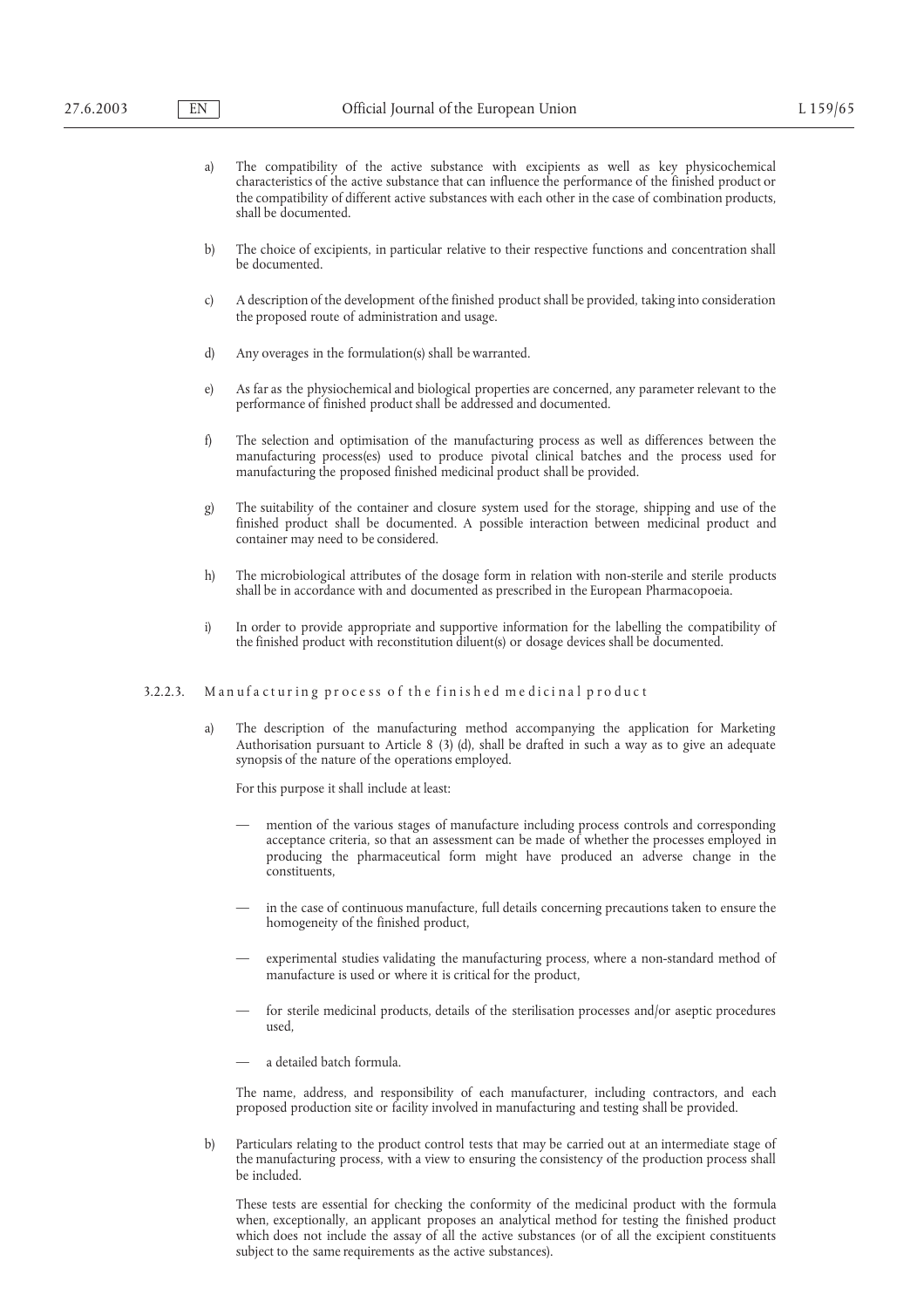The same applies where the quality control of the finished product depends on in-process control tests, particularly if the medicinal product is essentially defined by its method of preparation.

c) Description, documentation, and results of the validation studies for critical steps or critical assays used in the manufacturing process shall be provided.

### 3.2.2.4. Control of excipients

a) All the materials needed in order to manufacture the excipient(s) shall be listed identifying where each material is used in the process. Information on the quality and control of these materials shall be provided. Information demonstrating that materials meet standards appropriate for their intended use shall be provided.

Colouring matter shall, in all cases, satisfy the requirements of Directives 78/25/EEC and/or 94/36/ EC. In addition, colouring matter shall meet purity criteria as laid down in Directive 95/45/EC, as amended.

- b) For each excipient, the specifications and their justifications shall be detailed. The analytical procedures shall be described and duly validated.
- c) Specific attention shall be paid to excipients of human or animal origin.

Regarding the specific measures for the prevention of the Transmission of animal Spongiform Encephalopathies, the applicant must demonstrate also for excipients that the medicinal product is manufactured in accordance with the Note for Guidance on Minimising the Risk of Transmitting Animal Spongiform Encephalopathy Agents via Medicinal Products and its updates, published by the Commission in the Official Journal of the European Union.

Demonstration of compliance with the aforementioned Note for Guidance can be done by submitting either preferably a certificate of suitability to the relevant monograph on Transmissible Spongiform Encephalopathies of the European Pharmacopoeia, or by the supply of scientific data to substantiate this compliance.

d) Novel excipients:

For excipient(s) used for the first time in a medicinal product or by a new route of administration, full details of manufacture, characterisation, and controls, with cross references to supporting safety data, both non-clinical and clinical, shall be provided according to the active substance format previously described.

A document containing the detailed chemical, pharmaceutical and biological information shall be presented. This information shall be formatted in the same order as the chapter devoted to Active Substance(s) of Module 3.

Information on novel excipient(s) may be presented as a stand-alone document following the format described in the former paragraphs. Where the applicant differs from the novel excipient manufacturer the said stand-alone document shall be made available to the applicant for submission to the competent authority.

Additional information on toxicity studies with the novel excipient shall be provided in Module 4 of the dossier.

Clinical studies shall be provided in Module 5.

## 3.2.2.5. Control of the finished medicinal product

For the control of the finished medicinal product, a batch of a medicinal product is an entity which comprises all the units of a pharmaceutical form which are made from the same initial quantity of material and have undergone the same series of manufacturing and/or sterilisation operations or, in the case of a continuous production process, all the units manufactured in a given period of time.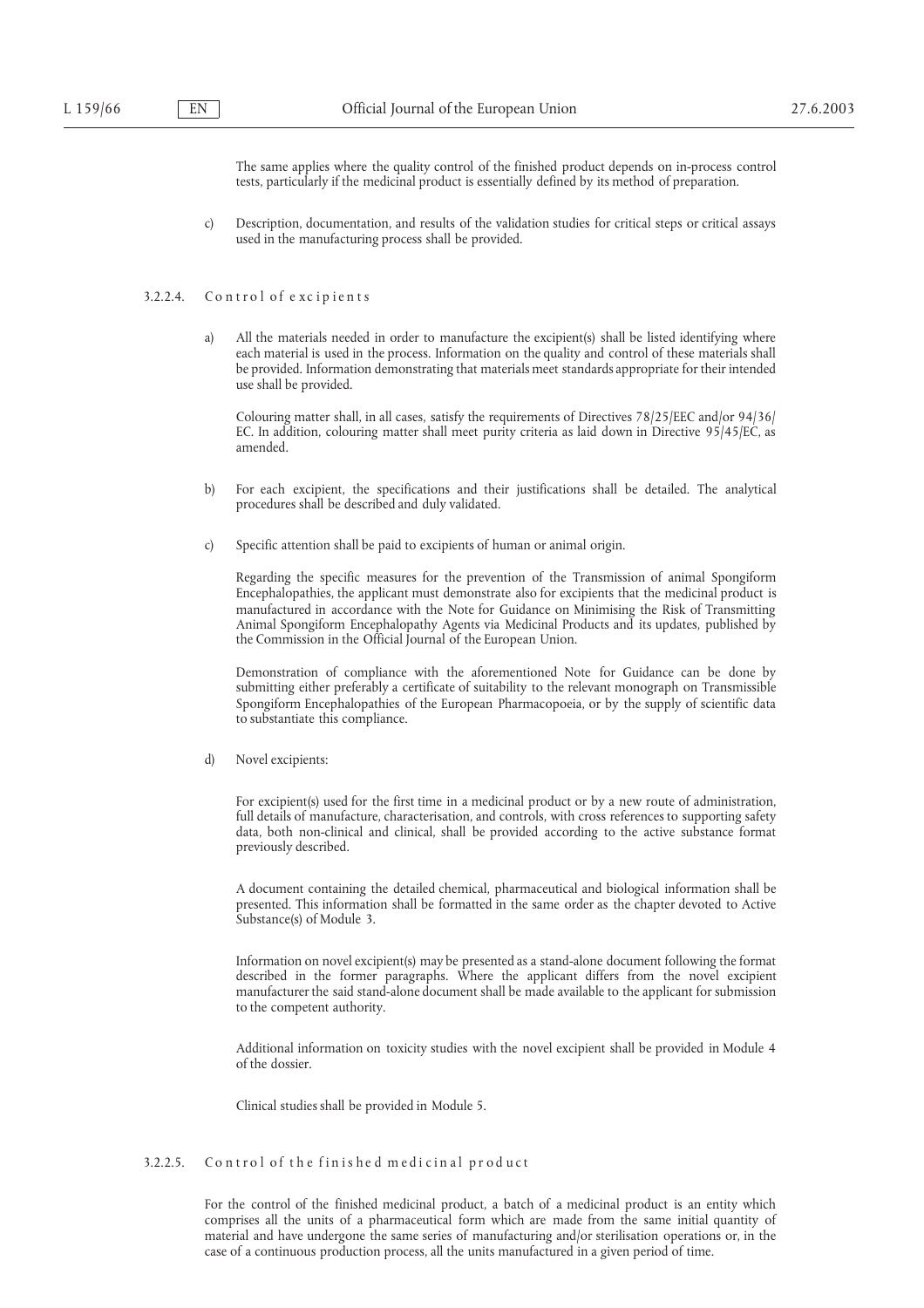Unless there is appropriate justification, the maximum acceptable deviation in the active substance content of the finished product shall not exceed  $\pm$  5 % at the time of manufacture.

Detailed information on the specifications, (release and shelf life) justification for their choice, methods of analysis and their validation shall be provided.

3.2.2.6. Reference standards or materials

Reference preparations and standards used for testing of the finished medicinal product shall be identified and described in detail, if not previously provided in the section related to the active substance.

#### 3.2.2.7. Container and closure of the finished medicinal product

A description of the container and the closure system(s) including the identity of each immediate packaging material and their specifications shall be provided. The specifications shall include description and identification. Non-pharmacopoeial methods (with validation) shall be included where appropriate.

For non-functional outer packaging materials only a brief description shall be provided. For functional outer packaging materials additional information shall be provided.

- 3.2.2.8. Stability of the finished medicinal product
	- a) The types of studies conducted, protocols used, and the results of the studies shall be summarised;
	- b) Detailed results of the stability studies, including information on the analytical procedures used to generate the data and validation of these procedures shall be presented in an appropriate format; in case of vaccines, information on cumulative stability shall be provided where appropriate;
	- c) The post authorisation stability protocol and stability commitment shall be provided.

# 4. MODULE 4: NON-CLINICAL REPORTS

## 4.1. **Format and Presentation**

The general outline of Module 4 is as follows:

- Table of contents
- Study reports
	- *Pharmacology*
		- Primary Pharmaco-dynamics
		- Secondary Pharmaco-dynamics
		- Safety Pharmacology
		- Pharmaco-dynamic Interactions
	- *Pharmaco-kinetics*
		- Analytical Methods and Validation Reports
		- Absorption
		- Distribution
		- Metabolism
		- **Excretion**
		- Pharmaco-kinetic Interactions (non-clinical)
		- Other Pharmaco-kinetic Studies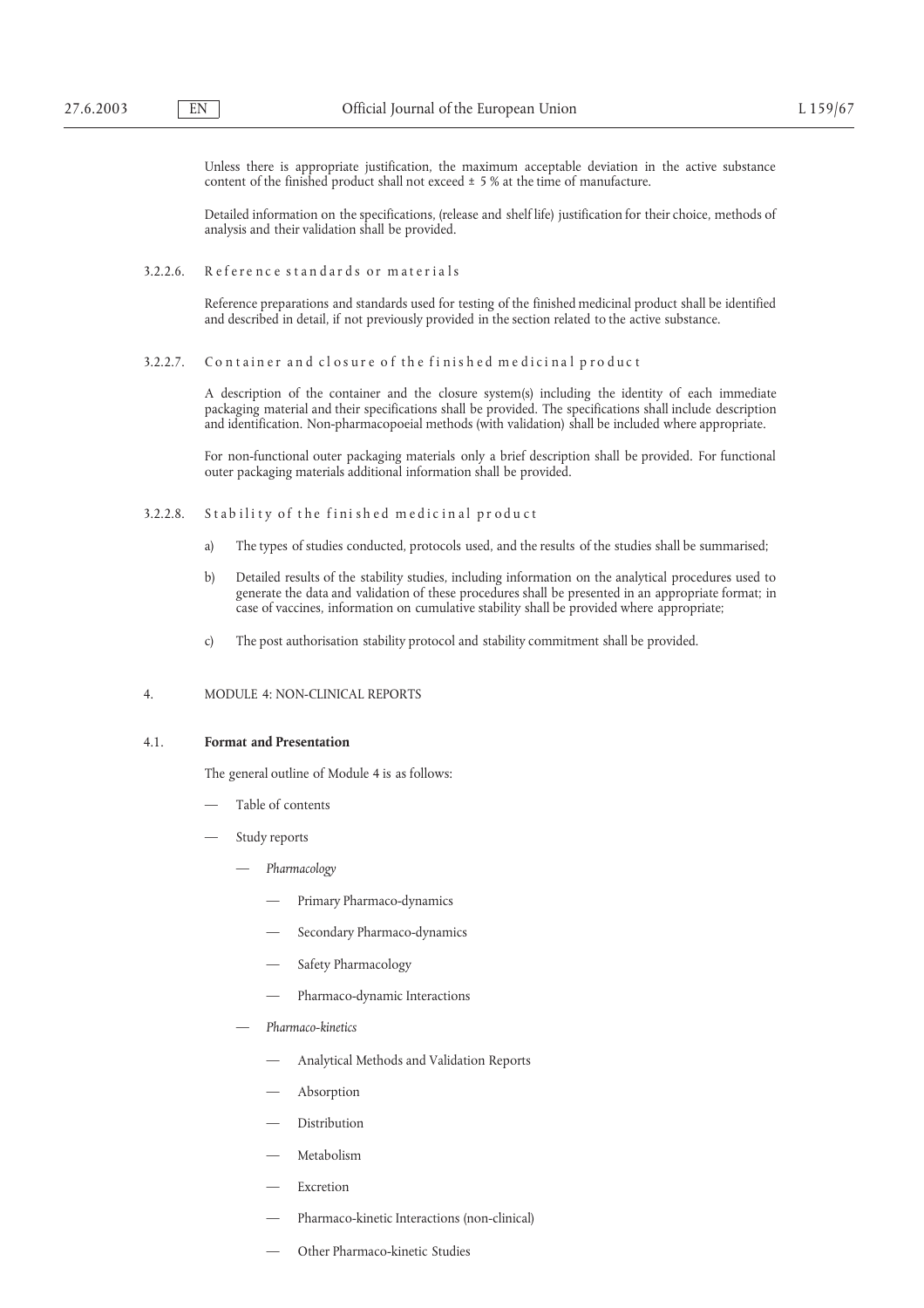- *Toxicology*
	- Single-Dose Toxicity
	- Repeat-Dose Toxicity
	- Genotoxicity
		- In vitro
		- In vivo (including supportive toxico-kinetics evaluations)
	- **Carcinogenicity** 
		- Long-term studies
		- Short- or medium-term studies
		- Other studies
	- Reproductive and Developmental Toxicity
		- Fertility and early embryonic development
		- Embryo-fetal development
		- Prenatal and postnatal development
		- Studies in which the offspring (juvenile animals) are dosed and/or further evaluated
	- Local Tolerance
- *Other Toxicity Studies*
	- Antigenicity
	- Immuno-toxicity
	- Mechanistic studies
	- Dependence
	- **Metabolites**
	- **Impurities**
	- Other
- Literature references

## 4.2. **Content: basic principles and requirements**

Special attention shall be paid to the following selected elements.

- (1) The pharmacological and toxicological tests must show:
	- a) the potential toxicity of the product and any dangerous or undesirable toxic effects that may occur under the proposed conditions of use in human beings; these should be evaluated in relation to the pathological condition concerned;
	- b) the pharmacological properties of the product, in both qualitative and quantitative relationship to the proposed use in human beings. All results must be reliable and of general applicability. Whenever appropriate, mathematical and statistical procedures shall be used in designing the experimental methods and in evaluating the results.

Additionally, it is necessary for clinicians to be given information about the therapeutic and toxicological potential of the product.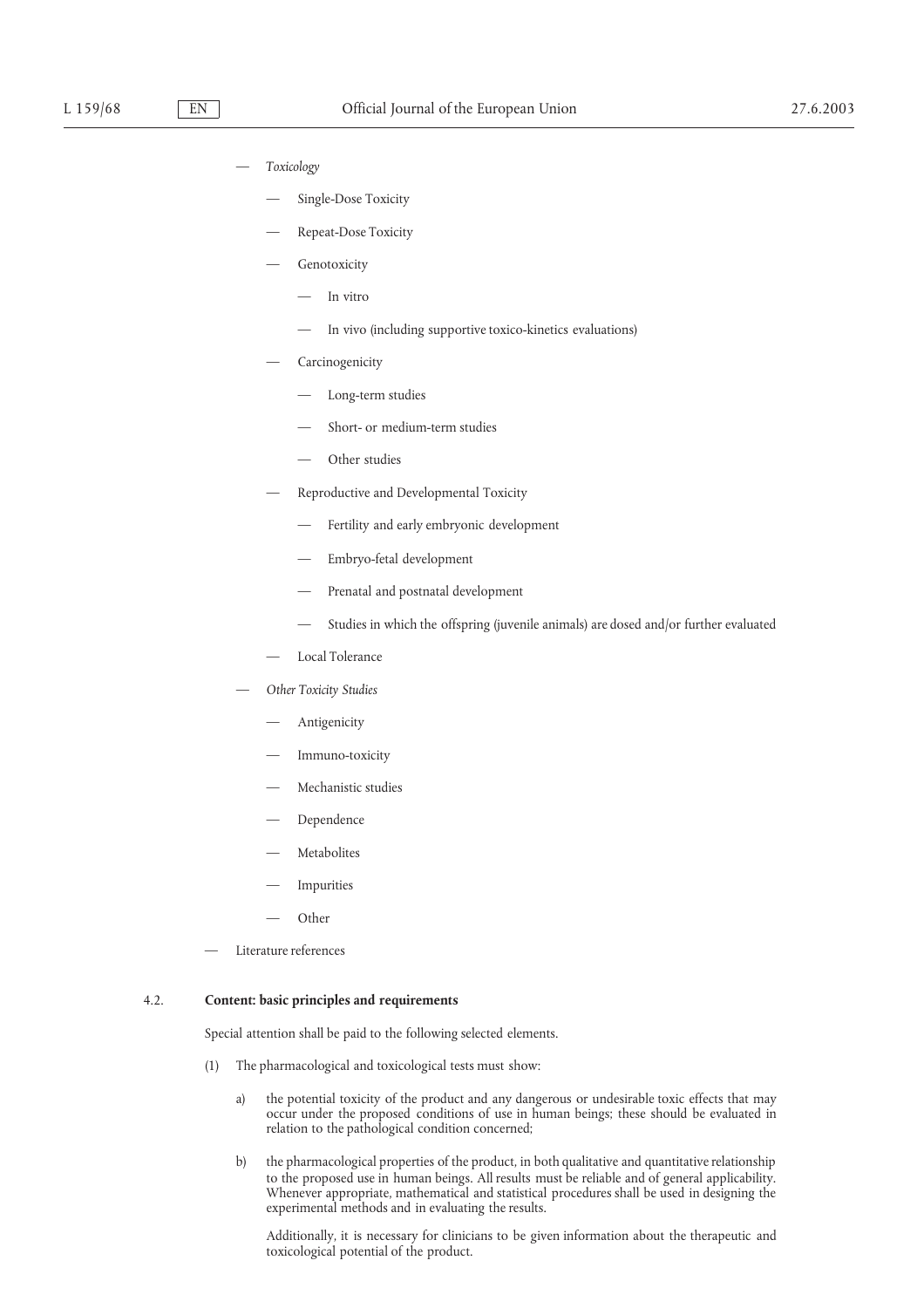(2) For biological medicinal products such as immunological medicinal products and medicinal products derived from human blood or plasma, the requirements of this Module may have to be adapted for individual products; therefore the testing program carried out shall be justified by the applicant.

In establishing the testing program, the following shall be taken into consideration:

all tests requiring repeated administration of the product shall be designed to take account of the possible induction of, and interference by, antibodies;

examination of reproductive function, of embryo/foetal and peri-natal toxicity, of mutagenic potential and of carcinogenic potential shall be considered. Where constituents other than the active substance(s) are incriminated, validation of their removal may replace the study.

- (3) The toxicology and pharmaco-kinetics of an excipient used for the first time in the pharmaceutical field shall be investigated.
- (4) Where there is a possibility of significant degradation during storage of the medicinal product, the toxicology of degradation products must be considered.

## 4.2.1. *Pharmacology*

Pharmacology study shall follow two distinct lines of approach.

- Firstly, the actions relating to the proposed therapeutic use shall be adequately investigated and described. Where possible, recognised and validated assays, both in vivo and in vitro, shall be used. Novel experimental techniques must be described in such detail as to allow them to be reproduced. The results shall be expressed in quantitative terms using, for example, dose-effect curves, timeeffect curves, etc. Wherever possible, comparisons shall be made with data relating to a substance or substances with a similar therapeutic action.
- Secondly, the applicant shall investigate the potential undesirable pharmaco-dynamic effects of the substance on physiological functions. These investigations shall be performed at exposures in the anticipated therapeutic range and above. The experimental techniques, unless they are standard procedures, must be described in such detail as to allow them to be reproduced, and the investigator must establish their validity. Any suspected modification of responses resulting from repeated administration of the substance shall be investigated.

For the pharmaco-dynamic medicinal product interaction, tests on combinations of active substances may be prompted either by pharmacological premises or by indications of therapeutic effect. In the first case, the pharmaco-dynamic study shall demonstrate those interactions, which might make the combination of value in therapeutic use. In the second case, where scientific justification for the combination is sought through therapeutic experimentation, the investigation shall determine whether the effects expected from the combination can be demonstrated in animals, and the importance of any collateral effects shall at least be investigated.

## 4.2.2. *Pharmaco-kinetics*

Pharmaco-kinetics means the study of the fate of the active substance, and its metabolites, within the organism, and covers the study of the absorption, distribution, metabolism (bio-transformation) and excretion of these substances.

The study of these different phases may be carried mainly by means of physical, chemical or possibly by biological methods, and by observation of the actual pharmaco-dynamic activity of the substance itself.

Information on distribution and elimination shall be necessary in all cases where such data are indispensable to determine the dosage for humans, and in respect of chemo-therapeutic substances (antibiotics, etc.) and substances whose use depends on their non-pharmaco-dynamic effects (e.g. numerous diagnostic agents, etc.).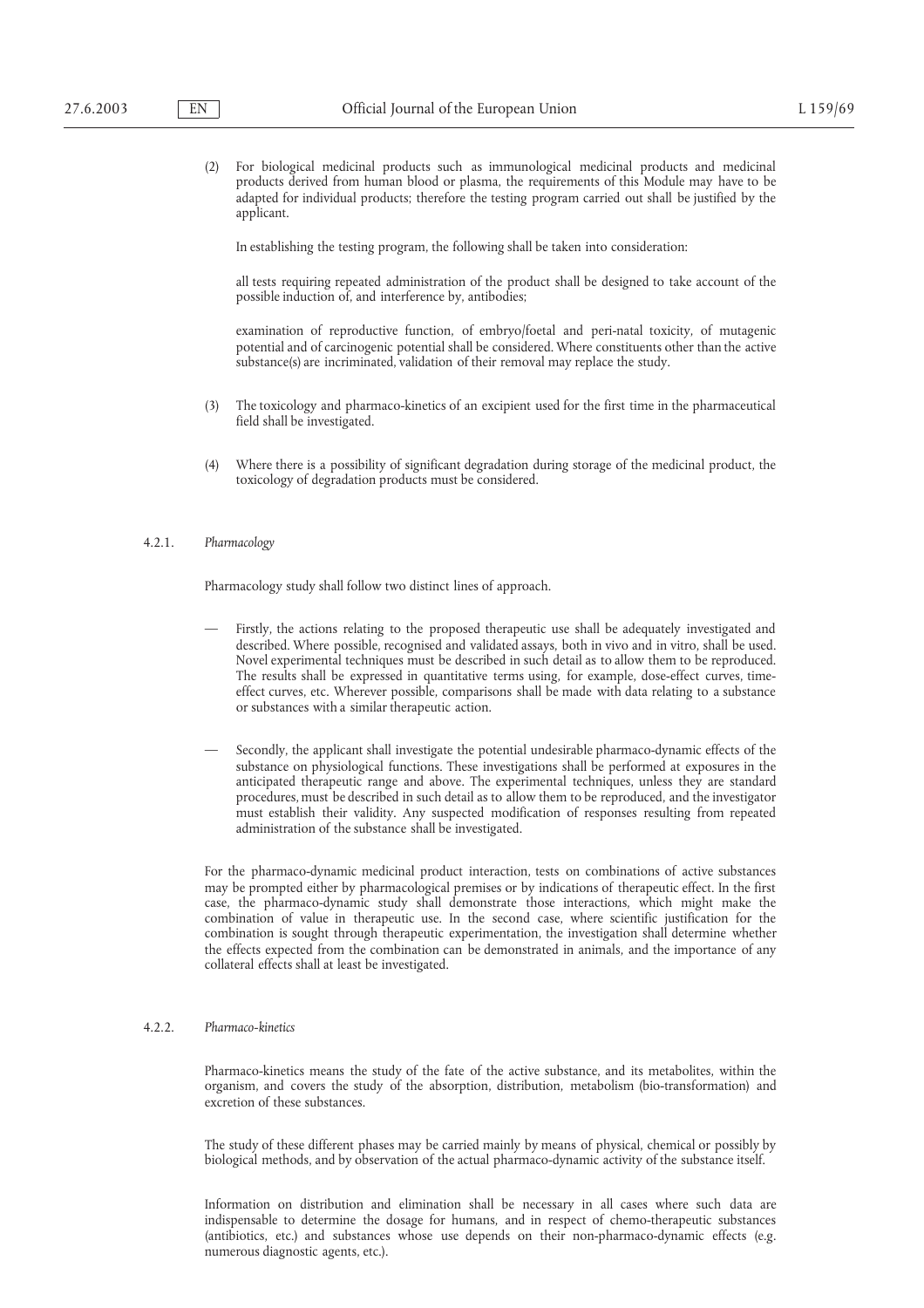In vitro studies also can be carried out with the advantage of using human material for comparison with animal material (i.e. protein binding, metabolism, drug-drug interaction).

Pharmaco-kinetic investigation of all pharmacologically active substances is necessary. In the case of new combinations of known substances, which have been investigated in accordance with the provisions of this Directive, pharmaco-kinetic studies may not be required, if the toxicity tests and therapeutic experimentation justify their omission.

The pharmaco-kinetic program shall be design to allow comparison and extrapolation between animal and human.

## 4.2.3. *Toxicology*

a) Single-dose toxicity

A single-dose toxicity test shall mean a qualitative and quantitative study of the toxic reactions, which may result from a single administration of the active substance or substances contained in the medicinal product, in the proportions and physico-chemical state in which they are present in the actual product.

The single-dose toxicity test must be carried out in accordance with the relevant guidelines published by the Agency.

b) Repeat-dose toxicity

Repeated dose toxicity tests are intended to reveal any physiological and/or anatomo-pathological changes induced by repeated administration of the active substance or combination of active substances under examination, and to determine how these changes are related to dosage.

Generally, it is desirable that two tests be performed: one short term, lasting two to four weeks, the other long-term. The duration of the latter shall depend on the conditions of clinical use. Its purpose is to describe potential adverse effects to which attention should be paid in clinical studies. The duration is defined in the relevant guidelines published by the Agency.

c) Geno-toxicity

The purposes of the study of mutagenic and clastogenic potential is to reveal the changes which a substance may cause in the genetic material of individuals or cells. Mutagenic substances may present a hazard to health since exposure to a mutagen carries the risk of inducing germ-line mutation, with the possibility of inherited disorders, and the risk of somatic mutations including those leading to cancer. These studies are obligatory for any new substance.

#### d) Carcino-genicity

Tests to reveal carcinogenic effects shall normally be required:

- 1. These studies shall be performed for any medicinal product whose expected clinical use is for a prolonged period of a patient's life, either continuously or repeatedly in an intermittent manner.
- 2. These studies are recommended for some medicinal products if there is concern about their carcinogenic potential, e.g. from product of the same class or similar structure, or from evidence in repeated dose toxicity studies.
- 3. Studies with unequivocally geno-toxic compounds are not needed, as they are presumed to be trans-species carcinogens, implying a hazard to humans. If such a medicinal product is intended to be administered chronically to humans a chronic study may be necessary to detect early tumorigenic effects.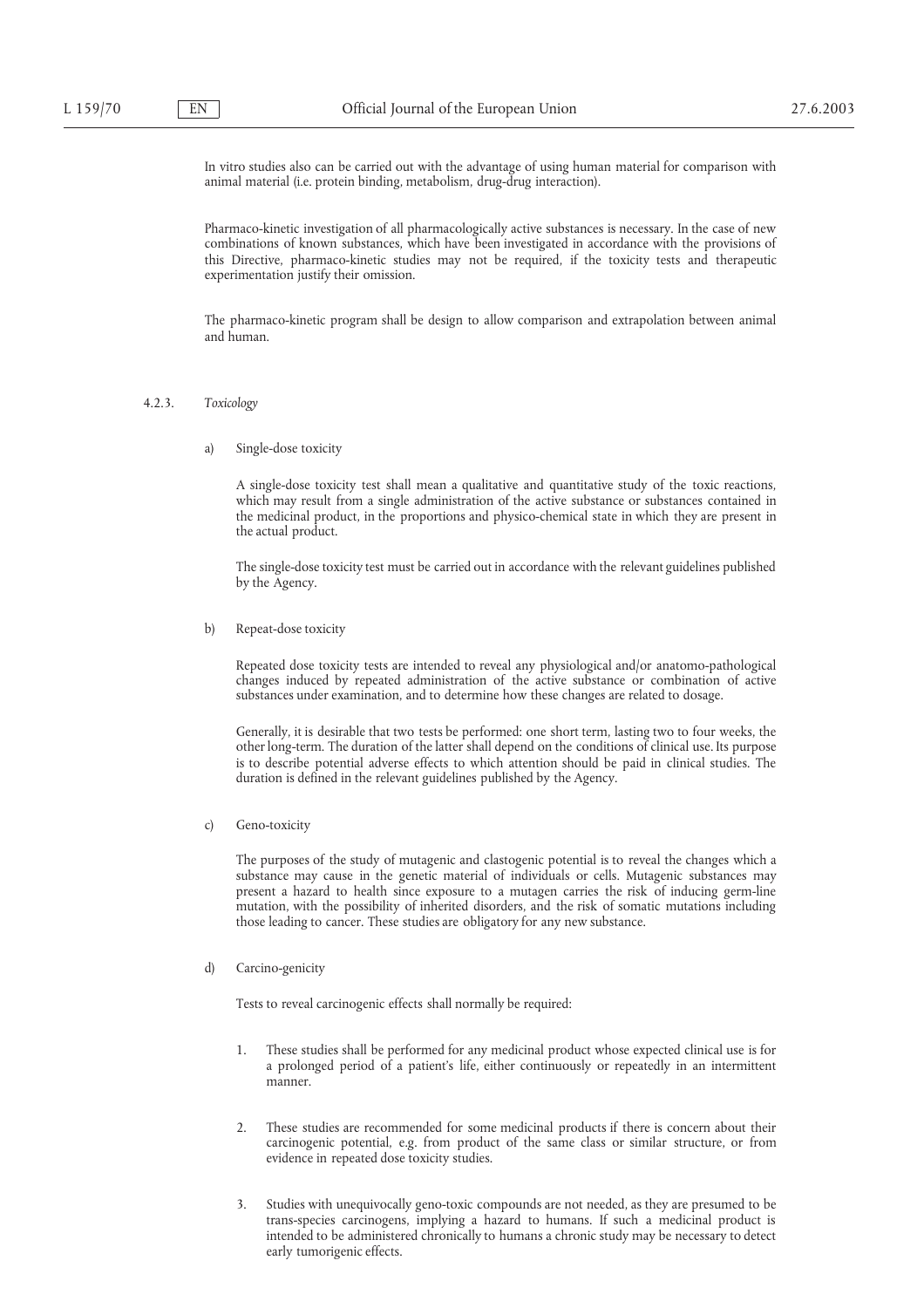#### e) Reproductive and developmental toxicity

Investigation of possible impairment of male or female reproductive function as well as harmful effects on progeny shall be performed by appropriate tests.

These tests comprise studies of effect on adult male or female reproductive function, studies of the toxic and teratogenic effects at all stages of development from conception to sexual maturity as well as latent effects, when the medicinal product under investigation has been administered to the female during pregnancy.

Omission of these tests must be adequately justified.

Depending on the indicated use of the medicinal product, additional studies addressing development when administering the medicinal product of the offspring may be warranted.

Embryo/foetal toxicity studies shall normally be conducted on two mammalian species, one of which shall be other than a rodent. Peri- and postnatal studies shall be conducted in at least one species. If the metabolism of a medicinal product in particular species is known to be similar to that in man, it is desirable to include this species. It is also desirable that one of the species is the same as in the repeated dose toxicity studies.

The state of scientific knowledge at the time when the application is lodged shall be taken into account when determining the study design.

f) Local tolerance

The purpose of local tolerance studies is to ascertain whether medicinal products (both active substances and excipients) are tolerated at sites in the body, which may come into contact with the medicinal product as a result of its administration in clinical use. The testing strategy shall be such that any mechanical effects of administration or purely physico-chemical actions of the product can be distinguished from toxicological or pharmaco-dynamic ones.

Local tolerance testing shall be conducted with the preparation being developed for human use, using the vehicle and/or excipients in treating the control group(s). Positive controls/reference substances shall be included where necessary.

The design of local tolerance tests (choice of species, duration, frequency and route of administration, doses) will depend upon the problem to be investigated and the proposed conditions of administration in clinical use. Reversibility of local lesions shall be performed where relevant.

Studies in animals can be substituted by validated in vitro tests provided that the test results are of comparable quality and usefulness for the purpose of safety evaluation.

For chemicals applied to the skin (e.g. dermal, rectal, vaginal) the sensitising potential shall be evaluated in at least one of the test systems currently available (the guinea pig assay or the local lymph node assay).

# 5. MODULE 5: CLINICAL STUDY REPORTS

## 5.1. **Format and Presentation**

The general outline of Module 5 is as follows:

- Table of contents for clinical study reports
- Tabular listing of all clinical studies
- Clinical study reports
	- *Reports of Bio-pharmaceutical Studies*
		- Bio-availability Study Reports
		- Comparative Bio-availability and Bio-equivalence Study Reports
		- In vitro In vivo Correlation Study Report
		- Reports of Bio-analytical and Analytical Methods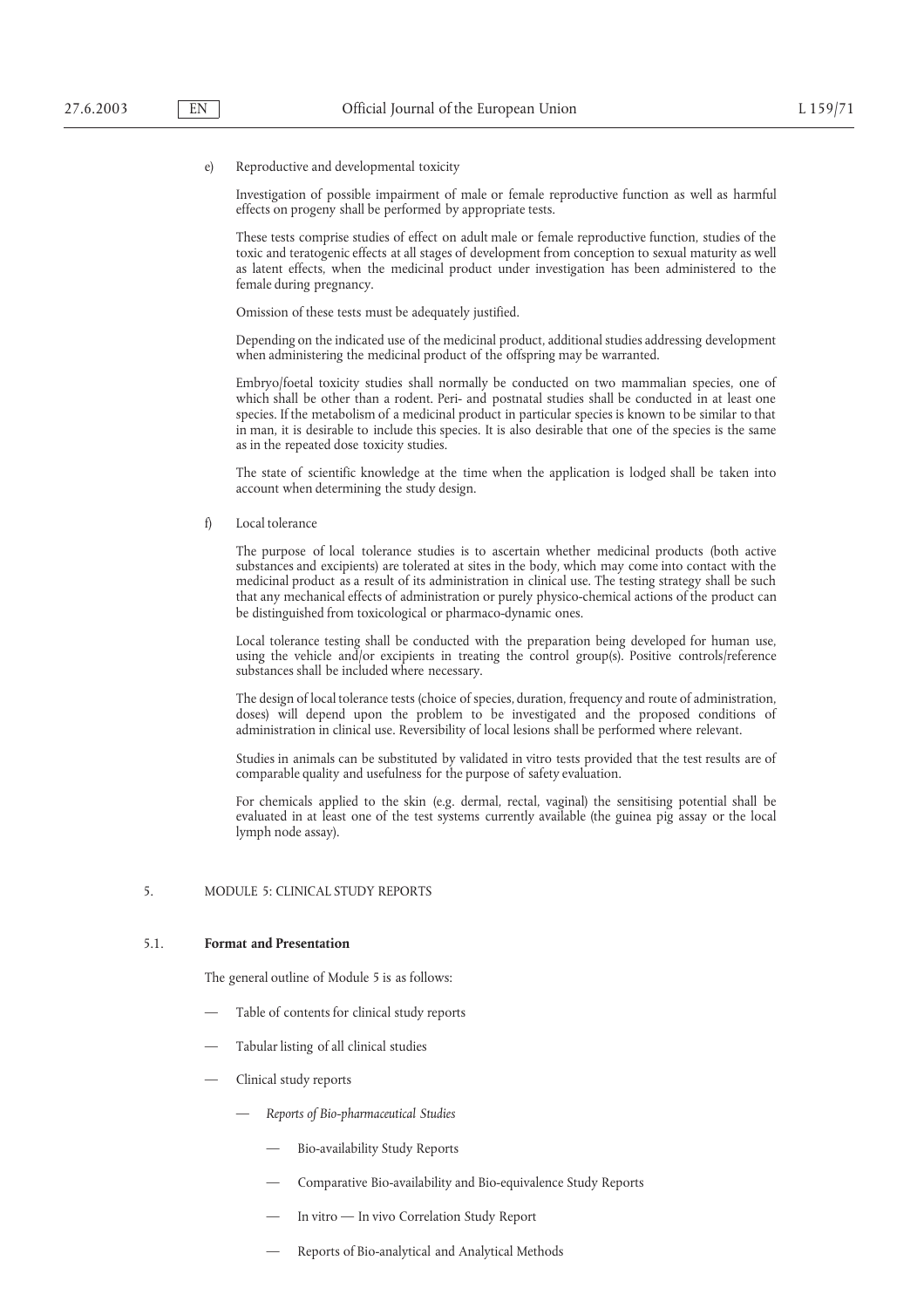- *Reports of Studies Pertinent to Pharmaco-kinetics Using Human Bio-materials*
	- Plasma Protein Binding Study Reports
	- Reports of Hepatic Metabolism and Interaction Studies
	- Reports of Studies Using Other Human Bio-materials
- *Reports of Human Pharmaco-kinetic Studies*
	- Healthy subjects Pharmaco-kinetics and Initial Tolerability Study Reports
	- Patient Pharmaco-kinetics and Initial Tolerability Study Reports
	- Intrinsic Factor Pharmaco-kinetics Study Reports
	- Extrinsic Factor Pharmaco-kinetics Study Reports
	- Population Pharmaco-kinetics Study Reports
- *Reports of Human Pharmaco-dynamic Studies*
	- Healthy Subject Pharmaco-dynamic and Pharmaco-kinetics/Pharmaco-dynamic Study Reports
	- Patient Pharmaco-dynamic and Pharmaco-kinetics/Pharmaco-dynamic Studies Study Reports
- *Reports of Efficacy and Safety Studies*
	- Study Reports of Controlled Clinical Studies Pertinent to the Claimed Indication
	- Study Reports of Uncontrolled Clinical Studies
	- Reports of Analyses of Data from More than One Study including any formal integrated analyses, meta-analyses and bridging analyses
	- Other Study Reports
- *Reports of Post-marketing Experience*
- Literature references

## 5.2. **Content: basic principles and requirements**

Special attention shall be paid to the following selected elements.

- a) The clinical particulars to be provided pursuant to Articles 8 (3) (i) and 10 (1) must enable a sufficiently well-founded and scientifically valid opinion to be formed as to whether the medicinal product satisfies the criteria governing the granting of a marketing authorisation. Consequently, an essential requirement is that the results of all clinical trials should be communicated, both favourable and unfavourable.
- b) Clinical trials must always be preceded by adequate pharmacological and toxicological tests, carried out on animals in accordance with the requirements of Module 4 of this Annex. The investigator must acquaint himself with the conclusions drawn from the pharmacological and toxicological studies and hence the applicant must provide him at least with the investigator's brochure, consisting of all the relevant information known prior to the onset of a clinical trial including chemical, pharmaceutical and biological data, toxicological, pharmaco-kinetic and pharmaco-dynamic data in animals and the results of earlier clinical trials, with adequate data to justify the nature, scale and duration of the proposed trial; the complete pharmacological and toxicological reports shall be provided on request. For materials of human or animal origin, all available means shall be employed to ensure safety from transmission of infectious agents prior to the commencement of the trial.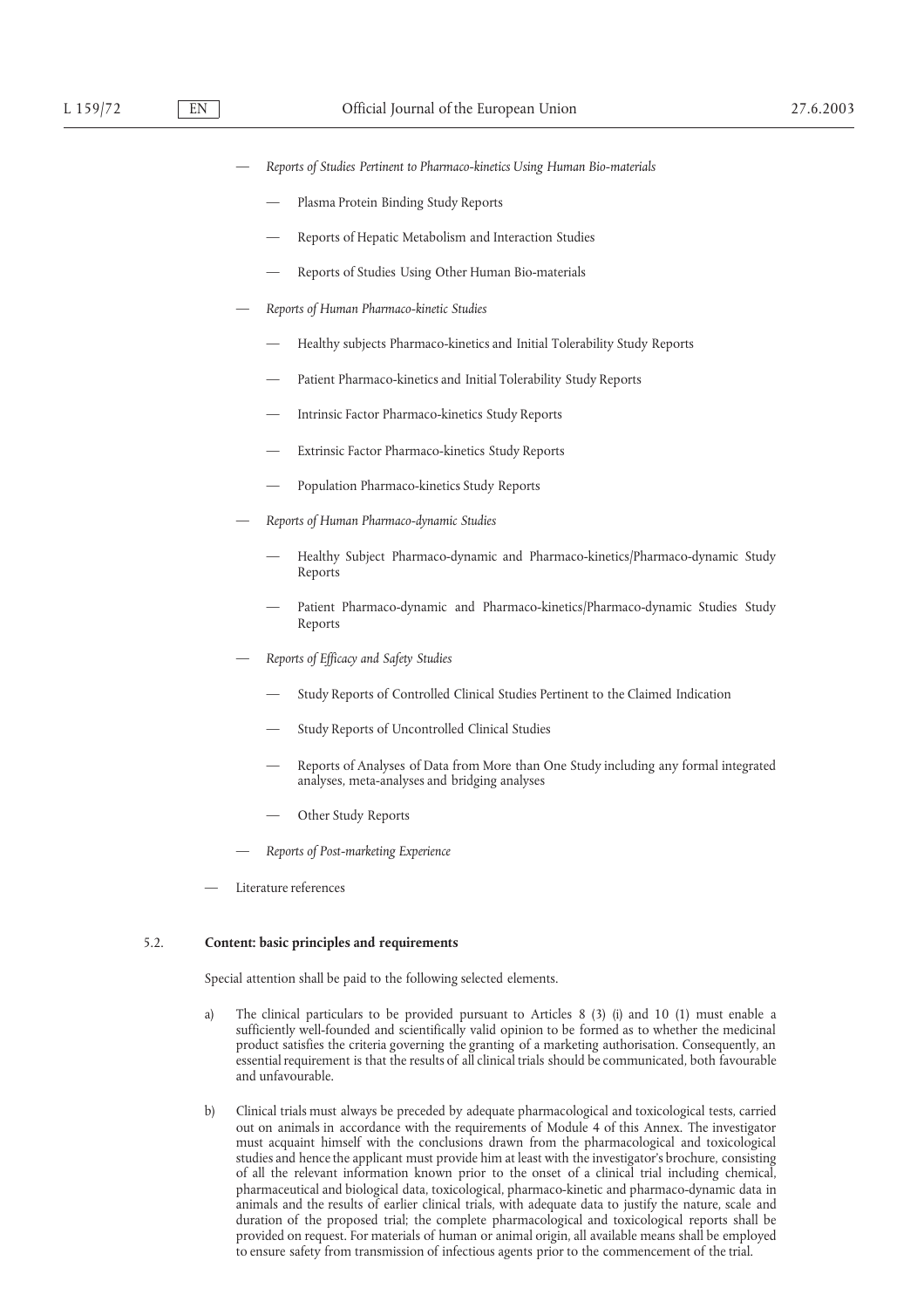- c) Marketing authorisation holders must arrange for essential clinical trial documents (including case report forms) other than subject's medical files, to be kept by the owners of the data:
	- for at least 15 years after completion or discontinuation of the trial,
	- or for at least two years after the granting of the last marketing authorisation in the European Community and when there are no pending or contemplated marketing applications in the European Community,
	- or for at least two years after formal discontinuation of clinical development of the investigational product.

Subject's medical files should be retained in accordance with applicable legislation and in accordance with the maximum period of time permitted by the hospital, institution or private practice.

The documents can be retained for a longer period, however, if required by the applicable regulatory requirements or by agreement with the sponsor. It is the responsibility of the sponsor to inform the hospital, institution or practice as to when these documents no longer need to be retained.

The sponsor or other owner of the data shall retain all other documentation pertaining to the trial as long as the product is authorised. This documentation shall include: the protocol including the rationale, objectives and statistical design and methodology of the trial, with conditions under which it is performed and managed, and details of the investigational product, the reference medicinal product and/or the placebo used; standard operating procedures; all written opinions on the protocol and procedures; the investigator's brochure; case report forms on each trial subject; final report; audit certificate(s), if available. The final report shall be retained by the sponsor or subsequent owner, for five years after the medicinal product is no longer authorised.

In addition for trials conducted within the European Community, the marketing authorisation holder shall make any additional arrangements for archiving of documentation in accordance with the provisions of Directive 2001/20/EC and implementing detailed guidelines.

Any change of ownership of the data shall be documented.

All data and documents shall be made available if requested by relevant authorities.

- d) The particulars of each clinical trial must contain sufficient detail to allow an objective judgement to be made:
	- the protocol, including the rationale, objectives and statistical design and methodology of the trial, with conditions under which it is performed and managed, and details of the investigational medicinal product used
	- audit certificate(s), if available
	- the list of investigator(s), and each investigator shall give his name, address, appointments, qualifications and clinical duties, state where the trial was carried out and assemble the information in respect of each patient individually, including case report forms on each trial subject
	- final report signed by the investigator and for multi-centre trials, by all the investigators or the co-ordinating (principal) investigator.
- e) The particulars of clinical trials referred to above shall be forwarded to the competent authorities. However, in agreement with the competent authorities, the applicant may omit part of this information. Complete documentation shall be provided forthwith upon request.

The investigator shall, in his conclusions on the experimental evidence, express an opinion on the safety of the product under normal conditions of use, its tolerance, its efficacy and any useful information relating to indications and contra-indications, dosage and average duration of treatment as well as any special precautions to be taken during treatment and the clinical symptoms of over dosage. In reporting the results of a multi-centre study, the principal investigator shall, in his conclusions, express an opinion on the safety and efficacy of the investigational medicinal product on behalf of all centres.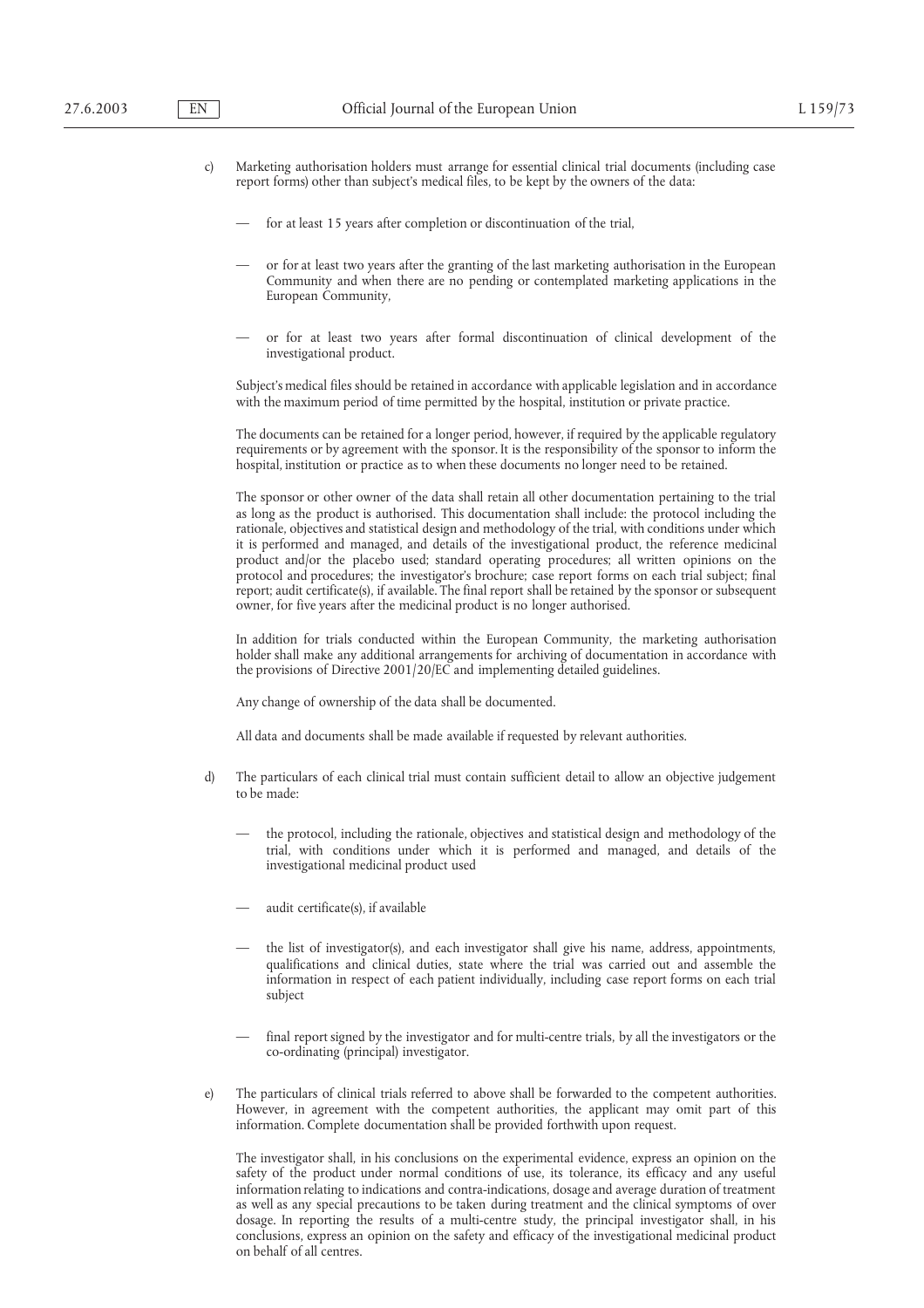- f) The clinical observations shall be summarised for each trial indicating:
	- 1) the number and sex of subjects treated;
	- 2) the selection and age-distribution of the groups of patients being investigated and the comparative tests;
	- 3) the number of patients withdrawn prematurely from the trials and the reasons for such withdrawal;
	- 4) where controlled trials were carried out under the above conditions, whether the control group:
		- received no treatment
		- received a placebo
		- received another medicinal product of known effect
		- received treatment other than therapy using medicinal products
	- 5) the frequency of observed adverse reactions;
	- 6) details concerning patients who may be at increased risk, e.g. elderly people, children, women during pregnancy or menstruation, or whose physiological or pathological condition requires special consideration;
	- 7) parameters or evaluation criteria of efficacy and the results in terms of these parameters;
	- 8) a statistical evaluation of the results when this is called for by the design of the trials and the variable factors involved.
- g) In addition, the investigator shall always indicate his observations on:
	- 1) any signs of habituation, addiction or difficulty in weaning patients from the medicinal product;
	- 2) any interactions that have been observed with other medicinal products administered concomitantly;
	- 3) the criteria determining exclusion of certain patients from the trials;
	- 4) any deaths which occurred during the trial or within the follow-up period.
- h) Particulars concerning a new combination of medicinal substances must be identical to those required for new medicinal products and must substantiate the safety and efficacy of the combination.
- i) Total or partial omission of data must be explained. Should unexpected results occur during the course of the trials, further pre clinical toxicological and pharmacological tests must be undertaken and reviewed.
- j) If the medicinal product is intended for long-term administration, particulars shall be given of any modification of the pharmacological action following repeated administration, as well as the establishment of long-term dosage.

## 5.2.1. *Reports of bio-pharmaceutics studies*

Bio-availability study reports, comparative bio-availability, bio-equivalence study reports, reports on in vitro and in vivo correlation study, and bio-analytical and analytical methods shall be provided.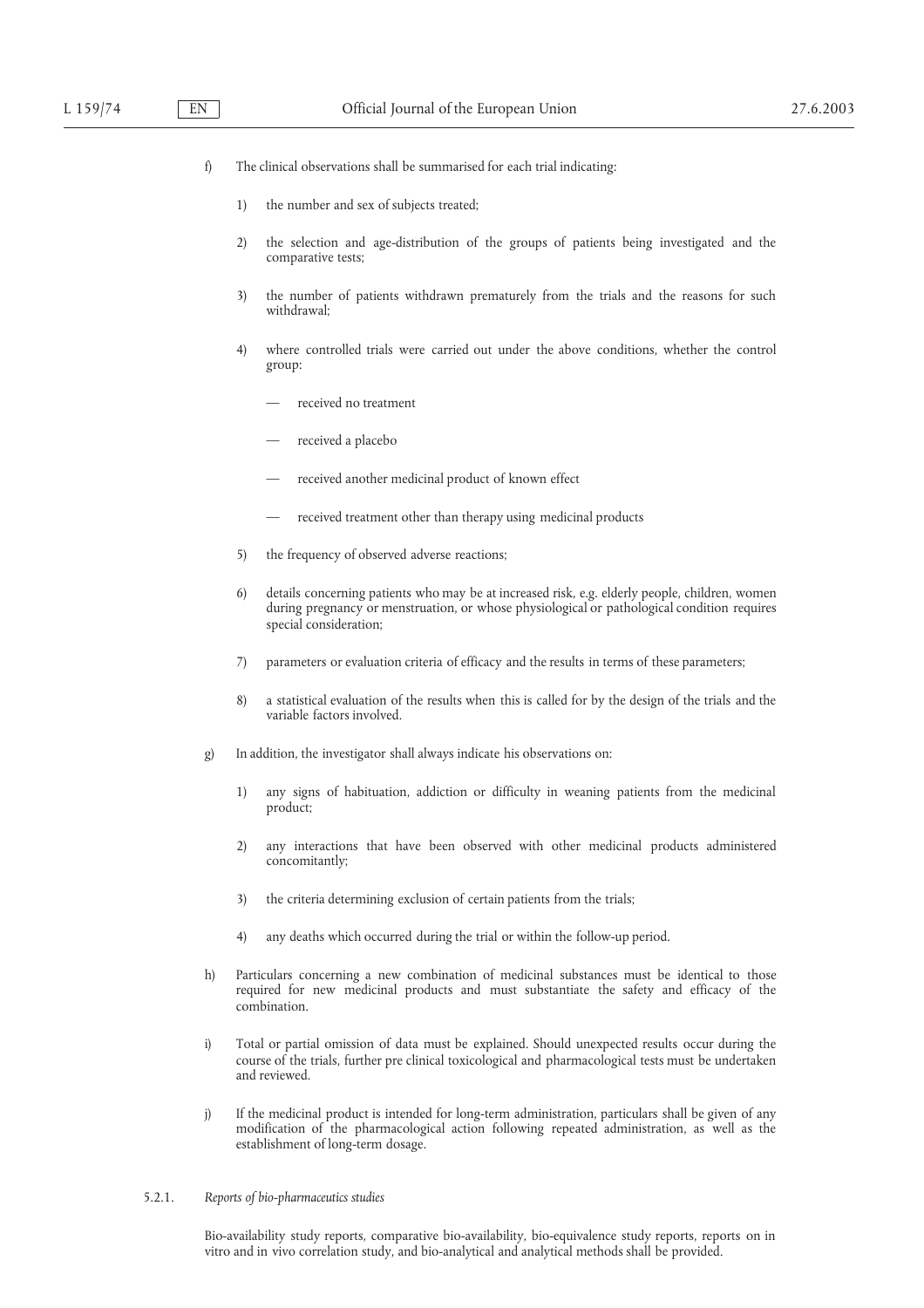In addition, an assessment of bio-availability shall be undertaken where necessary to demonstrate bioequivalence for the medicinal products referred to in Article 10 (1) (a).

## 5.2.2. *Reports of studies pertinent to pharmaco-kinetics using human bio-materials*

For the purposes of this Annex, human bio-materials shall mean any proteins, cells, tissues and related materials derived from human sources that are used in vitro or ex vivo to assess pharmaco-kinetics properties of drug substances.

In this respect, reports of plasma protein binding study, hepatic metabolism and active substance interaction studies and studies using other human bio-materials shall be provided.

- 5.2.3. *Reports of human pharmaco-kinetic studies*
	- a) The following pharmaco-kinetic characteristics shall be described:
		- absorption (rate and extent),
		- distribution.
		- metabolism,
		- excretion.

Clinically significant features including the implication of the kinetic data for the dosage regimen especially for patients at risk, and differences between man and animal species used in the pre clinical studies, shall be described.

In addition to standard multiple-sample pharmaco-kinetics studies, population pharmaco-kinetics analyses based on sparse sampling during clinical studies can also address questions about the contributions of intrinsic and extrinsic factors to the variability in the dose- pharmaco-kinetics response relationship. Reports of pharmaco-kinetic and initial tolerability studies in healthy subjects and in patients, reports of pharmaco-kinetic studies to assess effects of intrinsic and extrinsic factors, and reports of population pharmaco-kinetic studies shall be provided.

b) If the medicinal product is normally to be administered concomitantly with other medicinal products, particulars shall be given of joint administration tests performed to demonstrate possible modification of the pharmacological action.

Pharmaco-kinetic interactions between the active substance and other medicinal products or substances shall be investigated.

#### 5.2.4. *Reports of human pharmaco-dynamic studies*

- a) The pharmaco-dynamic action correlated to the efficacy shall be demonstrated including:
	- the dose-response relationship and its time course,
	- justification for the dosage and conditions of administration,
	- the mode of action, if possible.

The pharmaco-dynamic action not related to efficacy shall be described.

The demonstration of pharmaco-dynamic effects in human beings shall not in itself be sufficient to justify conclusions regarding any particular potential therapeutic effect.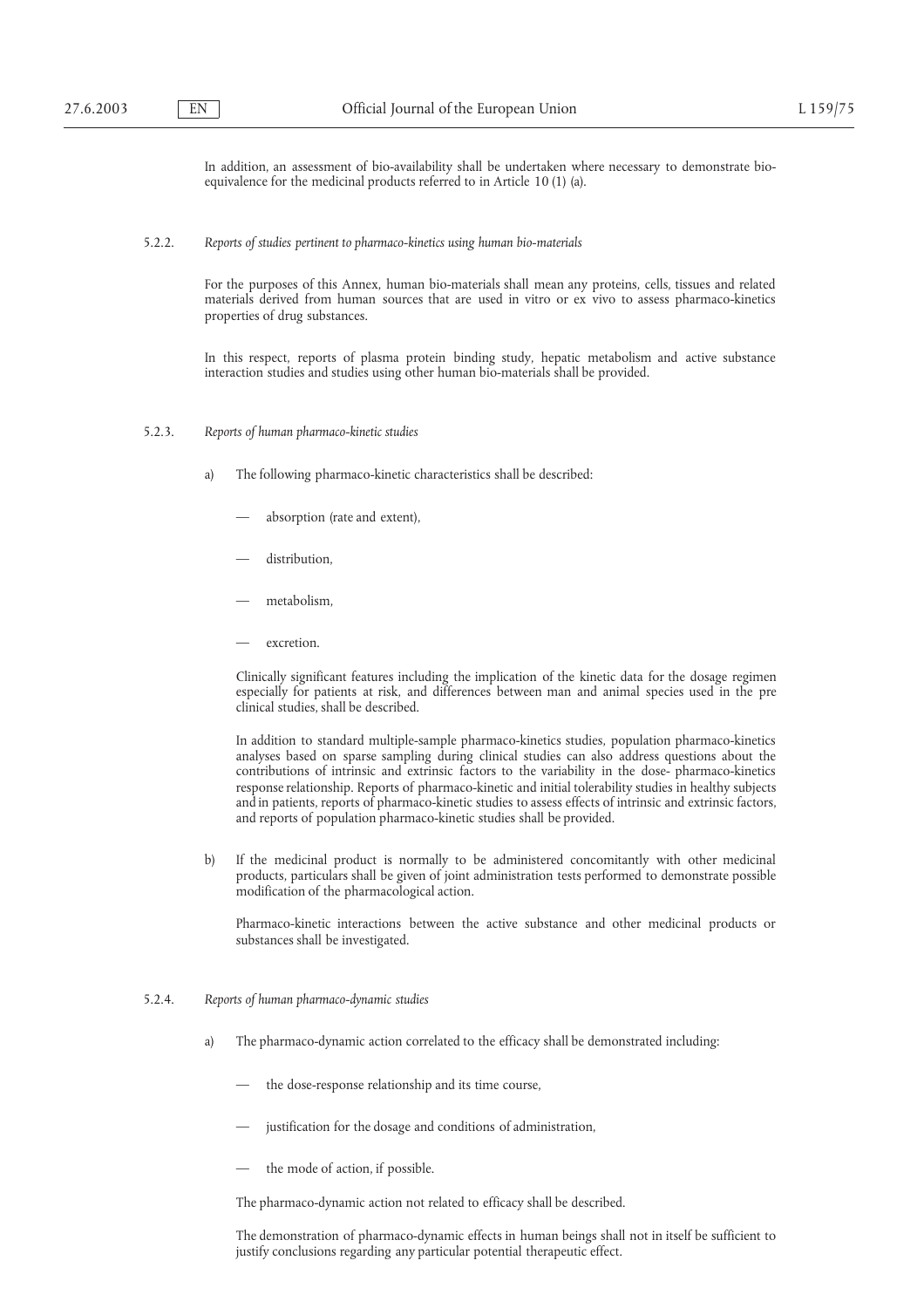b) If the medicinal product is normally to be administered concomitantly with other medicinal products, particulars shall be given of joint administration tests performed to demonstrate possible modification of the pharmacological action.

Pharmaco-dynamic interactions between the active substance and other medicinal products or substances shall be investigated.

# 5.2.5. *Reports of efficacy and safety studies*

## 5.2.5.1. Study Reports of Controlled Clinical Studies Pertinent to the Claimed Ind ication

In general, clinical trials shall be done as 'controlled clinical trials' if possible, randomised and as appropriate versus placebo and versus an established medicinal product of proven therapeutic value; any other design shall be justified. The treatment of the control groups will vary from case to case and also will depend on ethical considerations and therapeutic area; thus it may, in some instances, be more pertinent to compare the efficacy of a new medicinal product with that of an established medicinal product of proven therapeutic value rather than with the effect of a placebo.

- (1) As far as possible, and particularly in trials where the effect of the product cannot be objectively measured, steps shall be taken to avoid bias, including methods of randomisation and blinding.
- (2) The protocol of the trial must include a thorough description of the statistical methods to be employed, the number and reasons for inclusion of patients (including calculations of the power of the trial), the level of significance to be used and a description of the statistical unit. Measures taken to avoid bias, particularly methods of randomisation, shall be documented. Inclusion of a large number of subjects in a trial must not be regarded as an adequate substitute for a properly controlled trial.

The safety data shall be reviewed taking into account guidelines published by the Commission, with particular attention to events resulting in changes of dose or need for concomitant medication, serious adverse events, events resulting in withdrawal, and deaths. Any patients or patient groups at increased risk shall be identified and particular attention paid to potentially vulnerable patients who may be present in small numbers, e.g., children, pregnant women, frail elderly, people with marked abnormalities of metabolism or excretion etc. The implication of the safety evaluation for the possible uses of the medicinal product shall be described.

## 5.2.5.2. Study reports of uncontrolled clinical studies reports of analyses of data from more than one study and other clinical study reports

These reports shall be provided.

#### 5.2.6. *Reports of post-marketing experience*

If the medicinal product is already authorised in third countries, information shall be given in respect of adverse reactions of the medicinal product concerned and medicinal products containing the same active substance(s), in relation to the usage rates if possible.

5.2.7. *Case reports forms and individual patient listings*

When submitted in accordance with the relevant Guideline published by the Agency, case report forms and individual patient data listings shall be provided and presented in the same order as the clinical study reports and indexed by study.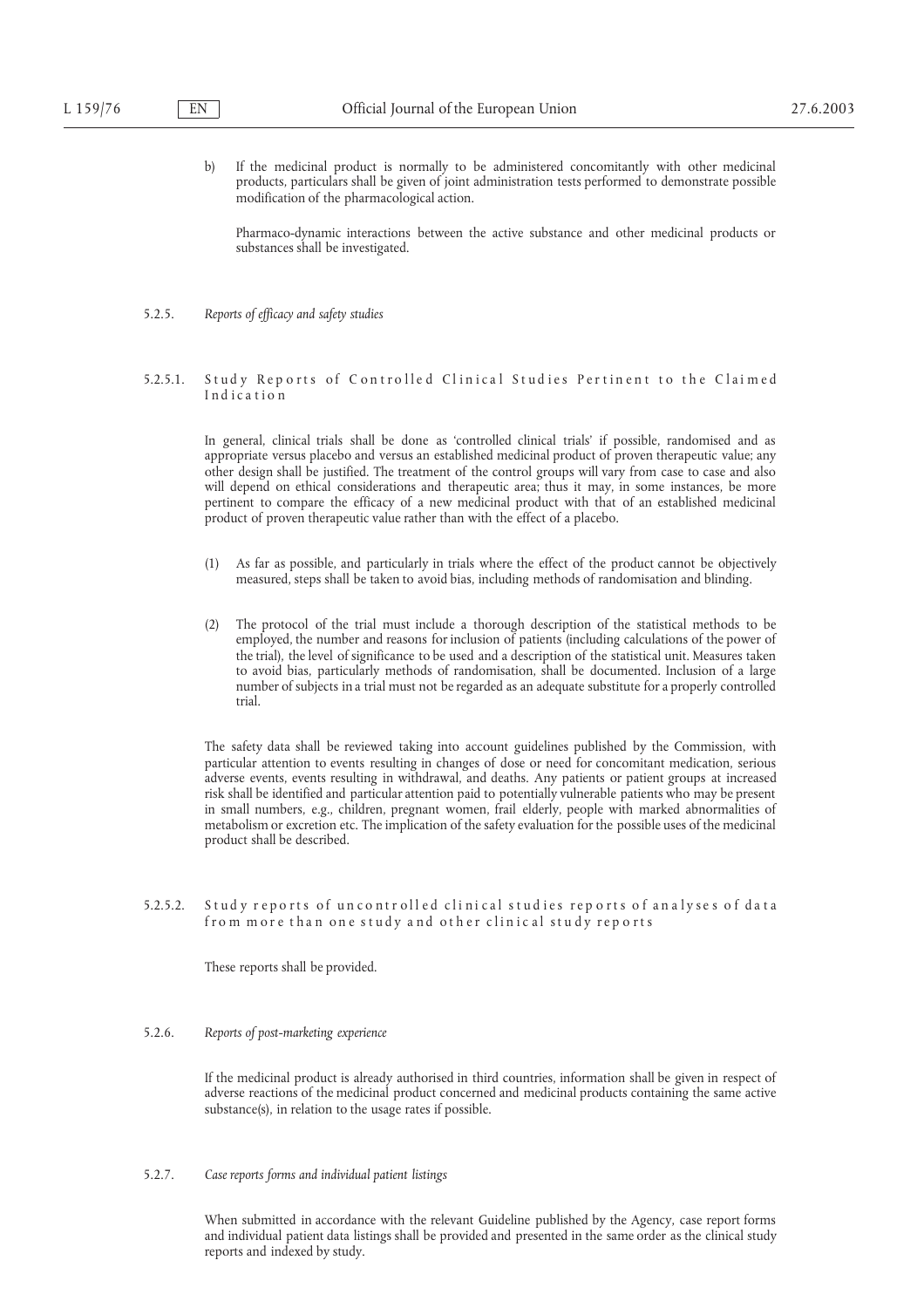# PART II

## **SPECIFIC MARKETING AUTHORISATION DOSSIERS AND REQUIREMENTS**

Some medicinal products present specific features which are such that all the requirements of the marketing authorisation application dossier as laid down in Part I of this Annex need to be adapted. To take account of these particular situations, an appropriate and adapted presentation of the dossier shall be followed by applicants.

1. WELL-ESTABLISHED MEDICINAL USE

For medicinal products the active substance(s) of which has/have a 'well-established medicinal use' as referred to Article  $10(1)(a)(ii)$ , with recognised efficacy and an acceptable level of safety, the following specific rules shall apply.

The applicant shall submit Modules 1, 2 and 3 as described in part I of this Annex.

For Modules 4 and 5, a detailed scientific bibliography shall address non-clinical and clinical characteristics.

The following specific rules shall apply in order to demonstrate the well-established medicinal use:

- a) Factors which have to be taken into account in order to establish a well-established medicinal use of constituents of medicinal products are:
	- the time over which a substance has been used,
	- quantitative aspects of the use of the substance,
	- the degree of scientific interest in the use of the substance (reflected in the published scientific literature) and
	- the coherence of scientific assessments.

Therefore different periods of time may be necessary for establishing well-established use of different substances. In any case, however, the period of time required for establishing a well established medicinal use of a constituent of a medicinal product must not be less than one decade from the first systematic and documented use of that substance as a medicinal product in the Community.

- b) The documentation submitted by the applicant should cover all aspects of the safety and/or efficacy assessment and must include or refer to a review of the relevant literature, taking into account preand post-marketing studies and published scientific literature concerning experience in the form of epidemiological studies and in particular of comparative epidemiological studies. All documentation, both favourable and unfavourable, must be communicated. With respect to the provisions on 'wellestablished medicinal use' it is in particular necessary to clarify that 'bibliographic reference' to other sources of evidence (post marketing studies, epidemiological studies, etc.) and not just data related to tests and trials may serve as a valid proof of safety and efficacy of a product if an application explains and justifies the use of these sources of information satisfactorily.
- c) Particular attention must be paid to any missing information and justification must be given why demonstration of an acceptable level of safety and/or efficacy can be supported although some studies are lacking.
- d) The non-clinical and/or clinical overviews must explain the relevance of any data submitted which concern a product different from the product intended for marketing. A judgement must be made whether the product studied can be considered as similar to the product, for which application for a marketing authorisation has been made in spite of the existing differences.
- e) Post-marketing experience with other products containing the same constituents is of particular importance and applicants should put a special emphasis on this issue.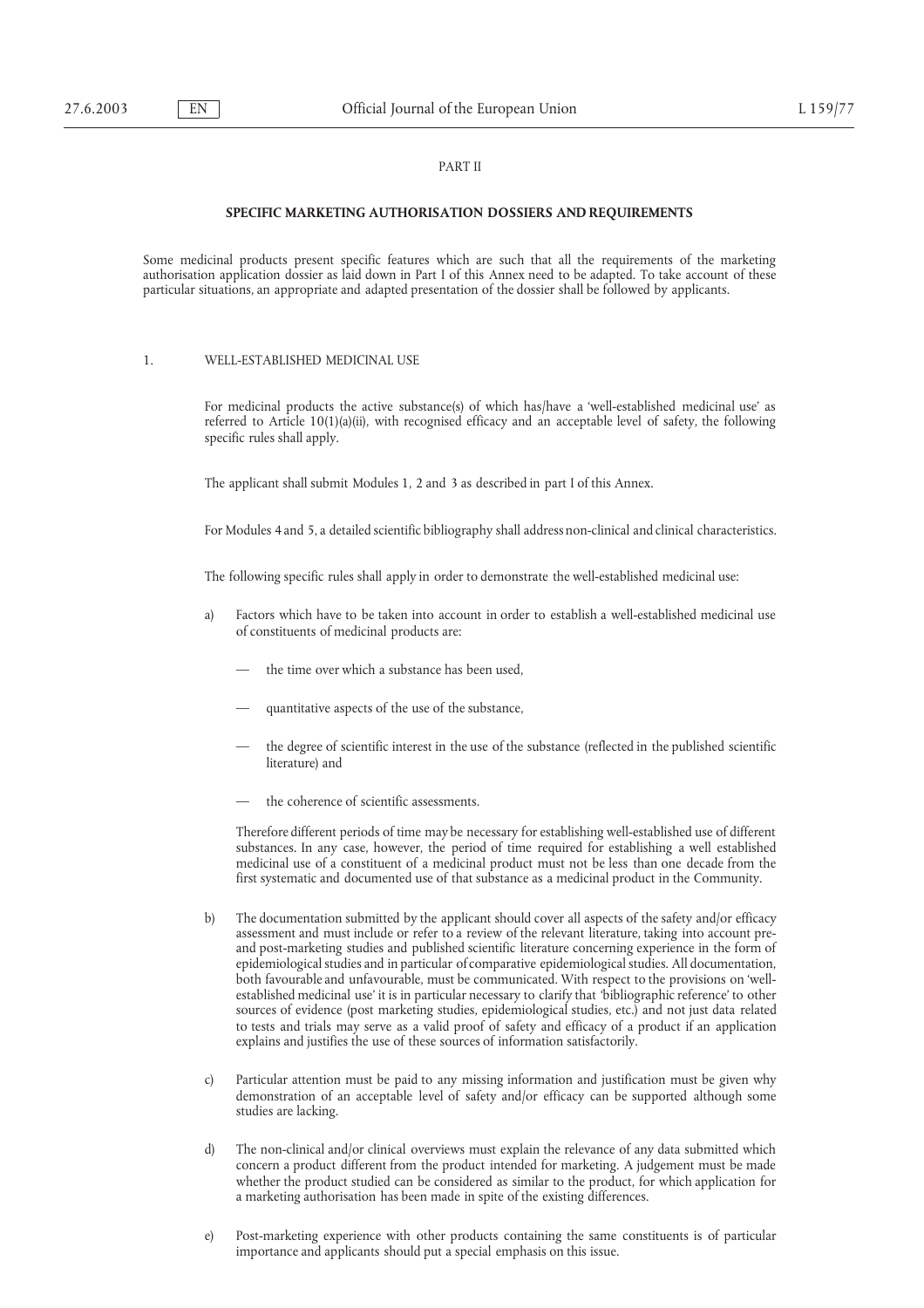## 2. ESSENTIALLY SIMILAR MEDICINAL PRODUCTS

- a) Applications based upon Article 10(1) (a) (i) (essentially similar products) shall contain the data described in Modules 1, 2 and 3 of Part I of this Annex provided the applicant has been granted the consent of the holder of the original marketing authorisation to cross refer to the content of his Modules 4 and 5.
- b) Applications based upon Article 10(1) (a) (iii) (essentially similar products i.e. generics) shall contain the data described in Modules 1, 2 and 3 of Part I of this Annex together with data showing bioavailability and bio-equivalence with the original medicinal product provided the latter is not a biological medicinal product (see Part II, 4 Similar biological medicinal products).

For these products the non-clinical/clinical overviews/summaries shall particularly focus on the following elements:

- the grounds for claiming essential similarity;
- a summary of impurities present in batches of the active substance(s) as well as those of the finished medicinal product (and where relevant decomposition products arising during storage) as proposed for use in the product to be marketed together with an evaluation of these impurities;
- an evaluation of the bio-equivalence studies or a justification why studies were not performed with respect to the guideline on 'Investigation of Bio-availability and Bio-equivalence';
- an update of published literature relevant to the substance and the present application. It may be acceptable for articles in 'peer review' journals to be annotated for this purpose;
- every claim in the summary of product characteristics not known from or inferred from the properties of the medicinal product and/or its therapeutic group should be discussed in the non clinical/clinical overviews/summaries and substantiated by published literature and/or additional studies.
- if applicable, additional data in order to demonstrate evidence on the equivalence of safety and efficacy properties of different salts, esters or derivatives of an authorised active substance should be provided by the applicant when he claims essential similarity.

## 3. ADDITIONAL DATA REQUIRED IN SPECIFIC SITUATIONS

Where the active substance of an essentially similar medicinal product contains the same therapeutic moiety as the original authorised product associated with a different salt/ester complex/derivative evidence that there is no change in the pharmaco-kinetics of the moiety, pharmaco-dynamics and/or in toxicity which could change the safety/efficacy profile shall be demonstrated. Should this not be the case, this association shall be considered as a new active substance.

Where a medicinal product is intended for a different therapeutic use or presented in a different pharmaceutical form or to be administered by different routes or in different doses or with a different posology, the results of appropriate toxicological and pharmacological tests and/or of clinical trials shall be provided.

## 4. SIMILAR BIOLOGICAL MEDICINAL PRODUCTS

The provisions of Article 10(1)(a) (iii) may not be sufficient in the case of biological medicinal products. If the information required in the case of essentially similar products (generics) does not permit the demonstration of the similar nature of two biological medicinal products, additional data, in particular, the toxicological and clinical profile shall be provided.

When a biological medicinal product as defined in Part I, paragraph 3.2 of this Annex, which refers to an original medicinal product having been granted a marketing authorisation in the Community, is submitted for a marketing authorisation by an independent applicant after the expiry of data protection period, the following approach shall be applied.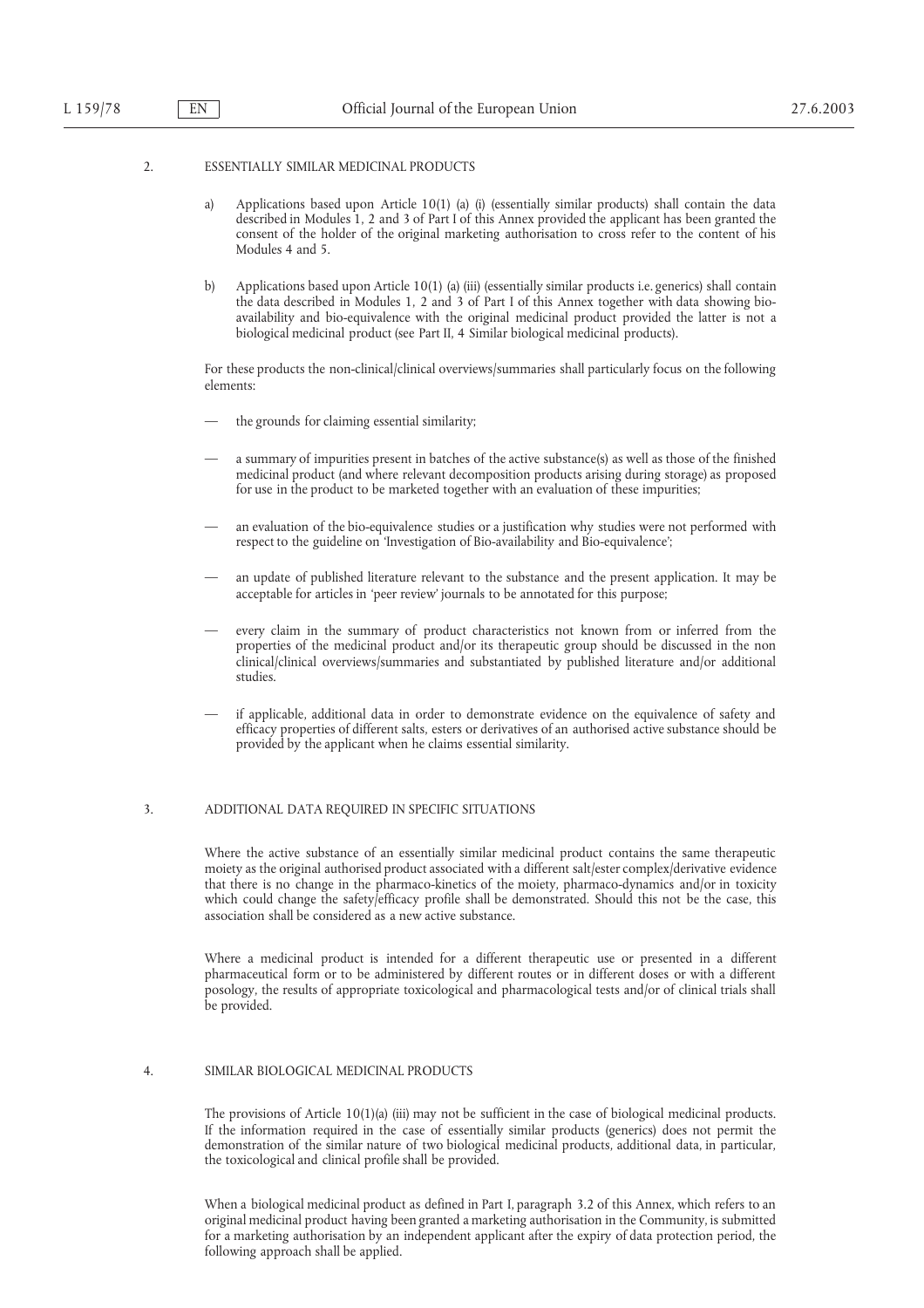- Information to be supplied shall not be limited to Modules 1, 2 and 3 (pharmaceutical, chemical and biological data), supplemented with bio-equivalence and bio-availability data. The type and amount of additional data (i.e. toxicological and other non-clinical and appropriate clinical data) shall be determined on a case by case basis in accordance with relevant scientific guidelines.
- Due to the diversity of biological medicinal products, the need for identified studies foreseen in Modules 4 and 5, shall be required by the competent authority, taking into account the specific characteristic of each individual medicinal product.

The general principles to be applied are addressed in a guideline taking into account the characteristics of the concerned biological medicinal product published by the Agency. In case the originally authorised medicinal product has more than one indication, the efficacy and safety of the medicinal product claimed to be similar has to be justified or, if necessary, demonstrated separately for each of the claimed indications.

## 5. FIXED COMBINATION MEDICINAL PRODUCTS

Applications based upon Article 10 (1) (b) shall relate to new medicinal products made of at least two active substances not previously authorised as a fixed combination medicinal product.

For those applications a full dossier (Modules 1 to 5) shall be provided for the fixed combination medicinal product. Where applicable, information regarding the manufacturing sites and the adventitious agents, safety evaluation shall be provided.

## 6. DOCUMENTATION FOR APPLICATIONS IN EXCEPTIONAL CIRCUMSTANCES

When, as provided for in Article 22, the applicant can show that he is unable to provide comprehensive data on the efficacy and safety under normal conditions of use, because:

- the indications for which the product in question is intended are encountered so rarely that the applicant cannot reasonably be expected to provide comprehensive evidence, or
- in the present state of scientific knowledge, comprehensive information cannot be provided, or
- it would be contrary to generally accepted principles of medical ethics to collect such information,

marketing authorisation may be granted subject to certain specific obligations.

These obligations may include the following:

- the applicant shall complete an identified programme of studies within a time period specified by the competent authority, the results of which shall form the basis of a reassessment of the benefit/ risk profile,
- the medicinal product in question may be supplied on medical prescription only and may in certain cases be administered only under strict medical supervision, possibly in a hospital and in the case of a radio-pharmaceutical, by an authorised person,
- the package leaflet and any medical information shall draw the attention of the medical practitioner to the fact that the particulars available concerning the medicinal product in question are as yet inadequate in certain specified respects.

## 7. MIXED MARKETING AUTHORISATION APPLICATIONS

Mixed marketing-authorisation applications shall mean marketing-authorisation application dossiers where Module 4 and/or 5 consists of a combination of reports of limited non-clinical and/or clinical studies carried out by the applicant and of bibliographical references. All other Module(s) are in accordance with the structure described in Part I of this Annex. The competent authority shall accept the proposed format presented by the applicant on a case by case basis.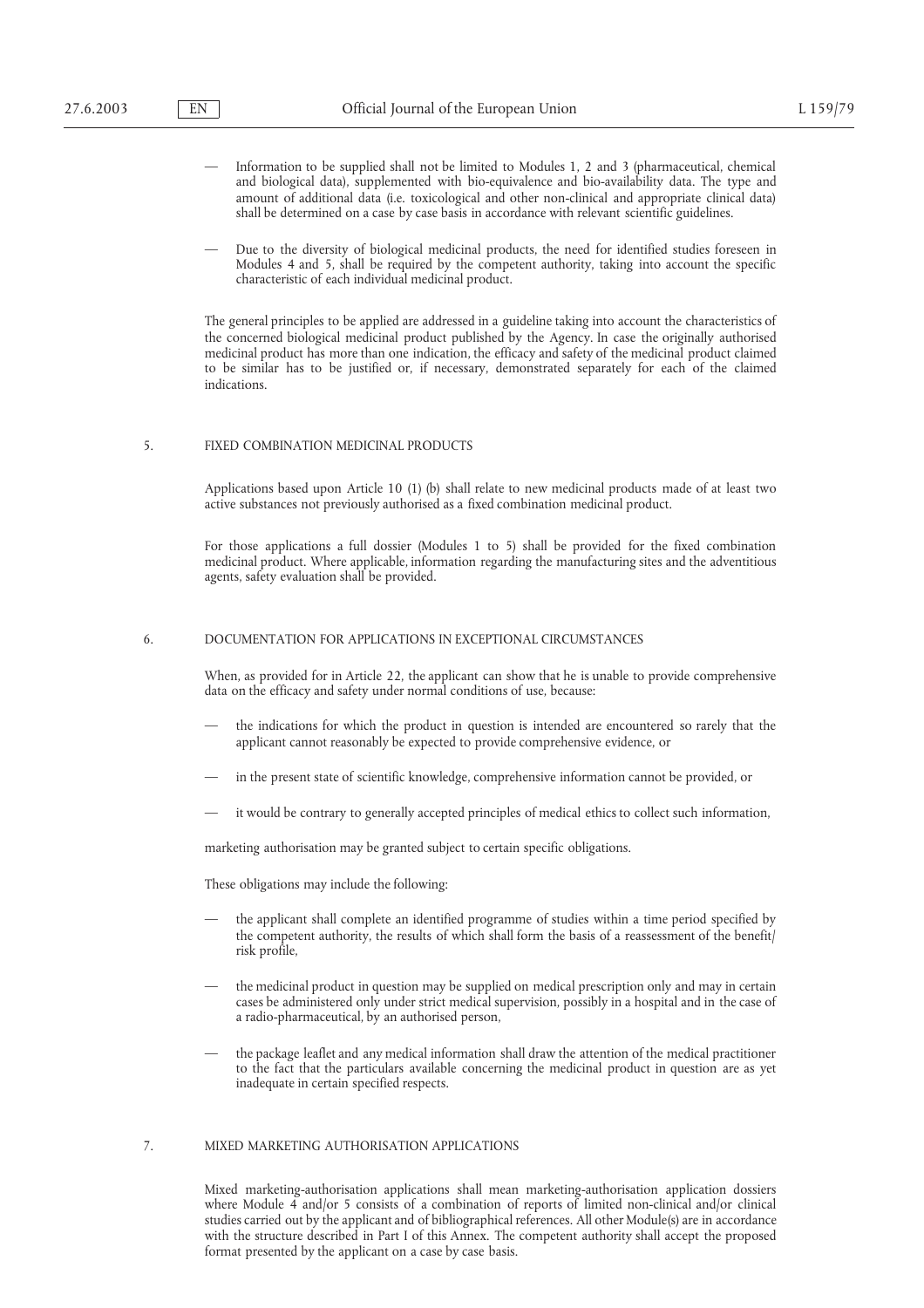## PART III

# **PARTICULAR MEDICINAL PRODUCTS**

This Part lays down specific requirements related to the nature of identified medicinal products.

1. BIOLOGICAL MEDICINAL PRODUCTS

# 1.1. **Plasma-derived medicinal product**

For medicinal products derived from human blood or plasma and by derogation from the provisions of Module 3, the dossier requirements mentioned in 'Information related to the starting and raw materials', for starting materials made of human blood/plasma may be replaced by a Plasma Master File certified in accordance with this Part.

a) Principles

For the purposes of this Annex:

- Plasma Master File shall mean a stand-alone documentation, which is separate from the dossier for marketing authorisation which provides all relevant detailed information on the characteristics of the entire human plasma used as a starting material and/or a raw material for the manufacture of sub/intermediate fractions, constituents of the excipient and active substance(s), which are part of medicinal products or medical devices referred to in Directive 2000/70/EC of the European Parliament and of the Council of 16 November 2000 amending Council Directive 93/42/EC as regards medical devices incorporating stable derivatives of human blood or human plasma (1).
- Every centre or establishment for fractionation/processing of human plasma shall prepare and keep updated the set of detailed relevant information referred to in the Plasma Master File.
- The Plasma Master File shall be submitted to the Agency or to the competent authority by the applicant for a marketing authorisation or the holder of the marketing authorisation. Where the applicant for a marketing authorisation or the marketing authorisation holder differs from the holder of the Plasma Master File, the Plasma Master File shall be made available to the applicant or marketing authorisation holder for submission to the competent authority. In any case, the applicant or marketing authorisation holder shall take responsibility for the medicinal product.
- The competent authority that is evaluating the marketing authorisation shall await for the Agency to issue the certificate before deciding on the application.
- Any marketing authorisation dossier containing a human plasma-derived constituent shall refer to the Plasma Master File corresponding to the plasma used as a starting/raw material.
- b) Content

In accordance with the provisions of Article 109, as amended by Directive 2002/98/EC, which refers to the requirements for donors and the testing of donations, the Plasma Master File shall include information on the plasma used as starting/raw material, in particular: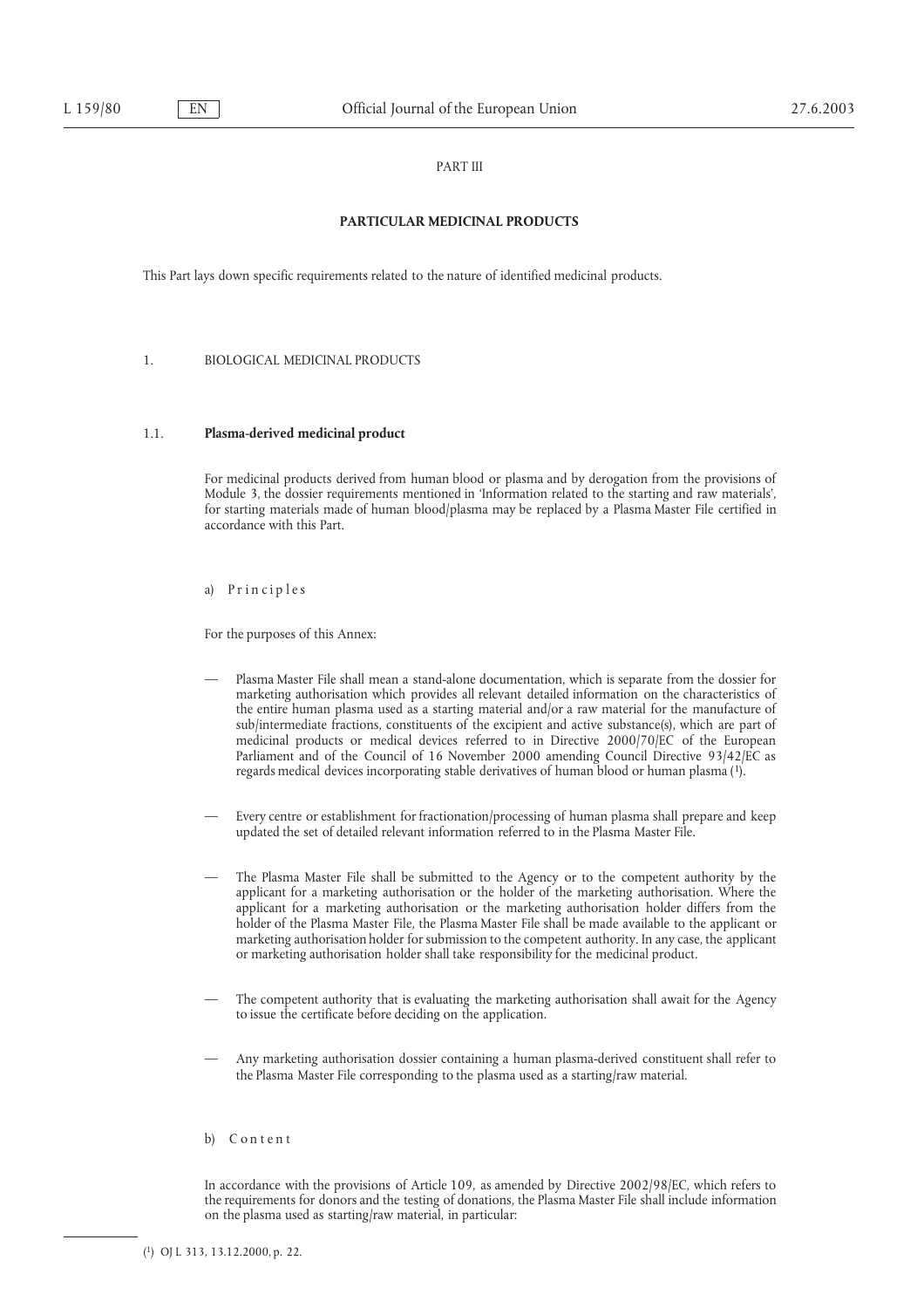- (1) Plasma origin
	- (i) information on centres or establishments in which blood/plasma collection is carried out, including inspection and approval, and epidemiological data on blood transmissible infections.
	- (ii) information on centres or establishments in which testing of donations and plasma pools is carried out, including inspection and approval status.
	- (iii) selection/exclusion criteria for blood/plasma donors.
	- (iv) system in place which enables the path taken by each donation to be traced from the blood/ plasma collection establishment through to finished products and vice versa.
- (2) Plasma quality and safety
	- (i) compliance with European Pharmacopoeia Monographs.
	- (ii) testing of blood/plasma donations and pools for infectious agents, including information on test methods and, in the case of plasma pools, validation data on the tests used.
	- (iii) technical characteristics of bags for blood and plasma collection, including information on anticoagulants solutions used.
	- (iv) conditions of storage and transport of plasma.
	- (v) procedures for any inventory hold and/or quarantine period.
	- (vi) characterisation of the plasma pool.
- (3) System in place between the plasma-derived medicinal product manufacturer and/or plasma fractionator/processor on the one hand, and blood/plasma collection and testing centres or establishments on the other hand, which defines the conditions of their interaction and their agreed specifications.

In addition, the Plasma Master File shall provide a list of the medicinal products for which the Plasma Master File is valid, whether the medicinal products have been granted a marketing authorisation or are in the process of being granted such an authorisation, including medicinal products referred to in Article 2 of Directive 2001/20/EC of the European Parliament and of the Council relating to the implementation of good clinical practice in the conduct of clinical trials on medicinal products for human use.

## c) Evaluation and Certification

- For medicinal products not yet authorised, the marketing authorisation applicant shall submit a full dossier to a competent authority, which shall be accompanied by a separate Plasma Master File where one does not already exist.
- The Plasma Master File is subject to a scientific and technical evaluation carried out by the Agency. A positive evaluation shall result in a certificate of compliance with Community legislation for the Plasma Master File, which shall be accompanied by the evaluation report. The certificate issued shall apply throughout the Community.
- The Plasma Master File shall be updated and re-certified on an annual basis.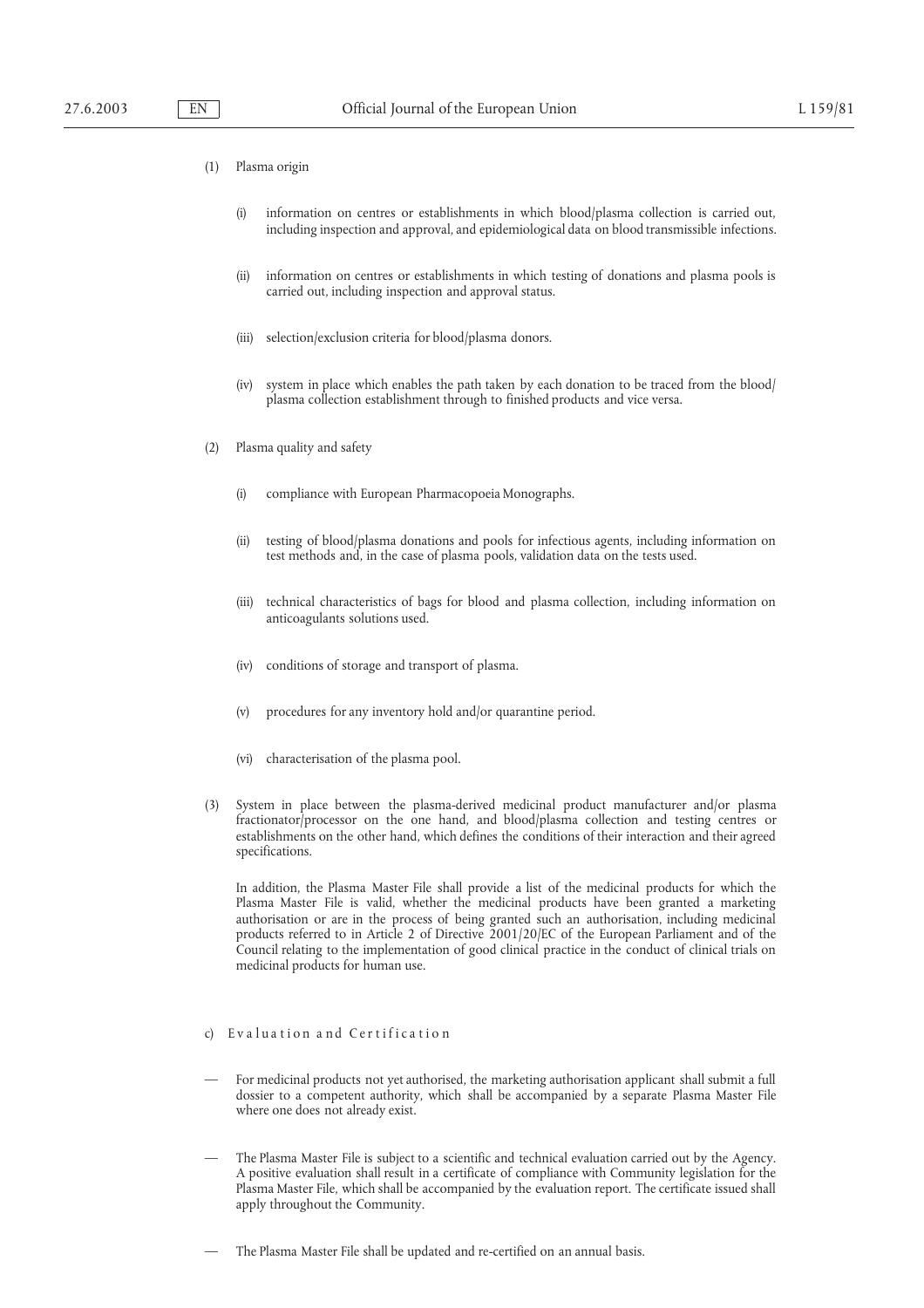- Changes subsequently introduced to the terms of a Plasma Master File must follow evaluation procedure laid down by Commission Regulation (EC) No 542/95 (1) concerning the examination of variations to the terms of a marketing authorisation falling within the scope of Council regulation (EEC) No 2309/93 of 22 July 1993 laying down Community procedures for the authorisation and supervision of medicinal products for human and veterinary use and establishing a European Agency for the Evaluation of Medicinal Products (2). Conditions for the assessment of these changes are laid down by Regulation (EC) No 1085/2003.
- As a second step to the provisions in the first, second, third and fourth indents, the competent authority that will grant or has granted the marketing authorisation shall take into account the certification, re-certification or variation of the Plasma Master File on the concerned medicinal product(s).
- By derogation from the provisions of the second indent of the present point (evaluation and certification), where a Plasma Master File corresponds only to blood/plasma-derived medicinal products the marketing authorisation of which is restricted to a single Member State, the scientific and technical evaluation of the said Plasma Master File shall be carried out by the national competent authority of that Member State.

## 1.2. **Vaccines**

For vaccines for human use and by derogation from the provisions of Module 3 on 'Active substance(s)', the following requirements when based on the use of a Vaccine Antigen Master File system shall apply.

The marketing authorisation application dossier of a vaccine other than human influenza vaccine, shall be required to include a Vaccine Antigen Master File for every vaccine antigen that is an active substance of this vaccine.

#### a) Principles

For the purposes of this Annex:

- Vaccine Antigen Master File shall mean a stand-alone part of the marketing authorisation application dossier for a vaccine, which contains all relevant information of biological, pharmaceutical and chemical nature concerning each of the active substances, which are part of this medicinal product. The stand-alone part may be common to one or more monovalent and/or combined vaccines presented by the same applicant or marketing authorisation holder.
- A vaccine may contain one or several distinct vaccine antigens. There are as many active substance(s) as vaccine antigen(s) present in a vaccine.
- A combined vaccine contains at least two distinct vaccine antigens aimed at preventing a single or several infectious diseases.
- A monovalent vaccine is a vaccine, which contains one vaccine antigen aimed at preventing a single infectious disease.

#### b) Content

The Vaccine Antigen Master File shall contain the following information extracted from the relevant part (Active substance) of Module 3 on 'Quality Data' as delineated in Part I of this Annex:

## Active Substance

- 1. General Information, including compliance with the relevant monograph(s) of the European Pharmacopoeia.
- 2. Information on the manufacture of the active substance: this heading must cover the manufacturing process, information on the starting and raw materials, specific measures on TSEs and adventitious agents safety evaluation and facilities and equipment.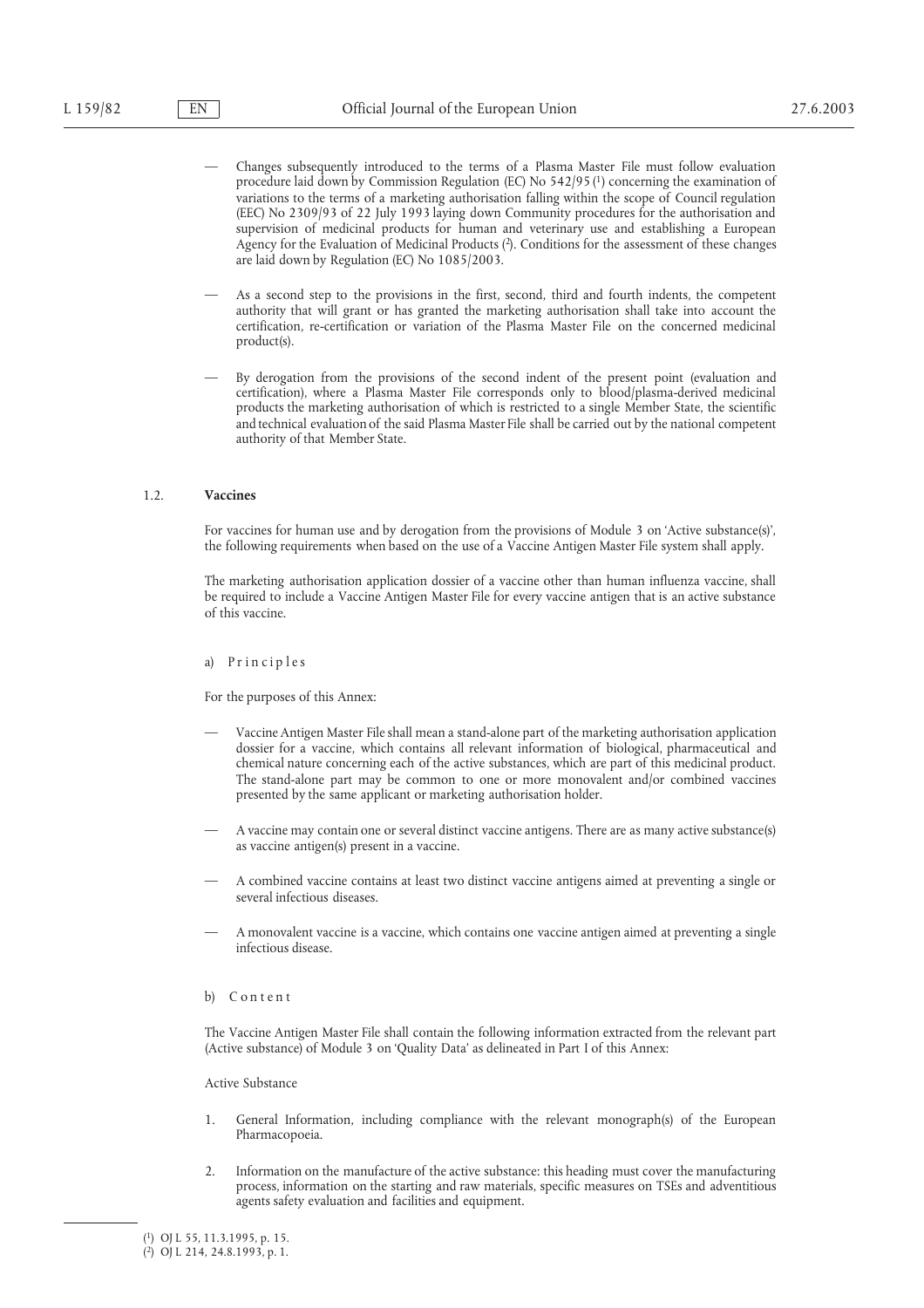- 3. Characterisation of the active substance
- 4. Quality control of the active substance
- 5. Reference standard and materials
- 6. Container and closure system of the active substance
- 7. Stability of the active substance.
- c) Evaluation and Certification
- For novel vaccines, which contain a novel vaccine antigen, the applicant shall submit to a competent authority a full marketing-authorisation application dossier including all the Vaccine Antigen Master Files corresponding to each single vaccine antigen that is part of the novel vaccine where no master file already exists for the single vaccine antigen. A scientific and technical evaluation of each Vaccine Antigen Master File shall be carried out by the Agency. A positive evaluation shall result in a certificate of compliance to the European legislation for each Vaccine Antigen Master File, which shall be accompanied by the evaluation report. The certificate shall apply throughout the Community.
- The provisions of the first indent shall also apply to every vaccine, which consists of a novel combination of vaccine antigens, irrespective of whether or not one or more of these vaccine antigens are part of vaccines already authorised in the Community.
- Changes to the content of a Vaccine Antigen Master File for a vaccine authorised in the Community shall be subject to a scientific and technical evaluation carried out by the Agency in accordance with the procedure laid down in Commission Regulation (EC) No 1085/2003. In the case of a positive evaluation the Agency shall issue a certificate of compliance with Community legislation for the Vaccine Antigen Master File. The certificate issued shall apply throughout the Community.
- By derogation from the provisions of the first, second and third indents of the present point (evaluation and certification), where a Vaccine Antigen Master File corresponds only to a vaccine which is the subject of a marketing authorisation which has not been/will not be granted according to a Community procedure, and, provided the authorised vaccine includes vaccine antigens which have not been evaluated through a Community procedure, the scientific and technical evaluation of the said Vaccine Antigen Master File and its subsequent changes, shall be carried out by the national competent authority that has granted the marketing authorisation.
- As a second step to the provisions in the first, second, third and fourth indents, the competent authority that will grant or has granted the marketing authorisation shall take into account the certification, re-certification or variation of the Vaccine Antigen Master File on the concerned medicinal product(s).

#### 2. RADIO-PHARMACEUTICALS AND PRECURSORS

#### 2.1. **Radio-pharmaceuticals**

For the purposes of this chapter, applications based upon Articles 6 (2) and 9 shall provide a full dossier in which the following specific details shall be included:

*Module 3*

In the context of a radio-pharmaceutical kit, which is to be radio-labelled after supply by the manufacturer, the active substance is considered to be that part of the formulation which is intended to carry or bind the radio-nuclide. The description of the manufacturing method of radiopharmaceutical kits shall include details of the manufacture of the kit and details of its recommended final processing to produce the radioactive medicinal product. The necessary specifications of the radio-nuclide shall be described in accordance, where relevant, with the general monograph or specific monographs of the European Pharmacopoeia . In addition, any compounds essential for the radio-labelling shall be described. The structure of the radio-labelled compound shall also be described.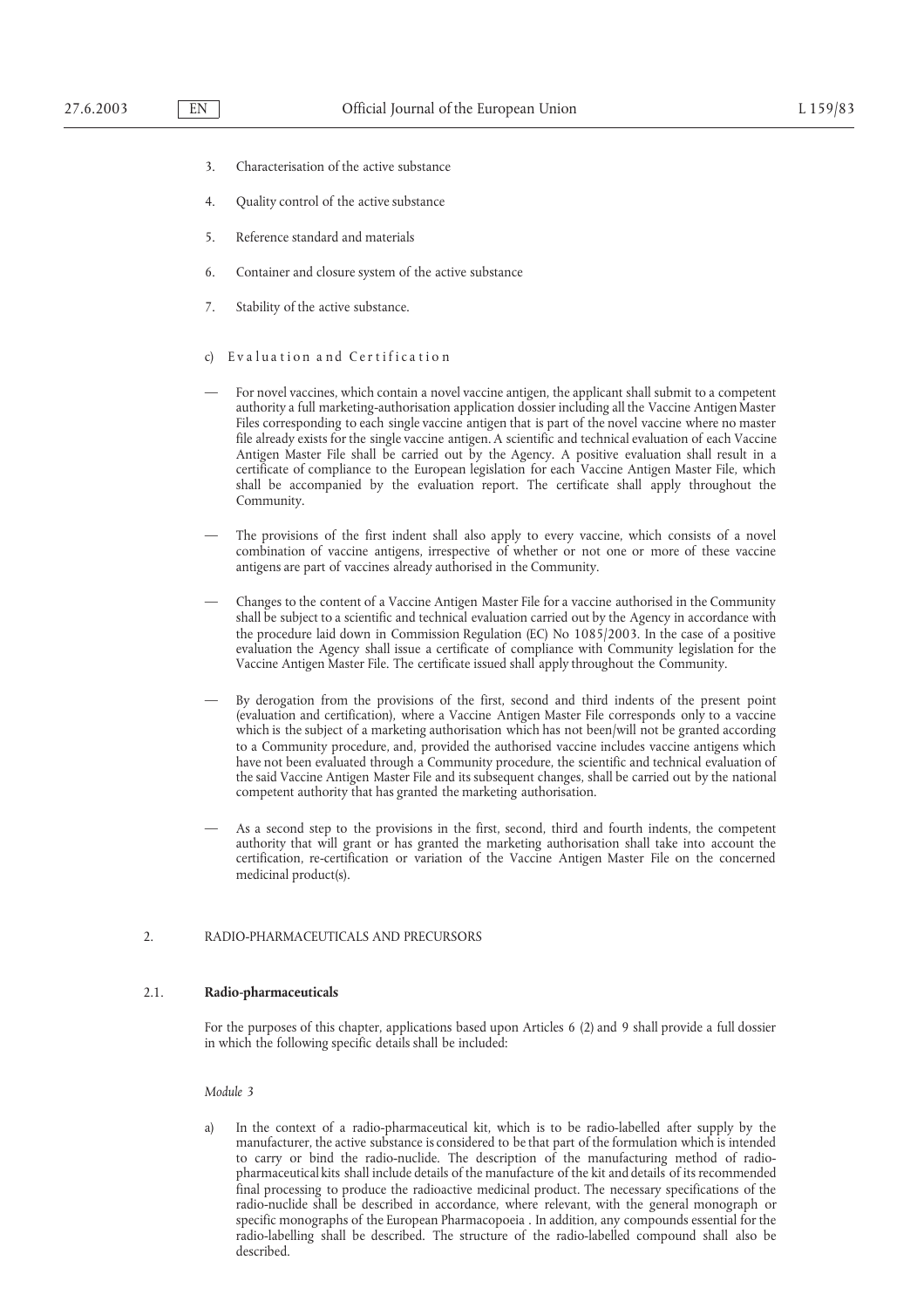For radio-nuclides, the nuclear reactions involved shall be discussed.

In a generator, both mother and daughter radio-nuclides shall be considered as active substances.

- b) Details of the nature of the radio-nuclide, the identity of the isotope, likely impurities, the carrier, the use and the specific activity shall be provided.
- c) Starting materials include irradiation target materials.
- d) Considerations on chemical/radiochemical purity and its relationship to bio-distribution shall be provided.
- e) Radio-nuclide purity, radiochemical purity and specific activity shall be described.
- f) For generators, details on the testing for mother and daughter radio-nuclides are required. For generator-eluates, tests for mother radio-nuclides and for other constituents of the generator system shall be provided.
- g) The requirement to express the content of active substances in terms of the mass of active entities shall onlyapply to radio-pharmaceutical kits. For radio-nuclides, radioactivity shall be expressed in Becquerels at a given date and, if necessary, time with reference to time zone. The type of radiation shall be indicated.
- h) For kits, the specifications of the finished product shall include tests on performance of products after radio-labelling. Appropriate controls on radiochemical and radio-nuclidic purity of the radiolabelled compound shall be included. Any material essential for radio-labelling shall be identified and assayed.
- i) Information on stability shall be given for radio-nuclide generators, radio-nuclide kits and radiolabelled products. The stability during use of radio-pharmaceuticals in multi-dose vials shall be documented.

#### *Module 4*

It is appreciated that toxicity may be associated with a radiation dose. In diagnosis, this is a consequence of the use of radio-pharmaceuticals; in therapy, it is the property desired. The evaluation of safety and efficacy of radio-pharmaceuticals shall, therefore, address requirements for medicinal products and radiation dosimetry aspects. Organ/tissue exposure to radiation shall be documented. Absorbed radiation dose estimates shall be calculated according to a specified, internationally recognised system by a particular route of administration.

#### *Module 5*

The results of clinical trials shall be provided where applicable otherwise justified in the clinical overviews.

## 2.2. **Radio-pharmaceutical precursors for radio-labelling purposes**

In the specific case of a radio-pharmaceutical precursor intended solely for radio-labelling purposes, the primary objective shall be to present information which would address the possible consequences of poor radio-labeling efficiency or in vivo dissociation of the radio-labeled conjugate, i.e. questions related to the effects produced in the patient by free radio-nuclide. In addition, it is also necessary to present relevant information relating to occupational hazards, i.e. radiation exposure to hospital staff and to the environment.

In particular, the following information where applicable shall be provided:

#### *Module 3*

The provisions of Module 3 shall apply to the registration of radio-pharmaceutical precursors as define above (indents a) to i)), where applicable.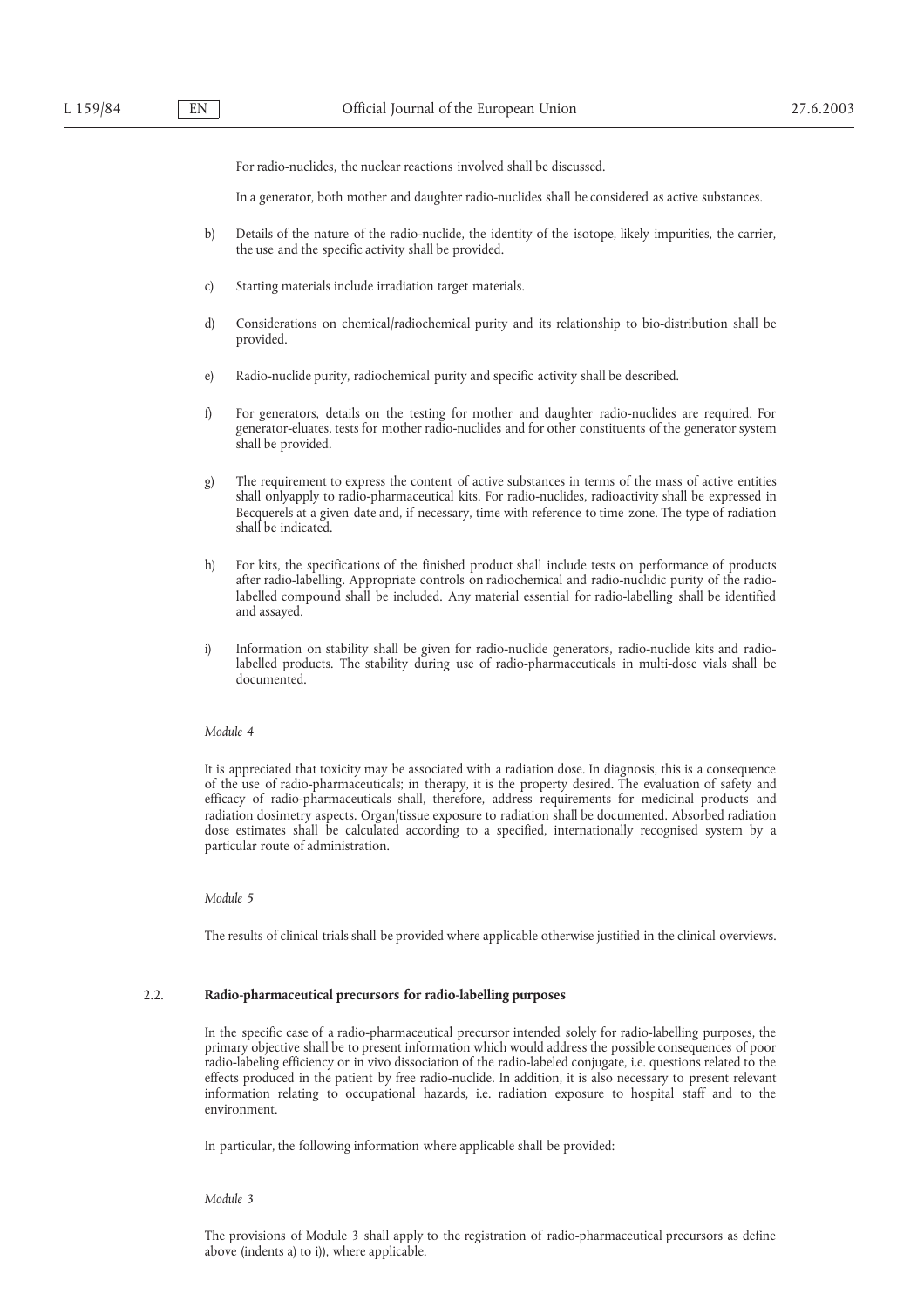#### *Module 4*

Concerning single dose and repeat dose toxicity, the results of studies carried out in conformity with the provisions related to good laboratory practice laid down in Council Directives 87/18/EEC and 88/320/ EEC shall be provided, unless otherwise justified.

Mutagenicity studies on the radio-nuclide are not considered to be useful in this particular case.

Information relating to the chemical toxicity and disposition of the relevant 'cold' nuclide shall be presented.

#### *Module 5*

Clinical information generated from clinical studies using on the precursor itself is not considered to be relevant in the specific case of a radio-pharmaceutical precursor intended solely for radio-labelling purposes.

However, information demonstrating the clinical utility of the radio-pharmaceutical precursor when attached to relevant carrier molecules shall be presented.

#### 3. HOMEOPATHIC MEDICINAL PRODUCTS

This section sets out specific provisions on the application of Modules 3 and 4 to homeopathic medicinal products as defined in Article 1(5).

*Module 3*

The provisions of Module 3 shall apply to the documents submitted in accordance with Article 15 in the simplified registration of homeopathic medicinal products referred to in Article 14(1) as well as to the documents for authorisation of other homeopathic medicinal products referred to in Article 16(1) with the following modifications.

a) Terminology

The Latin name of the homeopathic stock described in the marketing authorisation application dossier must be in accordance with the Latin title of the European Pharmacopoeia or, in absence thereof, by an official pharmacopoeia of a Member State. Where relevant the traditional name(s) used in each Member State shall be provided.

b) Control of starting materials

The particulars and documents on the starting materials, i.e. all of the materials used including raw materials and intermediates up to the final dilution to be incorporated into the finished medicinal product, accompanying the application shall be supplemented by additional data on the homeopathic stock.

The general quality requirements shall apply to all of the starting and raw materials as well as intermediate steps of the manufacturing process up to the final dilution to be incorporated into the finished medicinal product. If possible, an assay is required if toxic components are present and if the quality cannot be controlled on final dilution to be incorporated because of the high dilution degree. Every step of the manufacturing process from the starting materials up to the final dilution to be incorporated into the finished medicinal product must be fully described.

In case dilutions are involved, these dilution steps should be done in accordance with the homeopathicmanufacturing methods laid down in the relevant monograph of the European Pharmacopoeia or, in absence thereof, by an official pharmacopoeia of a Member State.

c) Control tests on the finished medicinal product

The general quality requirements shall apply to the homeopathic finished medicinal products, any exception needs to be duly justified by the applicant.

Identification and assay of all the toxicologically relevant constituents shall be carried out. If it can be justified that an identification and/or an assay on all the toxicologically relevant constituents is not possible e.g. due to their dilution in the finished medicinal product the quality shall be demonstrated by complete validation of the manufacturing and dilution process.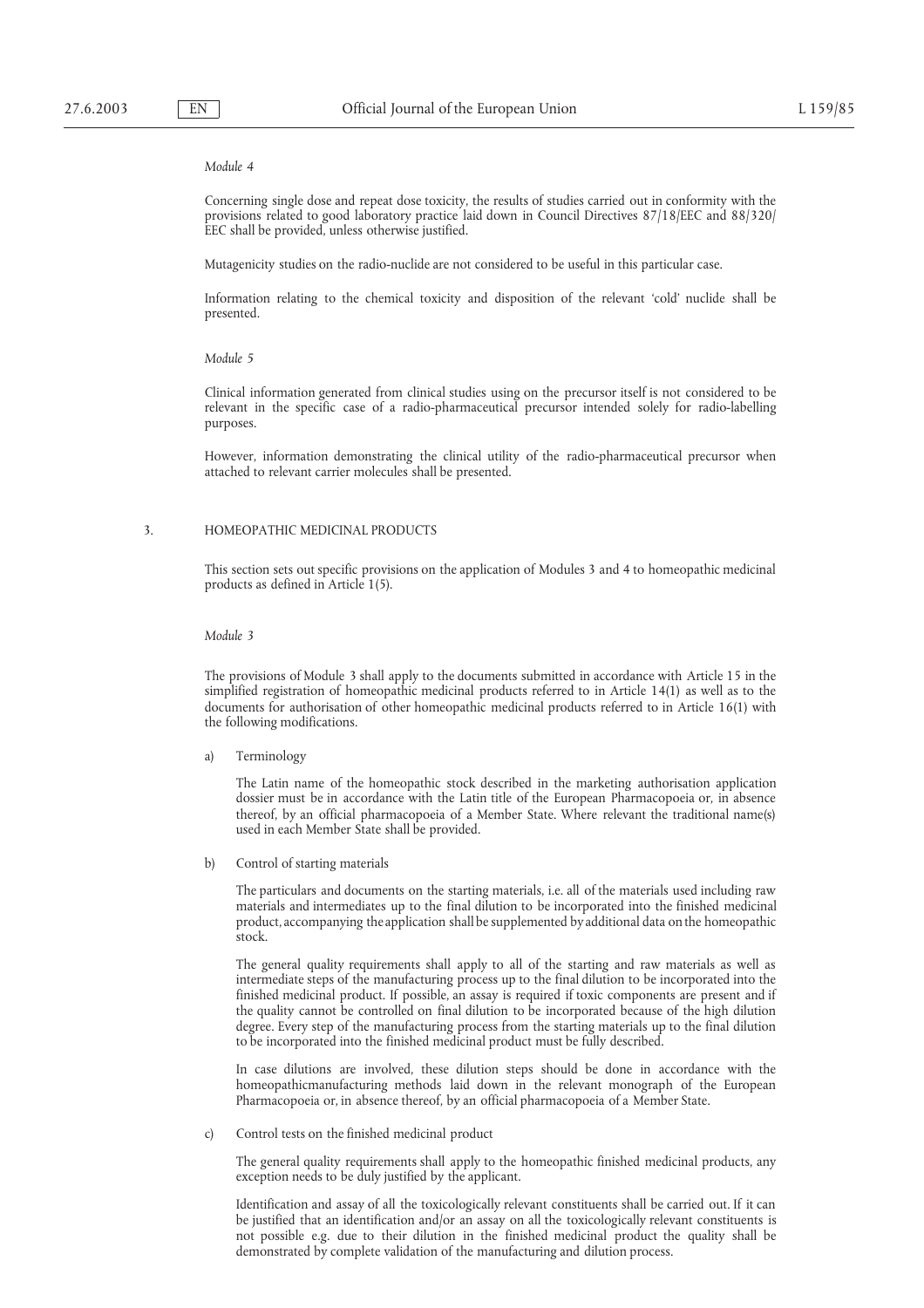## d) Stability tests

The stability of the finished medicinal product must be demonstrated. Stability data from the homeopathic stocks are generally transferable to dilutions/triturations obtained thereof. If no identification or assay of the active substance is possible due to the degree of dilution, stability data of the pharmaceutical form may be considered.

#### *Module 4*

The provisions of Module 4 shall apply to the simplified registration of homeopathic medicinal products referred to in Article 14(1) with the following specifications.

Any missing information must be justified, e.g., justification must be given why demonstration of an acceptable level of safety can be supported although some studies are lacking.

#### 4. HERBAL MEDICINAL PRODUCTS

Applications for herbal medicinal products shall provide a full dossier in which the following specific details shall be included.

#### *Module 3*

The provisions of Module 3, including compliance with monograph(s) of the European Pharmacopoeia, shall apply to the authorisation of herbal medicinal products. The state of scientific knowledge at the time when the application is lodged shall be taken into account.

The following aspects specific to herbal medicinal products shall be considered:

## $(1)$  Herbal substances and herbal preparations

For the purposes of this Annex the terms 'herbal substances and preparations' shall be considered equivalent to the terms 'herbal drugs and herbal drug preparations', as defined in the European Pharmacopoeia.

With respect to the nomencRlature of the herbal substance, the binomial scientific name of plant (genus, species, variety and author), and chemotype (where applicable), the parts of the plants, the definition of the herbal substance, the other names (synonyms mentioned in other Pharmacopoeias) and the laboratory code shall be provided.

With respect to the nomenclature of the herbal preparation, the binomial scientific name of plant (genus, species, variety and author), and chemotype (where applicable), the parts of the plants, the definition of the herbal preparation, the ratio of the herbal substance to the herbal preparation, the extraction solvent(s), the other names (synonyms mentioned in other Pharmacopoeias) and the laboratory code shall be provided.

To document the section of the structure for herbal substance(s) and herbal preparation(s) where applicable, the physical form, the description of the constituents with known therapeutic activity or markers (molecular formula, relative molecular mass, structural formula, including relative and absolute stereo-chemistry, the molecular formula, and the relative molecular mass) as well as other constituent(s) shall be provided.

To document the section on the manufacturer of the herbal substance, the name, address, and responsibility of each supplier, including contractors, and each proposed site or facility involved in production/collection and testing of the herbal substance shall be provided, where appropriate.

To document the section on the manufacturer of the herbal preparation, the name, address, and responsibility of each manufacturer, including contractors, and each proposed manufacturing site or facility involved in manufacturing and testing of the herbal preparation shall be provided, where appropriate.

With respect to the description of manufacturing process and process controls for the herbal substance, information shall be provided to adequately describe the plant production and plant collection, including the geographical source of the medicinal plant and cultivation, harvesting, drying and storage conditions.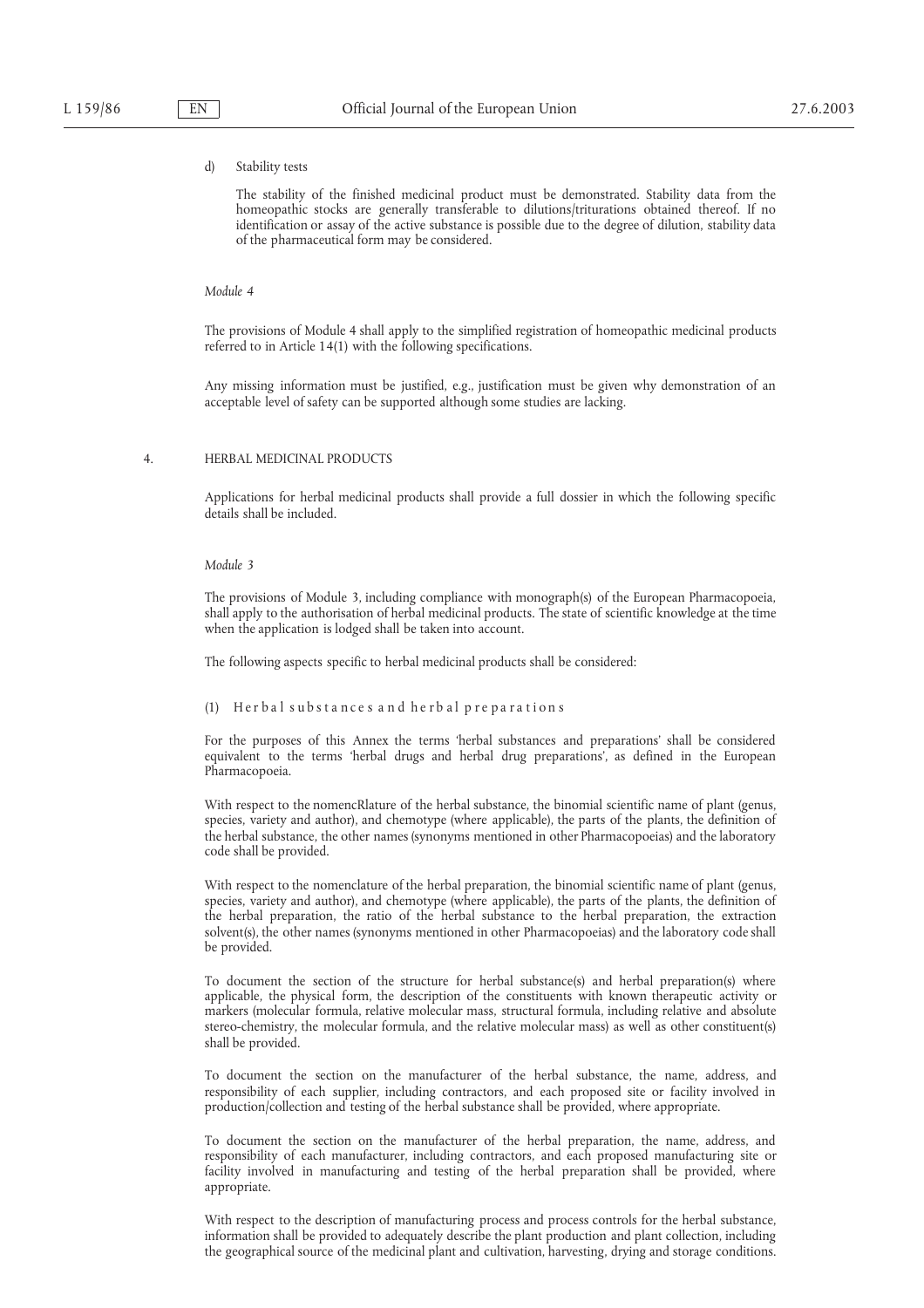With respect to the description of manufacturing process and process controls for the herbal preparation, information shall be provided to adequately describe the manufacturing process of the herbal preparation, including description of the processing, solvents and reagents, purification stages and standardisation.

With respect to the manufacturing process development, a brief summary describing the development of the herbal substance(s) and herbal preparation(s) where applicable shall be provided, taking into consideration the proposed route of administration and usage. Results comparing the phyto-chemical composition of the herbal substance(s) and herbal preparation(s) where applicable used in supporting bibliographic data and the herbal substance(s) and herbal preparation(s), where applicable, contained as active substance(s) in the herbal medicinal product applied for shall be discussed, where appropriate.

With respect to the elucidation of the structure and other characteristics of the herbal substance, information on the botanical, macroscopical, microscopical, phyto-chemical characterisation, and biological activity if necessary, shall be provided.

With respect to the elucidation of the structure and other characteristics of the herbal preparation, information on the phyto- and physicochemical characterisation, and biological activity if necessary, shall be provided.

The specifications for the herbal substance(s) and herbal preparation(s) where applicable shall be provided.

The analytical procedures used for testing the herbal substance(s) and herbal preparation(s) where applicable shall be provided.

With respect to the validation of analytical procedures, analytical validation information, including experimental data for the analytical procedures used for testing the herbal substance(s) and herbal preparation(s) where applicable shall be provided.

With respect to batch analyses, description of batches and results of batch analyses for the herbal substance(s) and herbal preparation(s) where applicable shall be provided, including those for pharmacopoeial substances.

Justification for the specifications of the herbal substance(s) and herbal preparation(s) where applicable shall be provided.

Information on the reference standards or reference materials used for testing of the herbal substance(s) and herbal preparation(s) where applicable shall be provided.

Where the herbal substance or the herbal preparation is the subject of a monograph, the applicant can apply for a certificate of suitability that was granted by the European Directorate for the Quality of Medicines.

# (2) Herbal Medicinal Products

With respect to the formulation development, a brief summary describing the development of the herbal medicinal product should be provided, taking into consideration the proposed route of administration and usage. Results comparing the phyto-chemical composition of the products used in supporting bibliographic data and the herbal medicinal product applied for shall be discussed, where appropriate.

# 5. ORPHAN MEDICINAL PRODUCTS

- In the case of an orphan medicinal product in the meaning of Regulation (EC) No 141/2000, general provisions of Part II-6 (exceptional circumstances) can be applied. The applicant shall then justify in the non-clinical and clinical summaries the reasons for which it is not possible to provide the complete information and shall provide a justification of the benefit/risk balance for the orphan medicinal product concerned.
- When an applicant for an marketing authorisation for an orphan medicinal product invokes the provisions of Article 10 (1)(a)(ii) and Part II-1 of this Annex (well-established medicinal use), the systematic and documented use of the concerned substance can refer — as way of derogation — to the use of that substance in accordance with the provisions of Article 5 of this Directive.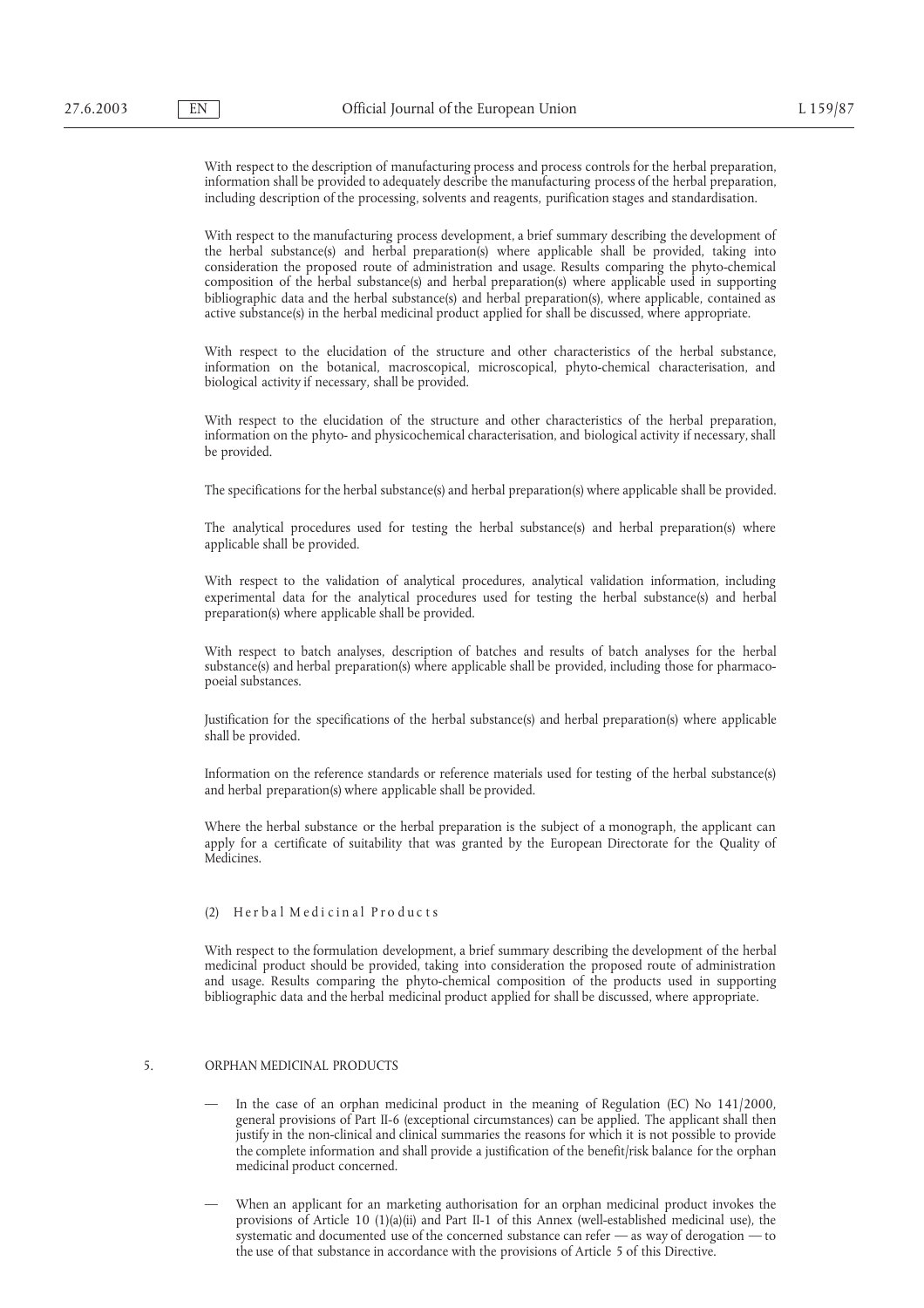## PART IV

#### **ADVANCED THERAPY MEDICINAL PRODUCTS**

Advanced therapy medicinal products are based on manufacturing processes focussed on various gene transferproduced bio-molecules, and/or biologically advanced therapeutic modified cells as active substances or part of active substances.

For those medicinal products the presentation of the Marketing Authorisation application dossier shall fulfil the format requirements as described in Part I of this Annex.

Modules 1 to 5 shall apply. For Genetically Modified Organisms deliberate release in the environment, attention shall be paid to the persistence of the Genetically Modified Organisms in the recipient and to the possible replication and/ or modification of the Genetically Modified Organisms when released in the environment. The information concerning the environmental risk should appear in the Annex to Module 1.

#### 1. GENE THERAPY MEDICINAL PRODUCTS (HUMAN AND XENOGENEIC)

For the purposes of this Annex, gene therapy medicinal product shall mean a product obtained through a set of manufacturing processes aimed at the transfer, to be performed either in vivo or ex vivo, of a prophylactic, diagnostic or therapeutic gene (i.e. a piece of nucleic acid), to human/animal cells and its subsequent expression in vivo. The gene transfer involves an expression system contained in a delivery system known as a vector, which can be of viral, as well as non-viral origin. The vector can also be included in a human or animal cell.

## 1.1. **Diversity of gene therapy medicinal products**

a) Gene therapy medicinal products based on allogeneic or xenogeneic cells

The vector is ready-prepared and stored before its transfer into the host cells.

The cells have been obtained previously and may be processed as a cell bank (bank collection or bank established from procurement of primary cells) with a limited viability.

The cells genetically modified by the vector represent an active substance.

Additional steps may be carried out in order to obtain the finished product. By essence, such a medicinal product is intended to be administered to a certain number of patients.

b) Gene therapy medicinal products using autologous human cells

The active substance is a batch of ready-prepared vector stored before its transfer into the autologous cells.

Additional steps may be carried out in order to obtain the finished medicinal product.

Those products are prepared from cells obtained from an individual patient. The cells are then genetically modified using a ready-prepared vector containing the appropriate gene that has been prepared in advance and that constitutes the active substance. The preparation is re-injected into the patient and is by definition intended to a single patient. The whole manufacturing process from the collection of the cells from the patient up to the re-injection to the patient shall be considered as one intervention.

c) Administration of ready-prepared vectors with inserted (prophylactic, diagnostic or therapeutic) genetic material

The active substance is a batch of ready-prepared vector.

Additional steps may be carried out in order to obtain the finished medicinal product. This type of medicinal product is intended to be administered to several patients.

Transfer of genetic material may be carried out by direct injection of the ready-prepared vector to the recipients.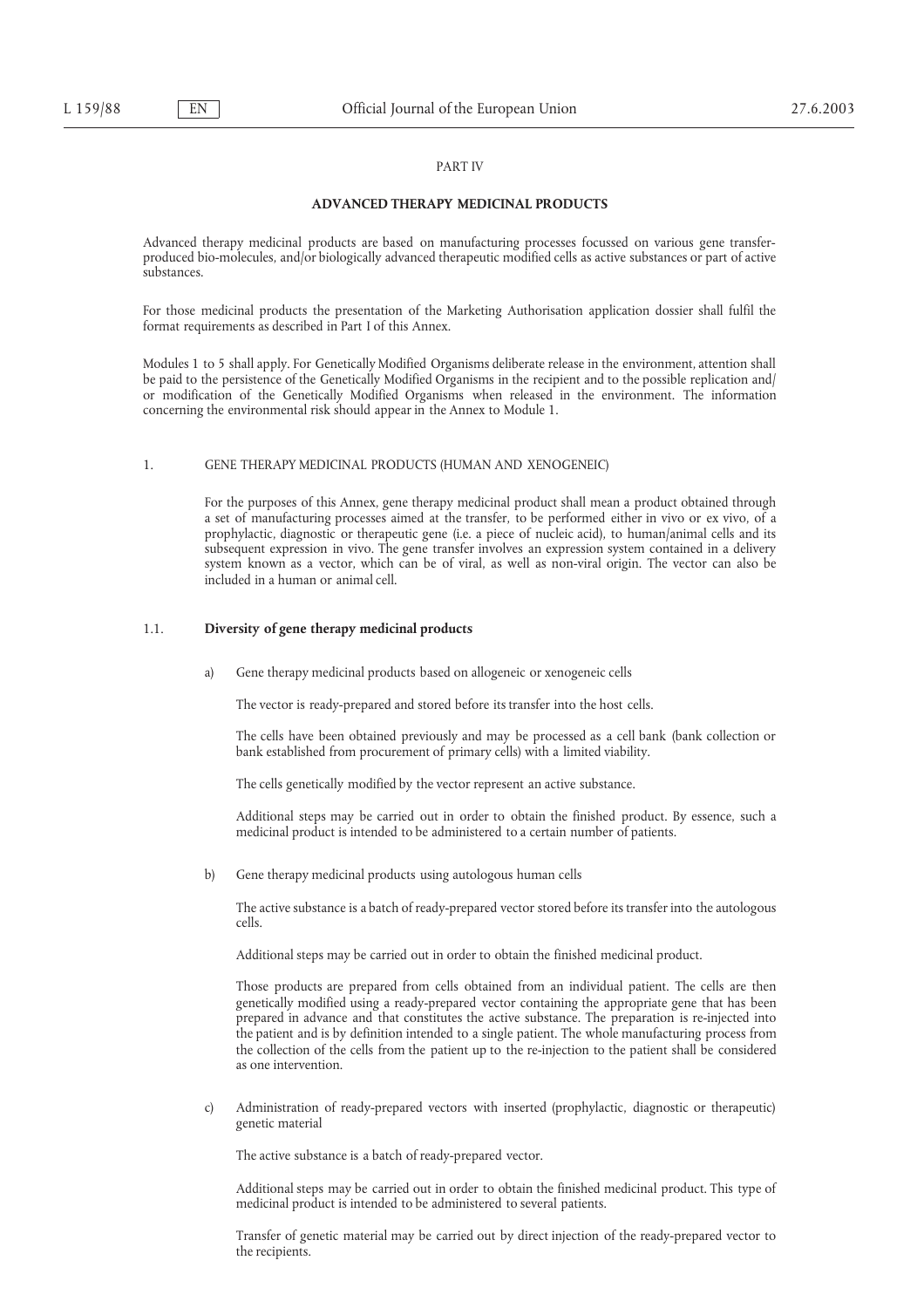#### 1.2. **Specific requirements regarding Module 3**

Gene therapy medicinal products include:

- naked nucleic acid
- complex nucleic acid or non viral vectors
- viral vectors
- genetically modified cells

As for other medicinal products, one can identify the three main elements of the manufacturing process, i.e.:

- starting materials: materials from which the active substance is manufactured such as, gene of interest, expression plasmids, cell banks and virus stocks or non viral vector;
- active substance: recombinant vector, virus, naked or complex plasmids, virus producing cells, in vitro genetically modified cells;
- finished medicinal product: active substance formulated in its final immediate container for the intended medical use. Depending on the type of gene therapy medicinal product, the route of administration and conditions of use may necessitate an ex vivo treatment of the cells of the patient (see 1.1.b).

A special attention shall be paid to the following items:

- a) Information shall be provided on the relevant characteristics of the gene therapy medicinal product including its expression in the target cell population. Information concerning the source, construction, characterisation and verification of the encoding gene sequence including its integrity and stability shall be provided. Apart from therapeutic gene, the complete sequence of other genes, regulatory elements and the vector backbone shall be provided.
- b) Information concerning the characterisation of the vector used to transfer and deliver the gene shall be provided. This must include its physico-chemical characterisation and/or biological/ immunological characterisation.

For medicinal products that utilise a micro-organism such as bacteria or viruses to facilitate gene transfer (biological gene transfer), data on the pathogenesis of the parental strain and on its tropism for specific tissues and cell types as well as the cell cycle-dependence of the interaction shall be provided.

For medicinal products that utilise non-biological means to facilitate gene transfer, the physicochemical properties of the constituents individually and in combination shall be provided.

- c) The principles for cell banking or seed lot establishment and characterisation shall apply to gene transfer medicinal products as appropriate.
- d) The source of the cells hosting the recombinant vector shall be provided.

The characteristics of the human source such as age, sex, results of microbiological and viral testing, exclusion criteria and country of origin shall be documented.

For cells of animal origin, detailed information related to the following items shall be provided:

- Sourcing of the animals
- Animal husbandry and care
- Transgenic animals (methods of creation, characterisation of transgenic cells, nature of the inserted gene)
- Measures to prevent and monitor infections in the source/donor animals
- Testing for infectious agents
- **Facilities**
- Control of starting and raw materials.

Description of cell collection methodology including location, type of tissue, operating process, transportation, storage and traceability as well as controls carried out during the collection process shall be documented.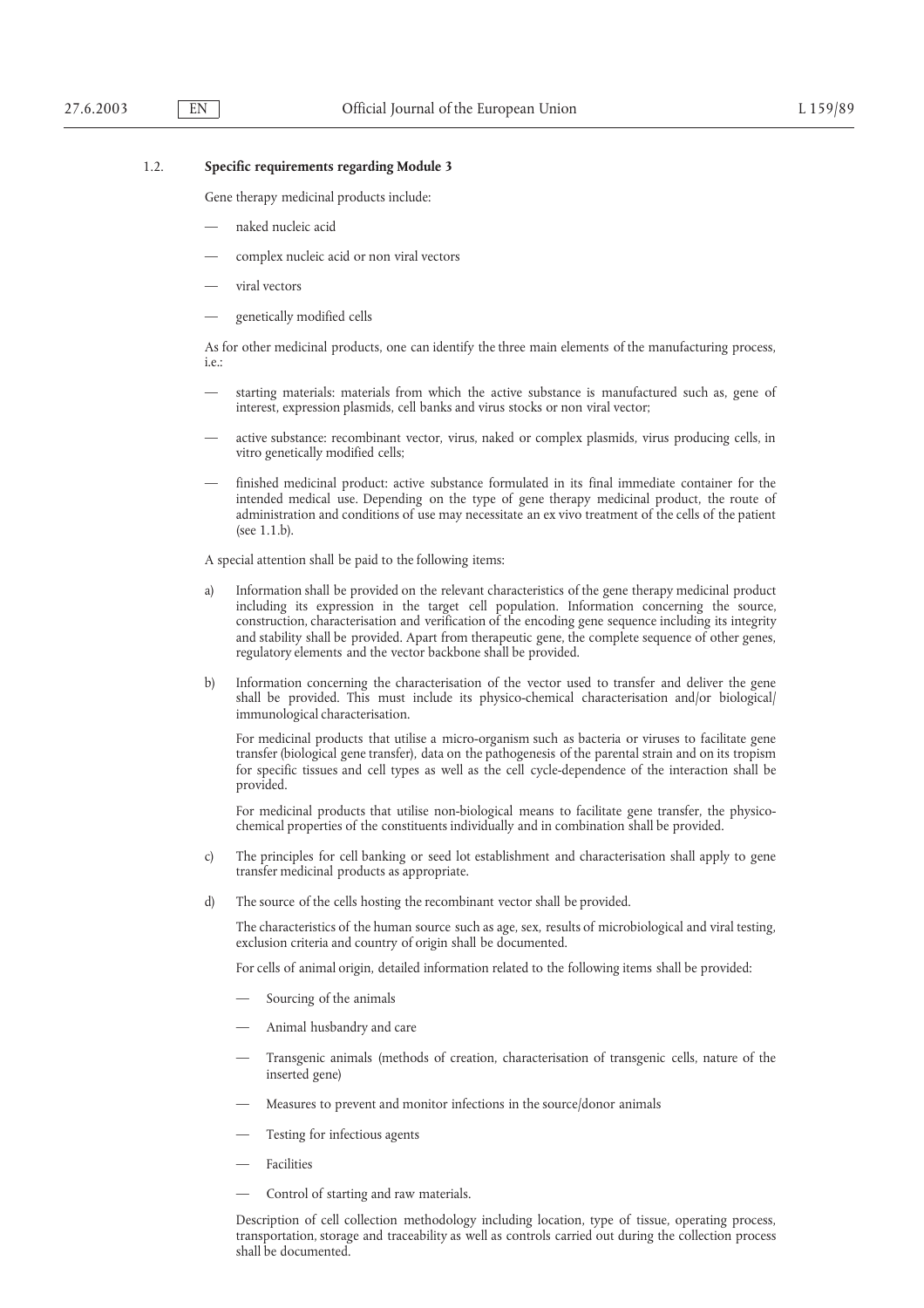e) The evaluation of the viral safety as well as the traceability of the products from the donor to the finished medicinal product, are an essential part of the documentation to be supplied. E.g., the presence of replication competent virus in stocks of non-replication competent viral vectors must be excluded.

## 2. SOMATIC CELL THERAPY MEDICINAL PRODUCTS (HUMAN AND XENOGENEIC)

For the purposes of this Annex, somatic cell therapy medicinal products shall mean the use in humans of autologous (emanating from the patient himself), allogeneic (coming from another human being) or xenogeneic (coming from animals) somatic living cells, the biological characteristics of which have been substantially altered as a result of their manipulation to obtain a therapeutic, diagnostic or preventive effect through metabolic, pharmacological and immunological means. This manipulation includes the expansion or activation of autologous cell populations ex vivo (e.g., adoptive immuno-therapy), the use of allogeneic and xenogeneic cells associated with medical devices used ex vivo or in vivo (e.g., microcapsules, intrinsic matrix scaffolds, bio-degradable or not).

*Specific requirements for cell therapy medicinal products regarding Module 3*

Somatic cell therapy medicinal products include:

- Cells manipulated to modify their immunological, metabolic or other functional properties in qualitative or quantitative aspects;
- Cells sorted, selected and manipulated and subsequently undergoing a manufacturing process in order to obtain the finished medicinal product;
- Cells manipulated and combined with non-cellular components (e.g. biological or inert matrixes or medical devices) and exerting the principle intended action in the finished product;
- Autologous cell derivatives expressed in vitro under specific culture conditions;
- Cells genetically modified or otherwise manipulated to express previously unexpressed homologous or non-homologous functional properties.

The whole manufacturing process from the collection of the cells from the patient (autologous situation) up to the re-injection to the patient shall be considered as one single intervention.

As for other medicinal products, the three elements of the manufacturing process are identified:

- starting materials: materials from which the active substance is manufactured, i.e., organs, tissues, body fluids or cells;
- active substance: manipulated cells, cell lysates, proliferating cells and cells used in conjunction with inert matrixes and medical devices;
- finished medicinal products: active substance formulated in its final immediate container for the intended medical use.
- a) General information on active substance(s)

The active substances of cell therapy medicinal products consist of cells which as a consequence of in vitro processing display prophylactic, diagnostic or therapeutic properties different from the original physiological and biological one.

This section shall describe the type of cells and culture concerned. Tissues, organs or biological fluids from which cells are derived as well as the autologous, allogeneic, or xenogeneic nature of the donation and its geographical origin shall be documented. Collection of the cells, sampling and storage prior further processing shall be detailed. For allogeneic cells, special attention shall be paid to the very first step of the process, which covers selection of donors. The type of manipulation carried out and the physiological function of the cells that are used as active substance shall be provided.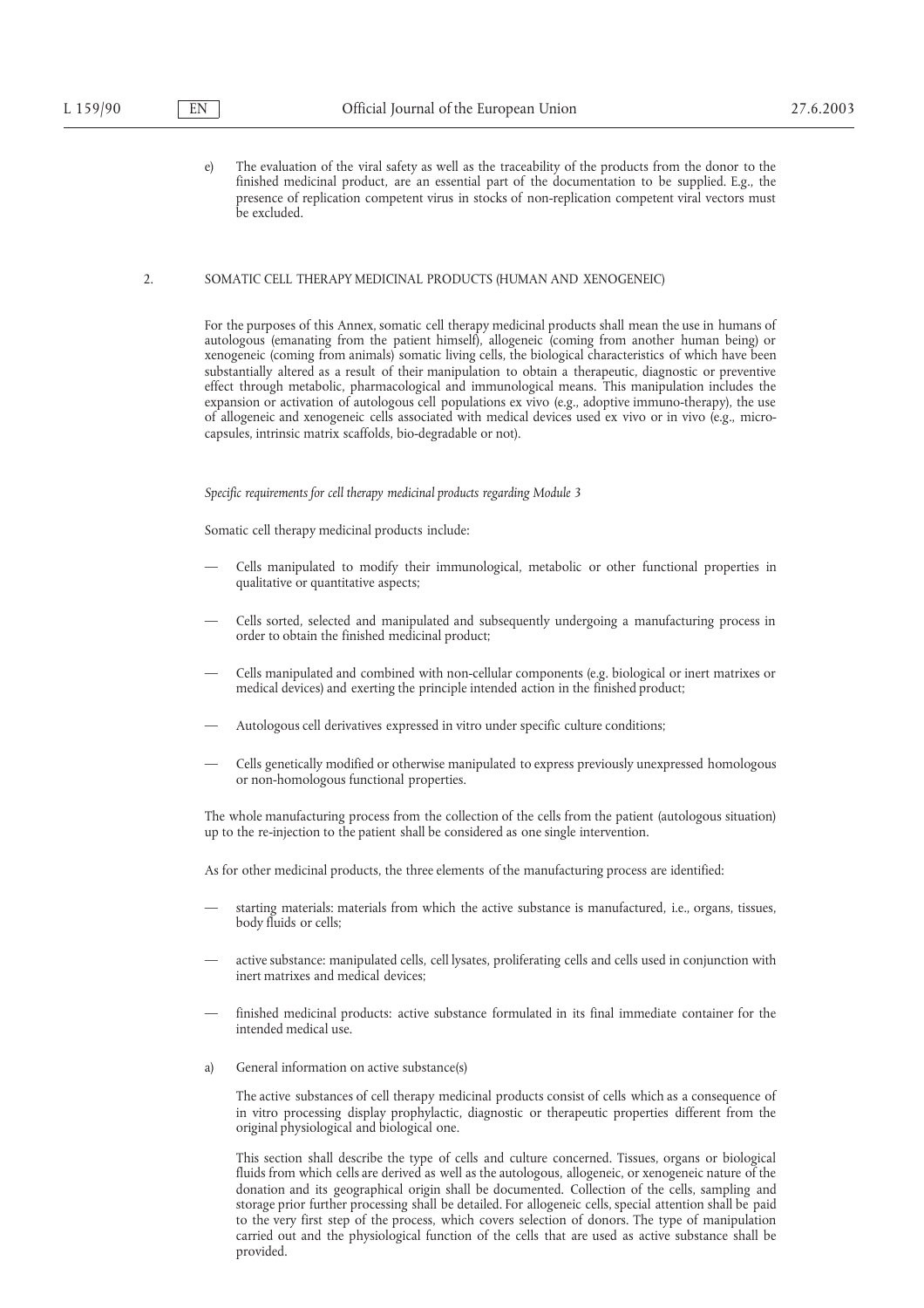- b) Information related to the starting materials of active substance(s)
- 1. Human somatic cells

Human somatic cell therapy medicinal products are made of a defined number (pool) of viable cells, which are derived from a manufacturing process starting either at the level of organs or tissues retrieved from a human being, or, at the level of a well defined cell bank system where the pool of cells relies on continuous cell lines. For the purposes of this chapter, active substance shall mean the seed pool of human cells and finished medicinal product shall mean seed pool of human cells formulated for the intended medical use.

Starting materials and each step of the manufacturing process shall be fully documented including viral safety aspects.

(1) Organs, tissues, body fluids and cells of human origin

The characteristics of the human source such as age, sex, microbiological status, exclusion criteria and country of origin shall be documented.

Description of sampling including site, type, operating process, pooling, transportation, storage and traceability as well as controls carried out on sampling shall be documented.

(2) Cell banking systems

Relevant requirements depicted in part I shall apply for the preparation and quality control of cell banking systems. This may essentially be the case for allogeneic or xenogeneic cells.

(3) Ancillary materials or ancillary medical devices

Information shall be provided on the use of any raw materials (e.g., cytokines, growth factors, culture media) or of possible ancillary products and medical devices e.g., cell sorting devices, biocompatible polymers, matrix, fibres, beads in terms of bio-compatibility, functionality as well as the risk of infectious agents.

## 2. Animal somatic cells (xenogeneic)

Detailed information related to the following items shall be provided:

- Sourcing of the animals
- Animal husbandry and care
- Genetically modified animals (methods of creation, characterisation of transgenic cells, nature of the inserted or excised (knock out) gene)
- Measures to prevent and monitor infections in the source/donor animals
- Testing for infectious agents including vertically transmitted micro-organisms (also endogenous retro viruses)
- **Facilities**
- Cell banking systems
- Control of starting and raw materials.
- a) Information on the manufacturing process of the active substance(s) and the finished product

The different steps of the manufacturing process such as organ/tissue dissociation, selection of the cell population of interest, in vitro cell culture, cell transformation either by physico-chemical agents or gene transfer shall be documented.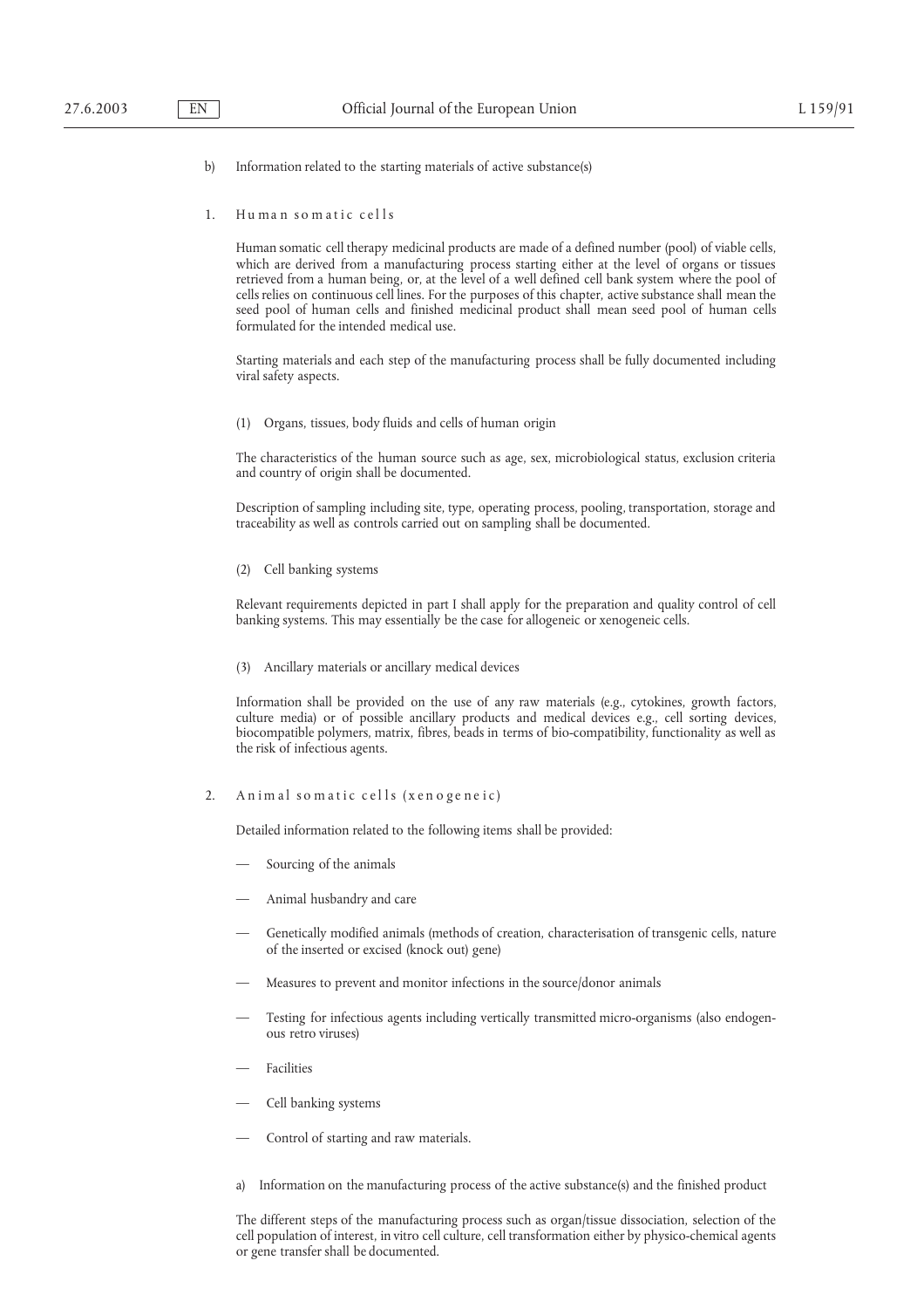b) Characterisation of active substance(s)

All of the relevant information on the characterisation of the cell population of interest in terms of identity (species of origin, banding cytogenetics, morphological analysis), purity (adventitious microbial agents and cellular contaminants), potency (defined biological activity), and suitability (karyology and tumorigenicity tests) for the intended medicinal use shall be provided.

c) Pharmaceutical development of finished medicinal product

Apart from the specific method of administration used (intravenous infusion, site-injection, transplantation surgery), information shall also be provided on the use of possible ancillary medical devices (bio-compatible polymers, matrix, fibres, beads) in terms of bio-compatibility and durability.

d) Traceability

A detailed flow chart shall be provided insuring the traceability of the products from the donor to the finished medicinal product.

#### 3. SPECIFIC REQUIREMENTS FOR GENE THERAPY AND SOMATIC CELL THERAPY (HUMAN AND XENOGENEIC) MEDICINAL PRODUCTS REGARDING MODULES 4 AND 5

## 3.1. **Module 4**

For gene and somatic cell therapy medicinal products, it is recognised that conventional requirements as laid down in Module 4 for non-clinical testing of medicinal products may not always be appropriate due to unique and diverse structural and biological properties of the products in question, including high degree of species specificity, subject specificity, immunological barriers and differences in pleiotropic responses.

The rationale underpinning the non-clinical development and the criteria used to choose relevant species and models shall be properly captioned in Module 2.

It may be necessary to identify or develop new animal models in order to assist in the extrapolation of specific findings on functional endpoints and toxicity to in vivo activity of the products in human beings. The scientific justification for the use of these animal models of disease to support safety and proof of concept for efficacy shall be provided.

#### 3.2. **Module 5**

The efficacy of advanced therapy medicinal products must be demonstrated as described in Module 5. For some products and for some therapeutic indications, however, it may not be possible to perform conventional clinical trials. Any deviation from the existing guidelines shall be justified in Module 2.

The clinical development of advanced therapy medicinal products will have some special features owing to the complex and labile nature of the active substances. It requires additional considerations because of issues related to viability, proliferation, migration and differentiation of cells (somatic cell therapy), because of the special clinical circumstances where the products are used or because of the special mode of action through gene expression (somatic gene therapy).

Special risks associated with such products arising from potential contamination with infectious agents must be addressed in the application for marketing authorisation for advanced therapy medicinal products. Special emphasis should be put on both the early stages of development in one hand, including the choice of donors in the case of cell therapy medicinal products, and on the therapeutic intervention as a whole, including the proper handling and administration of the product on the other hand.

Furthermore, Module 5 of the application should contain, as relevant, data on the measures to surveying and control of the functions and development of living cells in the recipient, to prevent transmission of infectious agents to the recipient and to minimise any potential risks to public health.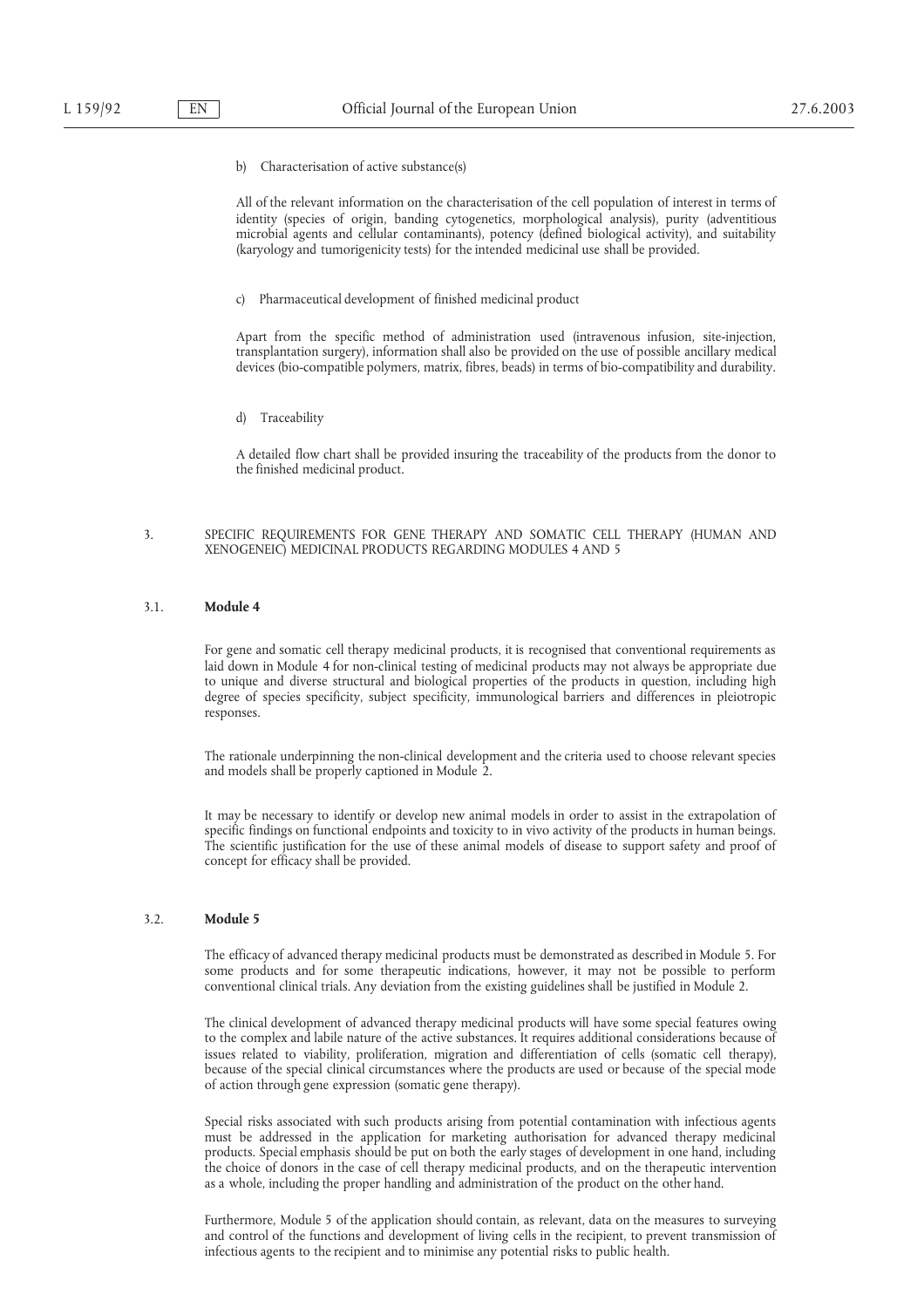## 3.2.1. *Human pharmacology and efficacy studies*

Human pharmacology studies should provide information on the expected mode of action, expected efficacy based on justified end-points, bio-distribution, adequate dose, schedule, and methods of administration or modality of use desirable for efficacy studies.

Conventional pharmaco-kinetic studies may not be relevant for some advanced therapy products. Sometimes studies in healthy volunteers are not feasible and the establishment of dose and kinetics will be difficult to determine in clinical trials. It is necessary, however, to study the distribution and in vivo behaviour of the product including cell proliferation and long-term function as well as the extent, distribution of the gene product and duration of the desired gene expression. Appropriate tests shall be used and, if necessary, developed for the tracing of the cell product or cell expressing the desired gene in the human body and for the monitoring of the function of the cells that were administered or transfected.

The assessment of the efficacy and safety of an advanced therapy medicinal product must include the careful description and evaluation of the therapeutic procedure as a whole, including special ways of administration, (such as transfection of cells ex vivo, in vitro manipulation, or use of interventional techniques), and testing of the possible associated regimens (including immuno-suppressive, antiviral, cytotoxic treatment).

The whole procedure must be tested in clinical trials and described in the product information.

## 3.2.2. *Safety*

Safety issues arising from immune response to the medicinal products or to the expressed proteins, immune rejection, immuno-suppression, and breakdown of immuno-isolation devices shall be considered.

Certain advanced gene therapy and somatic cell therapy medicinal products (e.g. xenogeneic cell therapy and certain gene transfer products) may contain replication-competent particles and/or infectious agents. The patient may have to be monitored for the development of possible infections and/or their pathological sequelae during pre- and/or post-authorisation phases; this surveillance may have to be extended to close contacts of the patient including health-care workers.

The risk of contamination with potentially transmissible agents cannot be totally eliminated in the use of certain somatic cell therapy medicinal products and certain gene transfer medicinal products. The risk can be minimised, however, by appropriate measures as described in Module 3.

The measures included in the production process must be complemented with accompanied testing methods, quality control processes and by appropriate surveillance methods that must be described in Module 5.

The use of certain advanced somatic cell therapy medicinal products may have to be limited, temporarily or permanently, to establishments that have documented expertise and facilities for assuring a specific follow up of the safety of the patients. A similar approach may be relevant for certain gene therapy medicinal products that are associated with a potential risk of replication-competent infectious agents.

The long term monitoring aspects for the development of late complications shall also be considered and addressed in the submission, where relevant.

Where appropriate, the applicant has to submit a detailed risk management plan covering clinical and laboratory data of the patient, emerging epidemiological data, and, if relevant, data from archives of tissue samples from the donor and the recipient. Such a system is needed to ensure the traceability of the medicinal product and the rapid response to suspicious patterns of adverse events.